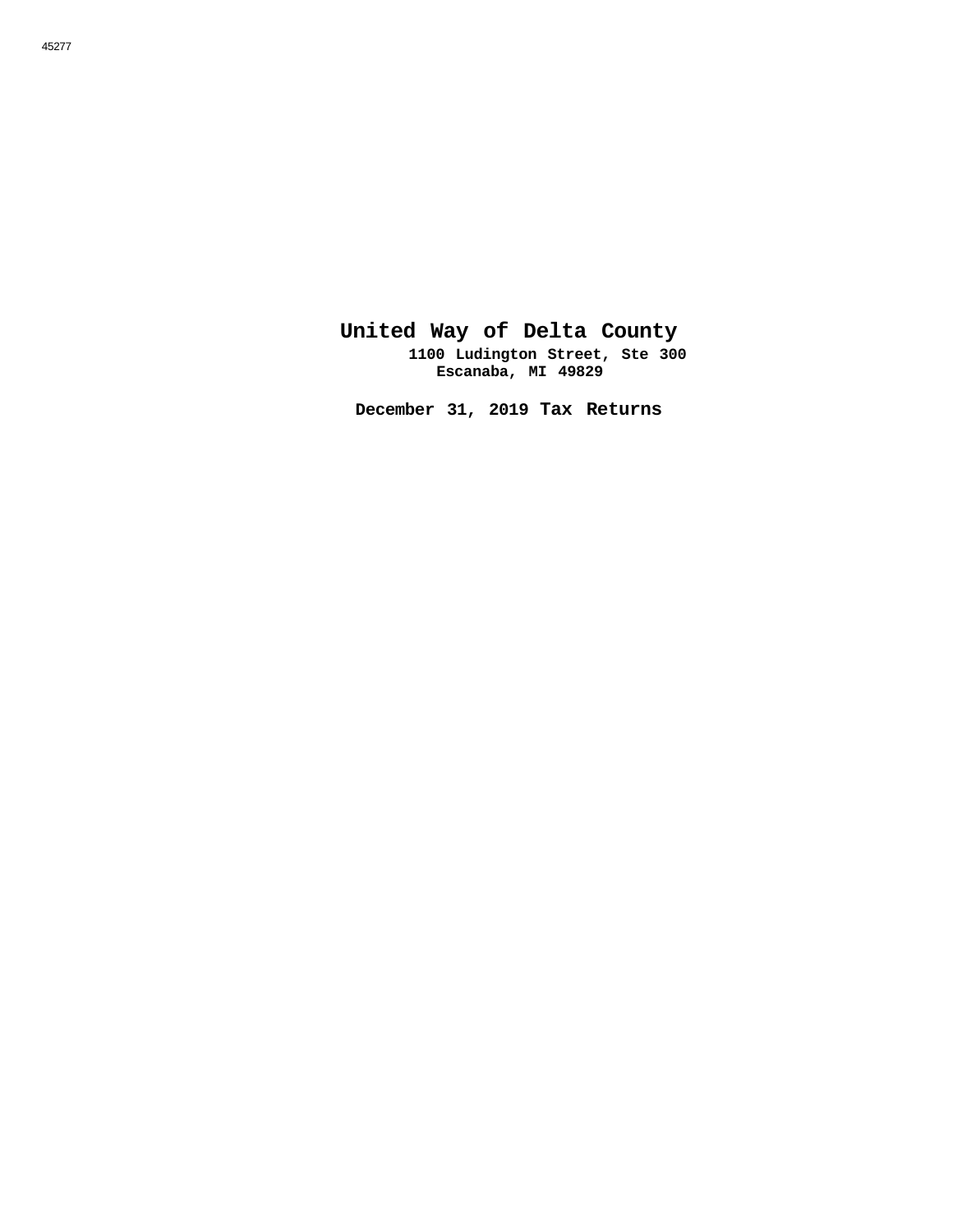## **Filing Instructions**

## **United Way of Delta County**

## **Exempt Organization Tax Return**

## **Taxable Year Ended December 31, 2019**

| Date Due:          | November 16, 2020                                                                                                                                                                       |
|--------------------|-----------------------------------------------------------------------------------------------------------------------------------------------------------------------------------------|
| <b>Remittance:</b> | None is required. Your Form 990 for the tax year ended 12/31/19 shows no<br>balance due.                                                                                                |
| Signature:         | You are using a Personal Identification Number (PIN) for signing your return<br>electronically. Sign the IRS e-file Authorization and mail it as soon as possible<br>to:                |
|                    | ANDERSON, TACKMAN & COMPANY, PLC<br>901 Ludington Street<br>Escanaba, MI 49829                                                                                                          |
| Other:             | Initial and date the copies of the IRS e-file Signature Authorization and the Form<br>990. Retain them for your records.                                                                |
|                    | Your return is being filed electronically with the IRS and is not required to be<br>mailed. Mailing a paper copy of your return to the IRS will delay the processing<br>of your return. |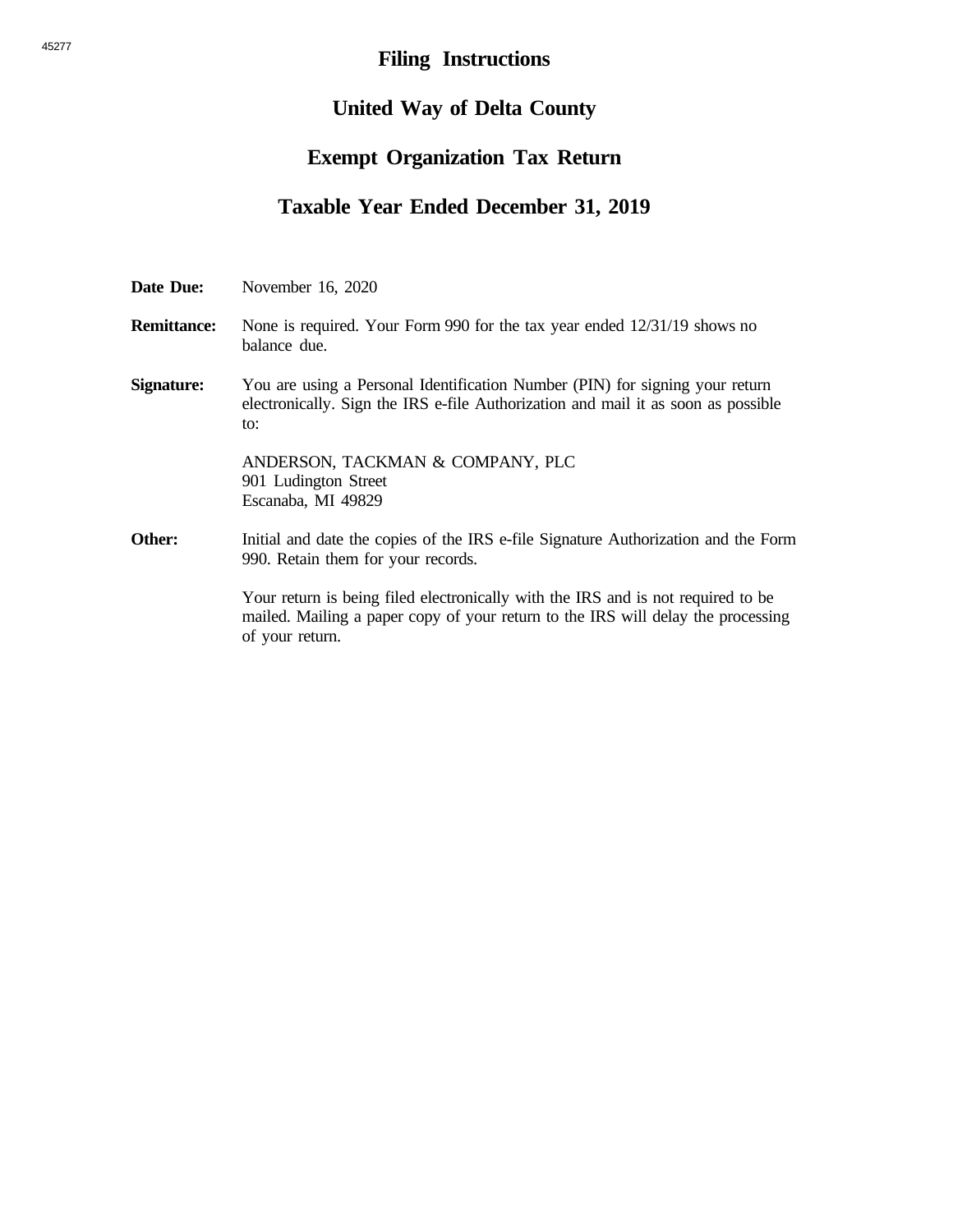| Form | 91                                                    |
|------|-------------------------------------------------------|
|      |                                                       |
|      | (Rev. January 2020)                                   |
|      | Department of the Treasur<br>Internal Revenue Service |

# **990 2000 2019 2019 Depending Solution Solution Solution Script Script Script Script Prom Income Tax 2019 2019**

**u** Go to *www.irs.gov/Form990* for instructions and the latest information. **u** Do not enter social security numbers on this form as it may be made public. OMB No. 1545-0047

|  | LV I J                |
|--|-----------------------|
|  | <b>Open to Public</b> |
|  | <b>Inspection</b>     |

|                                |                                 | For the 2019 calendar year, or tax year beginning<br>and ending                                                                                                                                                                                                                                                          |                                               |                         |                                             |
|--------------------------------|---------------------------------|--------------------------------------------------------------------------------------------------------------------------------------------------------------------------------------------------------------------------------------------------------------------------------------------------------------------------|-----------------------------------------------|-------------------------|---------------------------------------------|
| в                              | Check if applicable:            | C Name of organization                                                                                                                                                                                                                                                                                                   |                                               |                         | D Employer identification number            |
|                                | Address change                  | United Way of Delta County                                                                                                                                                                                                                                                                                               |                                               |                         |                                             |
|                                | Name change                     | Doing business as                                                                                                                                                                                                                                                                                                        |                                               |                         | 38-1740320                                  |
|                                |                                 | Number and street (or P.O. box if mail is not delivered to street address)                                                                                                                                                                                                                                               | Room/suite                                    | E Telephone number      |                                             |
|                                | Initial return<br>Final return/ | 1100 Ludington Street, Ste 300<br>City or town, state or province, country, and ZIP or foreign postal code                                                                                                                                                                                                               |                                               |                         | $906 - 786 - 3736$                          |
|                                | terminated                      |                                                                                                                                                                                                                                                                                                                          |                                               |                         |                                             |
|                                | Amended return                  | MI 49829<br>Escanaba<br>F Name and address of principal officer:                                                                                                                                                                                                                                                         |                                               | G Gross receipts \$     | 255,450                                     |
|                                | Application pending             |                                                                                                                                                                                                                                                                                                                          | H(a) Is this a group return for subordinates? |                         | X<br>No<br>Yes                              |
|                                |                                 | Julie Mallard                                                                                                                                                                                                                                                                                                            |                                               |                         | No                                          |
|                                |                                 | 1100 Ludington Street, Ste. 300                                                                                                                                                                                                                                                                                          | H(b) Are all subordinates included?           |                         | Yes                                         |
|                                |                                 | MI 49829<br>Escanaba                                                                                                                                                                                                                                                                                                     |                                               |                         | If "No," attach a list. (see instructions)  |
|                                | Tax-exempt status:              | $\overline{\text{X}}$<br>501(c)(3)<br>$501(c)$ (<br>$t$ (insert no.)<br>4947(a)(1) or<br>527                                                                                                                                                                                                                             |                                               |                         |                                             |
|                                | Website: U                      | N/A                                                                                                                                                                                                                                                                                                                      | H(c) Group exemption number U                 |                         |                                             |
| Κ                              | Form of organization:           | X<br>Corporation<br>Trust<br>Association<br>Other <b>u</b>                                                                                                                                                                                                                                                               | L Year of formation: $1956$                   |                         | M State of legal domicile: MI               |
|                                | Part I                          | <b>Summary</b>                                                                                                                                                                                                                                                                                                           |                                               |                         |                                             |
|                                |                                 | 1 Briefly describe the organization's mission or most significant activities:                                                                                                                                                                                                                                            |                                               |                         |                                             |
|                                |                                 | Provide support to human service agencies                                                                                                                                                                                                                                                                                |                                               |                         |                                             |
|                                |                                 |                                                                                                                                                                                                                                                                                                                          |                                               |                         |                                             |
| Governance                     |                                 |                                                                                                                                                                                                                                                                                                                          |                                               |                         |                                             |
|                                |                                 | 2 Check this box $\mathbf{u}$   if the organization discontinued its operations or disposed of more than 25% of its net assets.                                                                                                                                                                                          |                                               |                         |                                             |
| ಯ                              |                                 | 3 Number of voting members of the governing body (Part VI, line 1a)                                                                                                                                                                                                                                                      |                                               | 3                       | 12                                          |
|                                |                                 |                                                                                                                                                                                                                                                                                                                          |                                               | $\overline{\mathbf{A}}$ | $\overline{12}$                             |
|                                | 5.                              |                                                                                                                                                                                                                                                                                                                          |                                               | $5\phantom{a}$          | $\mathbf{1}$                                |
| <b>Activities</b>              |                                 | 6 Total number of volunteers (estimate if necessary)                                                                                                                                                                                                                                                                     |                                               | 6                       | 100                                         |
|                                |                                 |                                                                                                                                                                                                                                                                                                                          |                                               | 7a                      | 0                                           |
|                                |                                 |                                                                                                                                                                                                                                                                                                                          |                                               | 7b                      | $\Omega$                                    |
|                                |                                 |                                                                                                                                                                                                                                                                                                                          | Prior Year                                    |                         | Current Year                                |
|                                |                                 |                                                                                                                                                                                                                                                                                                                          |                                               | 161,990                 | 191,244                                     |
| Revenue                        |                                 | 9 Program service revenue (Part VIII, line 2g)                                                                                                                                                                                                                                                                           |                                               |                         | $\left( \right)$                            |
|                                |                                 |                                                                                                                                                                                                                                                                                                                          |                                               | $-541$                  | 11,891                                      |
|                                |                                 | 11 Other revenue (Part VIII, column (A), lines 5, 6d, 8c, 9c, 10c, and 11e)                                                                                                                                                                                                                                              |                                               | 12,748                  | 9,361                                       |
|                                |                                 | 12 Total revenue - add lines 8 through 11 (must equal Part VIII, column (A), line 12)                                                                                                                                                                                                                                    |                                               | 174,197                 | 212,496                                     |
|                                |                                 | 13 Grants and similar amounts paid (Part IX, column (A), lines 1-3)                                                                                                                                                                                                                                                      |                                               | 103,515                 | 82,754                                      |
|                                |                                 | 14 Benefits paid to or for members (Part IX, column (A), line 4)                                                                                                                                                                                                                                                         |                                               |                         |                                             |
|                                |                                 | 15 Salaries, other compensation, employee benefits (Part IX, column (A), lines 5-10)                                                                                                                                                                                                                                     |                                               | 41,998                  | 46,565                                      |
| Expenses                       |                                 | 15 Salaries, other components is, come of the Column (A), line 11e)<br>16a Professional fundraising fees (Part IX, column (A), line 11e)<br>25 a month of the 25 a month of the 25 a month of the 25 a month of the 25 a month of t                                                                                      |                                               |                         |                                             |
|                                |                                 |                                                                                                                                                                                                                                                                                                                          |                                               |                         |                                             |
|                                |                                 | 17 Other expenses (Part IX, column (A), lines 11a-11d, 11f-24e)                                                                                                                                                                                                                                                          |                                               | 54,327                  | 60,246                                      |
|                                |                                 | 18 Total expenses. Add lines 13-17 (must equal Part IX, column (A), line 25) [                                                                                                                                                                                                                                           |                                               | 199,840                 | 189,565                                     |
|                                |                                 | 19 Revenue less expenses. Subtract line 18 from line 12                                                                                                                                                                                                                                                                  |                                               | $-25,643$               | 22,931                                      |
| Net Assets or<br>Fund Balances |                                 |                                                                                                                                                                                                                                                                                                                          | Beginning of Current Year                     |                         | End of Year                                 |
|                                |                                 | 20 Total assets (Part X, line 16)                                                                                                                                                                                                                                                                                        |                                               | 318,064                 | 341,584                                     |
|                                | 21                              | Total liabilities (Part X, line 26)                                                                                                                                                                                                                                                                                      |                                               | 112,835                 | 113,424<br>228,160                          |
|                                |                                 | 22 Net assets or fund balances. Subtract line 21 from line 20                                                                                                                                                                                                                                                            |                                               | 205,229                 |                                             |
|                                | Part II                         | <b>Signature Block</b>                                                                                                                                                                                                                                                                                                   |                                               |                         |                                             |
|                                |                                 | Under penalties of perjury, I declare that I have examined this return, including accompanying schedules and statements, and to the best of my knowledge and belief, it is<br>true, correct, and complete. Declaration of preparer (other than officer) is based on all information of which preparer has any knowledge. |                                               |                         |                                             |
|                                |                                 |                                                                                                                                                                                                                                                                                                                          |                                               |                         |                                             |
|                                |                                 | Signature of officer                                                                                                                                                                                                                                                                                                     |                                               | Date                    |                                             |
| Sign                           |                                 |                                                                                                                                                                                                                                                                                                                          |                                               |                         |                                             |
| Here                           |                                 | Julie Mallard<br>Type or print name and title                                                                                                                                                                                                                                                                            | Executive Director                            |                         |                                             |
|                                |                                 | Print/Type preparer's name<br>Preparer's signature                                                                                                                                                                                                                                                                       | Date                                          |                         | PTIN<br>if                                  |
| Paid                           |                                 |                                                                                                                                                                                                                                                                                                                          |                                               | Check                   |                                             |
|                                | Preparer                        | Brandy M Olson, CPA<br>Brandy M Olson, CPA                                                                                                                                                                                                                                                                               | 11/16/20                                      | self-employed           | P00718383                                   |
|                                | <b>Use Only</b>                 | ANDERSON,<br>TACKMAN & COMPANY,<br><b>PLC</b><br>Firm's name                                                                                                                                                                                                                                                             |                                               | Firm's $EIN$ }          | 38-1977929                                  |
|                                |                                 | 901 Ludington Street<br>49829                                                                                                                                                                                                                                                                                            |                                               |                         |                                             |
|                                |                                 | Escanaba,<br>MΙ<br>Firm's address                                                                                                                                                                                                                                                                                        |                                               | Phone no.               | 906-786-3111<br>$\overline{\mathrm{X}}$ Yes |
|                                |                                 | May the IRS discuss this return with the preparer shown above? (see instructions)                                                                                                                                                                                                                                        |                                               |                         | No                                          |

| Sign     | Signature of officer                                                                                   |  |                                                                   |         |                      |   |                     |                    |      |              | Date                     |              |           |                                |
|----------|--------------------------------------------------------------------------------------------------------|--|-------------------------------------------------------------------|---------|----------------------|---|---------------------|--------------------|------|--------------|--------------------------|--------------|-----------|--------------------------------|
| Here     |                                                                                                        |  | Julie Mallard                                                     |         |                      |   |                     | Executive Director |      |              |                          |              |           |                                |
|          |                                                                                                        |  | Type or print name and title                                      |         |                      |   |                     |                    |      |              |                          |              |           |                                |
|          | Print/Type preparer's name                                                                             |  |                                                                   |         | Preparer's signature |   |                     |                    | Date |              | Check                    | PTIN<br>if   |           |                                |
| Paid     | Brandy M Olson, CPA                                                                                    |  |                                                                   |         |                      |   | Brandy M Olson, CPA |                    |      |              | $11/16/20$ self-employed |              | P00718383 |                                |
| Preparer | Firm's name                                                                                            |  | ANDERSON.                                                         | TACKMAN |                      | & | COMPANY,            | PLC                |      | Firm's $EIN$ |                          | 38-1977929   |           |                                |
| Use Only |                                                                                                        |  | 901 Ludington Street                                              |         |                      |   |                     |                    |      |              |                          |              |           |                                |
|          | Firm's address                                                                                         |  | Escanaba, MI                                                      |         | 49829                |   |                     |                    |      | Phone no.    |                          | 906-786-3111 |           |                                |
|          | ΙX<br>No<br>May the IRS discuss this return with the preparer shown above? (see instructions)<br>. Yes |  |                                                                   |         |                      |   |                     |                    |      |              |                          |              |           |                                |
|          |                                                                                                        |  | Ear Paperwork Poduction Act Notice, can the congrate instructions |         |                      |   |                     |                    |      |              |                          |              |           | $F_{\text{max}}$ 000 $(0.010)$ |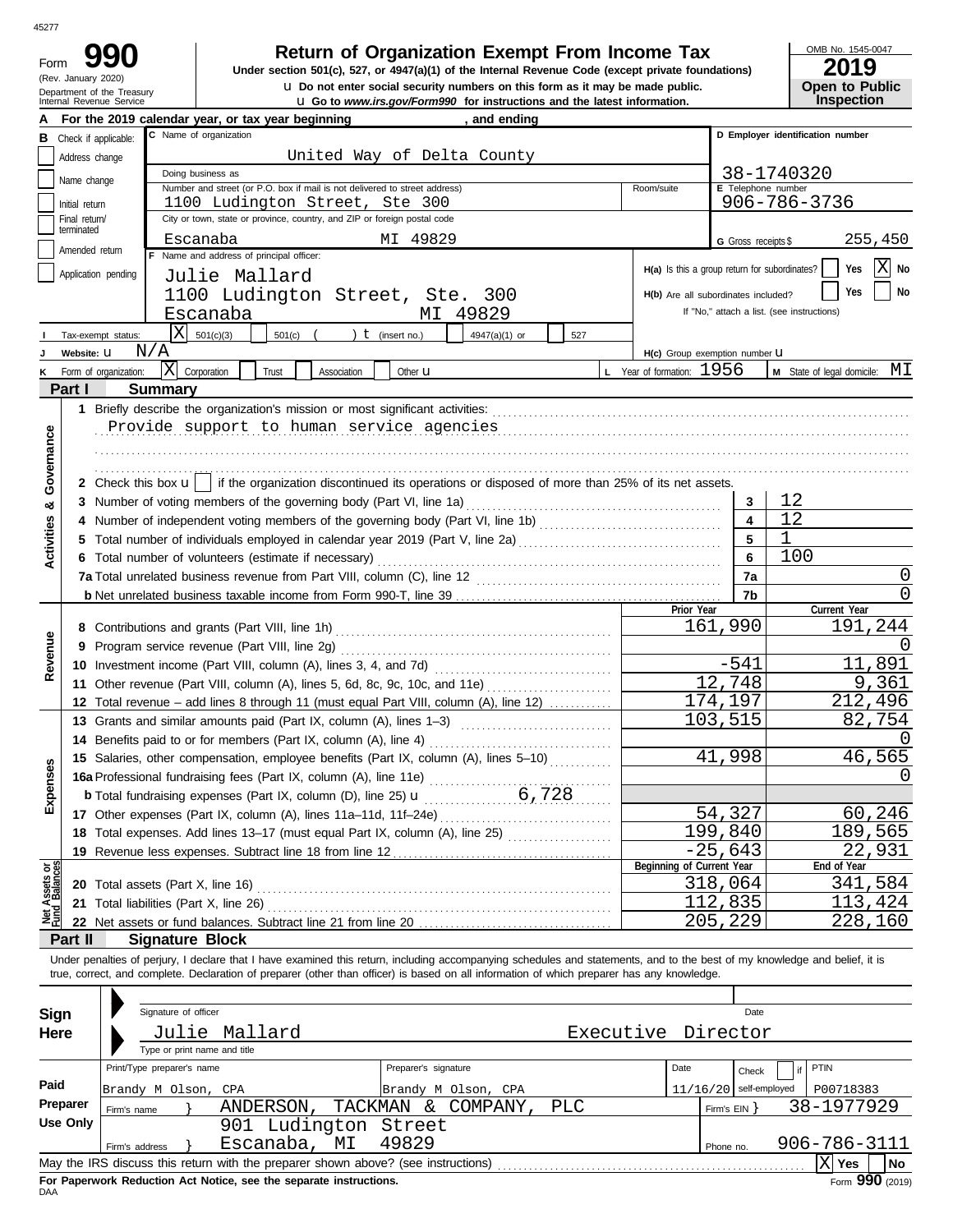|              | Form 990 (2019) United Way of Delta County                                                                                                                                                                                               |                        |                        | 38-1740320  |               | Page 2                |
|--------------|------------------------------------------------------------------------------------------------------------------------------------------------------------------------------------------------------------------------------------------|------------------------|------------------------|-------------|---------------|-----------------------|
| Part III     | <b>Statement of Program Service Accomplishments</b>                                                                                                                                                                                      |                        |                        |             |               |                       |
|              |                                                                                                                                                                                                                                          |                        |                        |             |               |                       |
| 1            | Briefly describe the organization's mission:                                                                                                                                                                                             |                        |                        |             |               |                       |
|              | Provide support to human service agencies                                                                                                                                                                                                |                        |                        |             |               |                       |
|              |                                                                                                                                                                                                                                          |                        |                        |             |               |                       |
|              |                                                                                                                                                                                                                                          |                        |                        |             |               |                       |
|              |                                                                                                                                                                                                                                          |                        |                        |             |               |                       |
| $\mathbf{2}$ | Did the organization undertake any significant program services during the year which were not listed on the                                                                                                                             |                        |                        |             |               |                       |
|              | prior Form 990 or 990-EZ?                                                                                                                                                                                                                |                        |                        |             |               | Yes $ X $ No          |
|              | If "Yes," describe these new services on Schedule O.                                                                                                                                                                                     |                        |                        |             |               |                       |
| 3            | Did the organization cease conducting, or make significant changes in how it conducts, any program                                                                                                                                       |                        |                        |             |               |                       |
| services?    |                                                                                                                                                                                                                                          |                        |                        |             |               | Yes $\overline{X}$ No |
|              | If "Yes," describe these changes on Schedule O.                                                                                                                                                                                          |                        |                        |             |               |                       |
| 4            | Describe the organization's program service accomplishments for each of its three largest program services, as measured by                                                                                                               |                        |                        |             |               |                       |
|              | expenses. Section 501(c)(3) and 501(c)(4) organizations are required to report the amount of grants and allocations to others,<br>the total expenses, and revenue, if any, for each program service reported.                            |                        |                        |             |               |                       |
|              |                                                                                                                                                                                                                                          |                        |                        |             |               |                       |
| 4a (Code:    |                                                                                                                                                                                                                                          |                        |                        |             |               |                       |
|              | la (Code: ) (Expenses \$147,829 including grants of \$2,754 ) (Revenue \$1,000) (Expenses \$147,829 including grants of \$2,754 ) (Revenue \$1,000 millions are \$1,000 millions are \$1,000 millions are \$1,000 millions are \$1,000 m |                        |                        |             |               |                       |
|              | support services                                                                                                                                                                                                                         |                        |                        |             |               |                       |
|              |                                                                                                                                                                                                                                          |                        |                        |             |               |                       |
|              |                                                                                                                                                                                                                                          |                        |                        |             |               |                       |
|              |                                                                                                                                                                                                                                          |                        |                        |             |               |                       |
|              |                                                                                                                                                                                                                                          |                        |                        |             |               |                       |
|              |                                                                                                                                                                                                                                          |                        |                        |             |               |                       |
|              |                                                                                                                                                                                                                                          |                        |                        |             |               |                       |
|              |                                                                                                                                                                                                                                          |                        |                        |             |               |                       |
|              |                                                                                                                                                                                                                                          |                        |                        |             |               |                       |
|              |                                                                                                                                                                                                                                          |                        |                        |             |               |                       |
|              |                                                                                                                                                                                                                                          |                        |                        |             |               |                       |
|              |                                                                                                                                                                                                                                          |                        |                        |             |               |                       |
| N/A          |                                                                                                                                                                                                                                          |                        |                        |             |               |                       |
|              |                                                                                                                                                                                                                                          |                        |                        |             |               |                       |
|              |                                                                                                                                                                                                                                          |                        |                        |             |               |                       |
|              |                                                                                                                                                                                                                                          |                        |                        |             |               |                       |
|              |                                                                                                                                                                                                                                          |                        |                        |             |               |                       |
|              |                                                                                                                                                                                                                                          |                        |                        |             |               |                       |
|              |                                                                                                                                                                                                                                          |                        |                        |             |               |                       |
|              |                                                                                                                                                                                                                                          |                        |                        |             |               |                       |
|              |                                                                                                                                                                                                                                          |                        |                        |             |               |                       |
|              |                                                                                                                                                                                                                                          |                        |                        |             |               |                       |
|              |                                                                                                                                                                                                                                          |                        |                        |             |               |                       |
|              |                                                                                                                                                                                                                                          |                        |                        |             |               |                       |
| 4c (Code:    | ) (Expenses \$                                                                                                                                                                                                                           |                        | including grants of \$ |             | ) (Revenue \$ |                       |
| N/A          |                                                                                                                                                                                                                                          |                        |                        |             |               |                       |
|              |                                                                                                                                                                                                                                          |                        |                        |             |               |                       |
|              |                                                                                                                                                                                                                                          |                        |                        |             |               |                       |
|              |                                                                                                                                                                                                                                          |                        |                        |             |               |                       |
|              |                                                                                                                                                                                                                                          |                        |                        |             |               |                       |
|              |                                                                                                                                                                                                                                          |                        |                        |             |               |                       |
|              |                                                                                                                                                                                                                                          |                        |                        |             |               |                       |
|              |                                                                                                                                                                                                                                          |                        |                        |             |               |                       |
|              |                                                                                                                                                                                                                                          |                        |                        |             |               |                       |
|              |                                                                                                                                                                                                                                          |                        |                        |             |               |                       |
|              |                                                                                                                                                                                                                                          |                        |                        |             |               |                       |
|              |                                                                                                                                                                                                                                          |                        |                        |             |               |                       |
|              | 4d Other program services (Describe on Schedule O.)                                                                                                                                                                                      |                        |                        |             |               |                       |
| (Expenses \$ |                                                                                                                                                                                                                                          | including grants of \$ |                        | (Revenue \$ |               |                       |
|              | 4e Total program service expenses u                                                                                                                                                                                                      | 147,829                |                        |             |               |                       |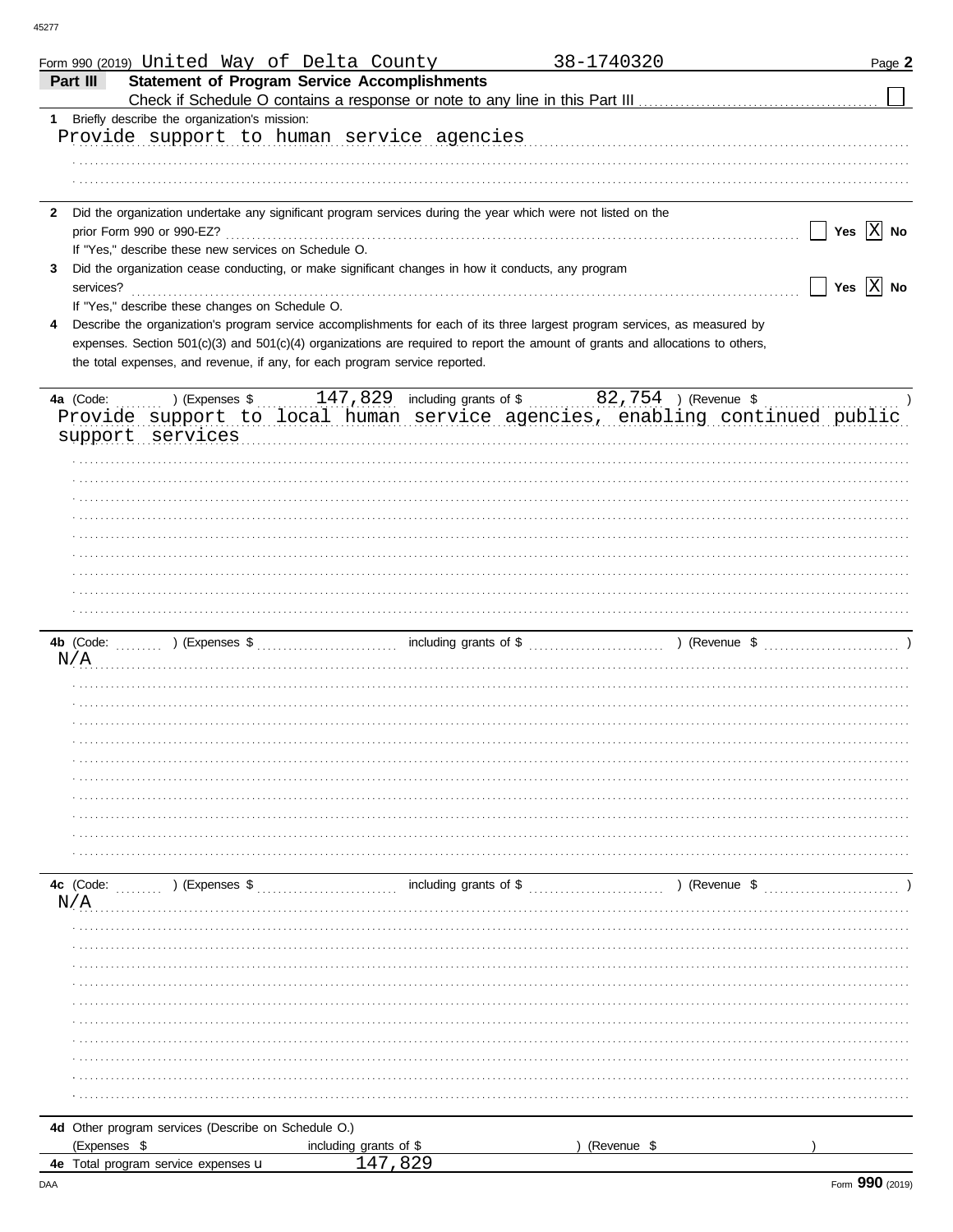45277

**Part IV Checklist of Required Schedules**

|     |                                                                                                                                                                                                                                     |                 | Yes | No       |
|-----|-------------------------------------------------------------------------------------------------------------------------------------------------------------------------------------------------------------------------------------|-----------------|-----|----------|
| 1   | Is the organization described in section $501(c)(3)$ or $4947(a)(1)$ (other than a private foundation)? If "Yes,"                                                                                                                   |                 |     |          |
|     | complete Schedule A                                                                                                                                                                                                                 | 1               | Χ   |          |
| 2   |                                                                                                                                                                                                                                     | $\mathbf{2}$    | X   |          |
| 3   | Did the organization engage in direct or indirect political campaign activities on behalf of or in opposition to                                                                                                                    |                 |     |          |
|     | candidates for public office? If "Yes," complete Schedule C, Part I                                                                                                                                                                 | 3               |     | Χ        |
| 4   | Section 501(c)(3) organizations. Did the organization engage in lobbying activities, or have a section 501(h)                                                                                                                       |                 |     |          |
|     |                                                                                                                                                                                                                                     | 4               |     | Χ        |
| 5   | Is the organization a section $501(c)(4)$ , $501(c)(5)$ , or $501(c)(6)$ organization that receives membership dues,                                                                                                                |                 |     |          |
|     | assessments, or similar amounts as defined in Revenue Procedure 98-19? If "Yes," complete Schedule C, Part III                                                                                                                      | 5               |     | Χ        |
| 6   | Did the organization maintain any donor advised funds or any similar funds or accounts for which donors                                                                                                                             |                 |     |          |
|     | have the right to provide advice on the distribution or investment of amounts in such funds or accounts? If                                                                                                                         |                 |     |          |
|     | "Yes," complete Schedule D, Part I                                                                                                                                                                                                  | 6               |     | Χ        |
| 7   | Did the organization receive or hold a conservation easement, including easements to preserve open space,                                                                                                                           |                 |     |          |
|     | the environment, historic land areas, or historic structures? If "Yes," complete Schedule D, Part II                                                                                                                                | 7               |     | Χ        |
| 8   | Did the organization maintain collections of works of art, historical treasures, or other similar assets? If "Yes,"                                                                                                                 |                 |     |          |
|     | complete Schedule D, Part III                                                                                                                                                                                                       | 8               |     | Χ        |
| 9   | Did the organization report an amount in Part X, line 21, for escrow or custodial account liability, serve as a                                                                                                                     |                 |     |          |
|     | custodian for amounts not listed in Part X; or provide credit counseling, debt management, credit repair, or                                                                                                                        |                 |     |          |
|     |                                                                                                                                                                                                                                     | 9               |     | Χ        |
| 10  | Did the organization, directly or through a related organization, hold assets in donor-restricted endowments                                                                                                                        |                 |     |          |
|     |                                                                                                                                                                                                                                     | 10              |     | Χ        |
| 11  | If the organization's answer to any of the following questions is "Yes," then complete Schedule D, Parts VI,                                                                                                                        |                 |     |          |
|     | VII, VIII, IX, or X as applicable.                                                                                                                                                                                                  |                 |     |          |
| a   | Did the organization report an amount for land, buildings, and equipment in Part X, line 10? If "Yes,"                                                                                                                              |                 |     |          |
|     |                                                                                                                                                                                                                                     | 11a             | X   |          |
|     | <b>b</b> Did the organization report an amount for investments—other securities in Part X, line 12, that is 5% or more                                                                                                              |                 |     |          |
|     |                                                                                                                                                                                                                                     | 11 b            |     | Χ        |
| C   | Did the organization report an amount for investments—program related in Part X, line 13, that is 5% or more                                                                                                                        |                 |     | Χ        |
|     | of its total assets reported in Part X, line 16? If "Yes," complete Schedule D, Part VIII [[[[[[[[[[[[[[[[[[[[<br>Did the organization report an amount for other assets in Part X, line 15, that is 5% or more of its total assets | 11c             |     |          |
| d.  | reported in Part X, line 16? If "Yes," complete Schedule D, Part IX                                                                                                                                                                 | 11d             | Χ   |          |
| е   | Did the organization report an amount for other liabilities in Part X, line 25? If "Yes," complete Schedule D, Part X                                                                                                               | 11e             | Χ   |          |
| f   | Did the organization's separate or consolidated financial statements for the tax year include a footnote that addresses                                                                                                             |                 |     |          |
|     | the organization's liability for uncertain tax positions under FIN 48 (ASC 740)? If "Yes," complete Schedule D, Part X                                                                                                              | 11f             |     | Χ        |
| 12a | Did the organization obtain separate, independent audited financial statements for the tax year? If "Yes," complete                                                                                                                 |                 |     |          |
|     |                                                                                                                                                                                                                                     | 12a             | х   |          |
| b   | Was the organization included in consolidated, independent audited financial statements for the tax year? If                                                                                                                        |                 |     |          |
|     | "Yes," and if the organization answered "No" to line 12a, then completing Schedule D, Parts XI and XII is optional                                                                                                                  | 12 <sub>b</sub> |     | <u>X</u> |
| 13  |                                                                                                                                                                                                                                     | 13              |     | X        |
| 14a |                                                                                                                                                                                                                                     | 14a             |     | X        |
| b   | Did the organization have aggregate revenues or expenses of more than \$10,000 from grantmaking,                                                                                                                                    |                 |     |          |
|     | fundraising, business, investment, and program service activities outside the United States, or aggregate                                                                                                                           |                 |     |          |
|     |                                                                                                                                                                                                                                     | 14b             |     | Χ        |
| 15  | Did the organization report on Part IX, column (A), line 3, more than \$5,000 of grants or other assistance to or                                                                                                                   |                 |     |          |
|     | for any foreign organization? If "Yes," complete Schedule F, Parts II and IV                                                                                                                                                        | 15              |     | Χ        |
| 16  | Did the organization report on Part IX, column (A), line 3, more than \$5,000 of aggregate grants or other                                                                                                                          |                 |     |          |
|     | assistance to or for foreign individuals? If "Yes," complete Schedule F, Parts III and IV                                                                                                                                           | 16              |     | Χ        |
| 17  | Did the organization report a total of more than \$15,000 of expenses for professional fundraising services on                                                                                                                      |                 |     |          |
|     |                                                                                                                                                                                                                                     | 17              |     | Χ        |
| 18  | Did the organization report more than \$15,000 total of fundraising event gross income and contributions on                                                                                                                         |                 |     |          |
|     | Part VIII, lines 1c and 8a? If "Yes," complete Schedule G, Part II                                                                                                                                                                  | 18              | Χ   |          |
| 19  | Did the organization report more than \$15,000 of gross income from gaming activities on Part VIII, line 9a?                                                                                                                        |                 |     |          |
|     |                                                                                                                                                                                                                                     | 19              |     | X        |
| 20a |                                                                                                                                                                                                                                     | 20a             |     | X        |
| b   |                                                                                                                                                                                                                                     | 20 <sub>b</sub> |     |          |
| 21  | Did the organization report more than \$5,000 of grants or other assistance to any domestic organization or                                                                                                                         |                 |     |          |
|     |                                                                                                                                                                                                                                     | 21              | Χ   |          |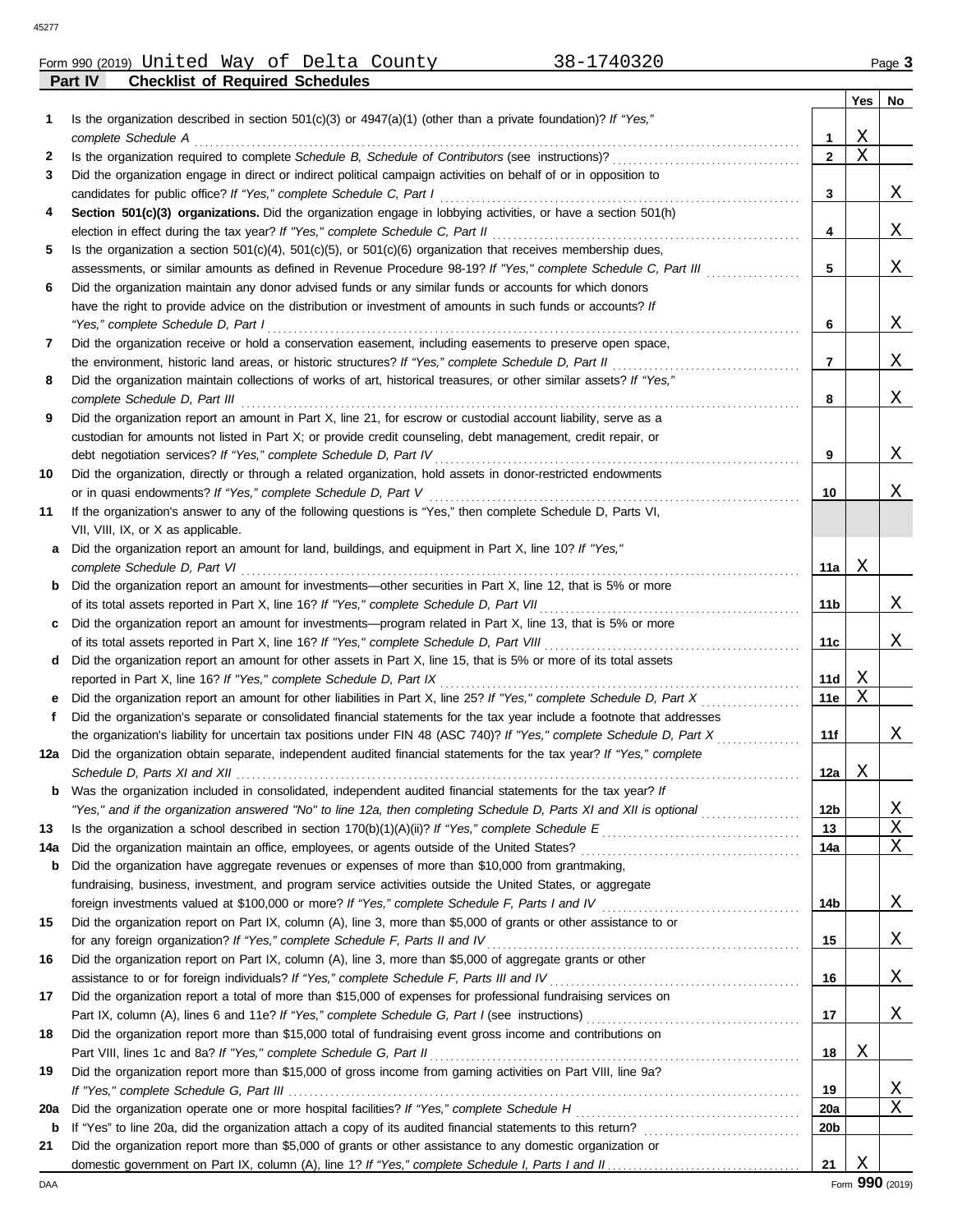|             | <b>Checklist of Required Schedules (continued)</b><br><b>Part IV</b>                                                                                                                                                       |                  |     |                            |
|-------------|----------------------------------------------------------------------------------------------------------------------------------------------------------------------------------------------------------------------------|------------------|-----|----------------------------|
|             |                                                                                                                                                                                                                            |                  | Yes | No                         |
| 22          | Did the organization report more than \$5,000 of grants or other assistance to or for domestic individuals on                                                                                                              |                  |     |                            |
|             | Part IX, column (A), line 2? If "Yes," complete Schedule I, Parts I and III                                                                                                                                                | 22               |     | X                          |
| 23          | Did the organization answer "Yes" to Part VII, Section A, line 3, 4, or 5 about compensation of the                                                                                                                        |                  |     |                            |
|             | organization's current and former officers, directors, trustees, key employees, and highest compensated                                                                                                                    |                  |     | Χ                          |
| 24a         | employees? If "Yes," complete Schedule J<br>Did the organization have a tax-exempt bond issue with an outstanding principal amount of more than                                                                            | 23               |     |                            |
|             | \$100,000 as of the last day of the year, that was issued after December 31, 2002? If "Yes," answer lines 24b                                                                                                              |                  |     |                            |
|             | through 24d and complete Schedule K. If "No," go to line 25a                                                                                                                                                               | 24a              |     | Χ                          |
| b           | Did the organization invest any proceeds of tax-exempt bonds beyond a temporary period exception?                                                                                                                          | 24b              |     |                            |
| с           | Did the organization maintain an escrow account other than a refunding escrow at any time during the year                                                                                                                  |                  |     |                            |
|             | to defease any tax-exempt bonds?                                                                                                                                                                                           | 24c              |     |                            |
| d           | Did the organization act as an "on behalf of" issuer for bonds outstanding at any time during the year?                                                                                                                    | 24d              |     |                            |
| 25a         | Section 501(c)(3), 501(c)(4), and 501(c)(29) organizations. Did the organization engage in an excess benefit                                                                                                               |                  |     |                            |
|             | transaction with a disqualified person during the year? If "Yes," complete Schedule L, Part I                                                                                                                              | 25a              |     | X                          |
| $\mathbf b$ | Is the organization aware that it engaged in an excess benefit transaction with a disqualified person in a prior                                                                                                           |                  |     |                            |
|             | year, and that the transaction has not been reported on any of the organization's prior Forms 990 or 990-EZ?                                                                                                               |                  |     |                            |
|             | If "Yes," complete Schedule L, Part I                                                                                                                                                                                      | 25 <sub>b</sub>  |     | X                          |
| 26          | Did the organization report any amount on Part X, line 5 or 22, for receivables from or payables to any current                                                                                                            |                  |     |                            |
|             | or former officer, director, trustee, key employee, creator or founder, substantial contributor, or 35%                                                                                                                    |                  |     |                            |
|             | controlled entity or family member of any of these persons? If "Yes," complete Schedule L, Part II                                                                                                                         | 26               |     | Χ                          |
| 27          | Did the organization provide a grant or other assistance to any current or former officer, director, trustee, key                                                                                                          |                  |     |                            |
|             | employee, creator or founder, substantial contributor or employee thereof, a grant selection committee                                                                                                                     |                  |     |                            |
|             | member, or to a 35% controlled entity (including an employee thereof) or family member of any of these                                                                                                                     |                  |     |                            |
|             | persons? If "Yes," complete Schedule L, Part III                                                                                                                                                                           | 27               |     | Χ                          |
| 28          | Was the organization a party to a business transaction with one of the following parties (see Schedule L, Part                                                                                                             |                  |     |                            |
|             | IV instructions, for applicable filing thresholds, conditions, and exceptions):                                                                                                                                            |                  |     |                            |
| а           | A current or former officer, director, trustee, key employee, creator or founder, or substantial contributor? If                                                                                                           |                  |     |                            |
|             | "Yes," complete Schedule L, Part IV                                                                                                                                                                                        | 28a              |     | <u>X</u><br>$\overline{X}$ |
| b           | A family member of any individual described in line 28a? If "Yes," complete Schedule L, Part IV                                                                                                                            | 28 <sub>b</sub>  |     |                            |
| c           | A 35% controlled entity of one or more individuals and/or organizations described in lines 28a or 28b? If<br>"Yes," complete Schedule L, Part IV                                                                           |                  |     |                            |
|             |                                                                                                                                                                                                                            | <b>28c</b><br>29 |     | <u>X</u><br>$\overline{X}$ |
| 29<br>30    | Did the organization receive more than \$25,000 in non-cash contributions? If "Yes," complete Schedule M<br>Did the organization receive contributions of art, historical treasures, or other similar assets, or qualified |                  |     |                            |
|             | conservation contributions? If "Yes," complete Schedule M                                                                                                                                                                  | 30               |     | <u>X</u>                   |
| 31          | Did the organization liquidate, terminate, or dissolve and cease operations? If "Yes," complete Schedule N, Part I                                                                                                         | 31               |     | $\overline{X}$             |
|             | Did the organization sell, exchange, dispose of, or transfer more than 25% of its net assets? If "Yes,"                                                                                                                    |                  |     |                            |
|             | complete Schedule N, Part II                                                                                                                                                                                               | 32               |     | Χ                          |
| 33          | Did the organization own 100% of an entity disregarded as separate from the organization under Regulations                                                                                                                 |                  |     |                            |
|             | sections 301.7701-2 and 301.7701-3? If "Yes," complete Schedule R, Part I                                                                                                                                                  | 33               |     | Χ                          |
| 34          | Was the organization related to any tax-exempt or taxable entity? If "Yes," complete Schedule R, Part II, III,                                                                                                             |                  |     |                            |
|             | or IV, and Part V, line 1                                                                                                                                                                                                  | 34               |     | <u>X</u>                   |
| 35a         |                                                                                                                                                                                                                            | <b>35a</b>       |     | $\mathbf X$                |
| b           | If "Yes" to line 35a, did the organization receive any payment from or engage in any transaction with a                                                                                                                    |                  |     |                            |
|             | controlled entity within the meaning of section 512(b)(13)? If "Yes," complete Schedule R, Part V, line 2                                                                                                                  | 35b              |     |                            |
| 36          | Section 501(c)(3) organizations. Did the organization make any transfers to an exempt non-charitable                                                                                                                       |                  |     |                            |
|             | related organization? If "Yes," complete Schedule R, Part V, line 2                                                                                                                                                        | 36               |     | Χ                          |
| 37          | Did the organization conduct more than 5% of its activities through an entity that is not a related organization                                                                                                           |                  |     |                            |
|             | and that is treated as a partnership for federal income tax purposes? If "Yes," complete Schedule R, Part VI                                                                                                               | 37               |     | Χ                          |
| 38          | Did the organization complete Schedule O and provide explanations in Schedule O for Part VI, lines 11b and                                                                                                                 |                  |     |                            |
|             | 19? Note: All Form 990 filers are required to complete Schedule O.                                                                                                                                                         | 38               | Χ   |                            |
|             | Part V<br>Statements Regarding Other IRS Filings and Tax Compliance                                                                                                                                                        |                  |     |                            |
|             |                                                                                                                                                                                                                            |                  |     |                            |
|             |                                                                                                                                                                                                                            |                  | Yes | No                         |
| 1а          | $\mathbf 1$<br>Enter the number reported in Box 3 of Form 1096. Enter -0- if not applicable<br>1a                                                                                                                          |                  |     |                            |
| b           | $\overline{0}$<br>1 <sub>b</sub><br>Enter the number of Forms W-2G included in line 1a. Enter -0- if not applicable                                                                                                        |                  |     |                            |
| c           | Did the organization comply with backup withholding rules for reportable payments to vendors and                                                                                                                           |                  |     |                            |
|             |                                                                                                                                                                                                                            | 1c               |     |                            |
| DAA         |                                                                                                                                                                                                                            |                  |     | Form 990 (2019)            |

United Way of Delta County 38-1740320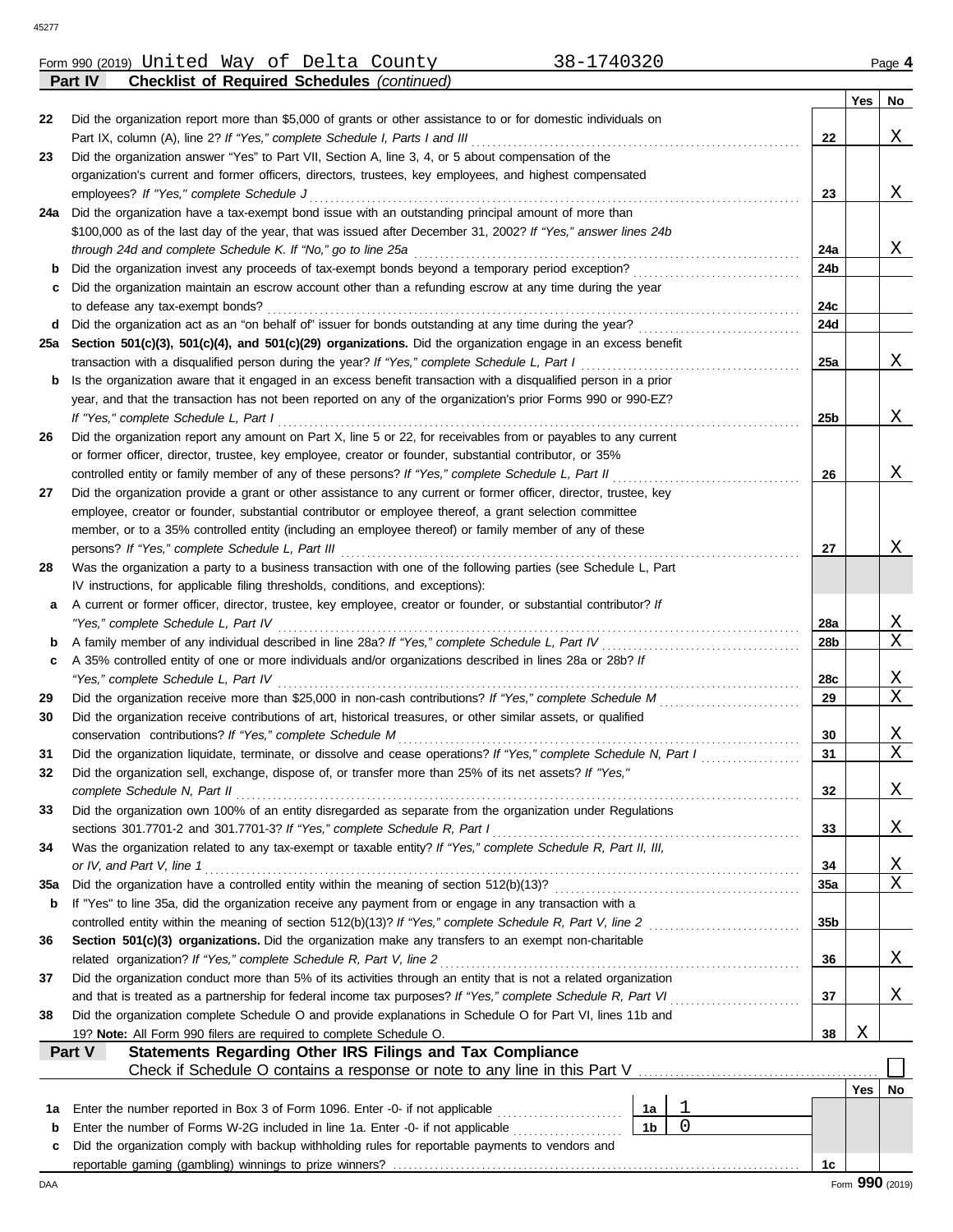|             | Statements Regarding Other IRS Filings and Tax Compliance (continued)<br>Part V                                                         |                                    |   |                |     |          |  |  |  |
|-------------|-----------------------------------------------------------------------------------------------------------------------------------------|------------------------------------|---|----------------|-----|----------|--|--|--|
|             |                                                                                                                                         |                                    |   |                | Yes | No       |  |  |  |
| 2a          | Enter the number of employees reported on Form W-3, Transmittal of Wage and Tax                                                         |                                    |   |                |     |          |  |  |  |
|             | Statements, filed for the calendar year ending with or within the year covered by this return                                           | 2a                                 | ı |                |     |          |  |  |  |
| b           | If at least one is reported on line 2a, did the organization file all required federal employment tax returns?                          |                                    |   | 2b             | Χ   |          |  |  |  |
|             | Note: If the sum of lines 1a and 2a is greater than 250, you may be required to e-file (see instructions)                               |                                    |   |                |     |          |  |  |  |
| за          | Did the organization have unrelated business gross income of \$1,000 or more during the year?                                           |                                    |   |                |     |          |  |  |  |
| b           | If "Yes," has it filed a Form 990-T for this year? If "No" to line 3b, provide an explanation on Schedule O consequences                |                                    |   |                |     |          |  |  |  |
| 4a          | At any time during the calendar year, did the organization have an interest in, or a signature or other authority over,                 |                                    |   |                |     |          |  |  |  |
|             | a financial account in a foreign country (such as a bank account, securities account, or other financial account)?                      |                                    |   | 4a             |     | Χ        |  |  |  |
| b           | If "Yes," enter the name of the foreign country $\mathbf u$                                                                             |                                    |   |                |     |          |  |  |  |
|             | See instructions for filing requirements for FinCEN Form 114, Report of Foreign Bank and Financial Accounts (FBAR).                     |                                    |   |                |     |          |  |  |  |
| 5а          | Was the organization a party to a prohibited tax shelter transaction at any time during the tax year?                                   |                                    |   | 5a             |     | <u>X</u> |  |  |  |
| b           |                                                                                                                                         |                                    |   | 5 <sub>b</sub> |     | X        |  |  |  |
| c           | If "Yes" to line 5a or 5b, did the organization file Form 8886-T?                                                                       |                                    |   | 5c             |     |          |  |  |  |
| 6а          | Does the organization have annual gross receipts that are normally greater than \$100,000, and did the                                  |                                    |   |                |     |          |  |  |  |
|             | organization solicit any contributions that were not tax deductible as charitable contributions?                                        |                                    |   | 6a             |     | Χ        |  |  |  |
| b           | If "Yes," did the organization include with every solicitation an express statement that such contributions or                          |                                    |   |                |     |          |  |  |  |
|             | gifts were not tax deductible?                                                                                                          |                                    |   | 6b             |     |          |  |  |  |
| 7           | Organizations that may receive deductible contributions under section 170(c).                                                           |                                    |   |                |     |          |  |  |  |
| a           | Did the organization receive a payment in excess of \$75 made partly as a contribution and partly for goods                             |                                    |   |                |     |          |  |  |  |
|             | and services provided to the payor?                                                                                                     |                                    |   | 7a             |     |          |  |  |  |
| $\mathbf b$ |                                                                                                                                         |                                    |   | 7b             |     |          |  |  |  |
| с           | Did the organization sell, exchange, or otherwise dispose of tangible personal property for which it was                                |                                    |   |                |     |          |  |  |  |
|             |                                                                                                                                         |                                    |   | 7c             |     |          |  |  |  |
| d           |                                                                                                                                         | 7d                                 |   |                |     |          |  |  |  |
| е           |                                                                                                                                         |                                    |   | 7e             |     |          |  |  |  |
|             | Did the organization, during the year, pay premiums, directly or indirectly, on a personal benefit contract?                            |                                    |   | 7f             |     |          |  |  |  |
| g           | If the organization received a contribution of qualified intellectual property, did the organization file Form 8899 as required?        |                                    |   | 7g<br>7h       |     |          |  |  |  |
|             | If the organization received a contribution of cars, boats, airplanes, or other vehicles, did the organization file a Form 1098-C?<br>h |                                    |   |                |     |          |  |  |  |
|             | Sponsoring organizations maintaining donor advised funds. Did a donor advised fund maintained by the<br>8                               |                                    |   |                |     |          |  |  |  |
|             | sponsoring organization have excess business holdings at any time during the year?                                                      |                                    |   | 8              |     |          |  |  |  |
| 9           | Sponsoring organizations maintaining donor advised funds.                                                                               |                                    |   | 9a             |     |          |  |  |  |
|             | Did the sponsoring organization make any taxable distributions under section 4966?<br>а                                                 |                                    |   |                |     |          |  |  |  |
| b           |                                                                                                                                         |                                    |   | 9b             |     |          |  |  |  |
| 10          | Section 501(c)(7) organizations. Enter:                                                                                                 |                                    |   |                |     |          |  |  |  |
| а           | Initiation fees and capital contributions included on Part VIII, line 12 [11] [11] [12] [11] [12] [11] [12] [1                          | 10a                                |   |                |     |          |  |  |  |
|             | Gross receipts, included on Form 990, Part VIII, line 12, for public use of club facilities                                             | 10 <sub>b</sub>                    |   |                |     |          |  |  |  |
| 11          | Section 501(c)(12) organizations. Enter:                                                                                                |                                    |   |                |     |          |  |  |  |
| а           | Gross income from members or shareholders                                                                                               | 11a                                |   |                |     |          |  |  |  |
| b           | Gross income from other sources (Do not net amounts due or paid to other sources                                                        |                                    |   |                |     |          |  |  |  |
|             | against amounts due or received from them.)                                                                                             | 11 <sub>b</sub>                    |   |                |     |          |  |  |  |
| 12a         | Section 4947(a)(1) non-exempt charitable trusts. Is the organization filing Form 990 in lieu of Form 1041?                              |                                    |   | 12a            |     |          |  |  |  |
| b           | If "Yes," enter the amount of tax-exempt interest received or accrued during the year                                                   | 12b                                |   |                |     |          |  |  |  |
| 13          | Section 501(c)(29) qualified nonprofit health insurance issuers.                                                                        |                                    |   |                |     |          |  |  |  |
| а           | Is the organization licensed to issue qualified health plans in more than one state?                                                    |                                    |   | 13а            |     |          |  |  |  |
|             | Note: See the instructions for additional information the organization must report on Schedule O.                                       |                                    |   |                |     |          |  |  |  |
| b           | Enter the amount of reserves the organization is required to maintain by the states in which                                            |                                    |   |                |     |          |  |  |  |
|             |                                                                                                                                         | 13 <sub>b</sub><br>13 <sub>c</sub> |   |                |     |          |  |  |  |
| c           | Enter the amount of reserves on hand                                                                                                    |                                    |   | 14a            |     | Χ        |  |  |  |
| 14a         | Did the organization receive any payments for indoor tanning services during the tax year?                                              |                                    |   |                |     |          |  |  |  |
| b           |                                                                                                                                         |                                    |   | 14b            |     |          |  |  |  |
| 15          | Is the organization subject to the section 4960 tax on payment(s) of more than \$1,000,000 in remuneration or                           |                                    |   |                |     |          |  |  |  |
|             | excess parachute payment(s) during the year?                                                                                            |                                    |   | 15             |     | X        |  |  |  |
|             | If "Yes," see instructions and file Form 4720, Schedule N.                                                                              |                                    |   |                |     | Χ        |  |  |  |
| 16          | Is the organization an educational institution subject to the section 4968 excise tax on net investment income?                         |                                    |   | 16             |     |          |  |  |  |
|             | If "Yes," complete Form 4720, Schedule O.                                                                                               |                                    |   |                |     |          |  |  |  |

|  | Form 990<br>(2019) | --<br>٦m٠<br>____<br>$\sim$<br>UILL LEU | Way | ັ | -<br>De 1 | -------<br>COUIIL | $\cdot$ $\cdot$<br>---- | Page<br>- - |
|--|--------------------|-----------------------------------------|-----|---|-----------|-------------------|-------------------------|-------------|
|--|--------------------|-----------------------------------------|-----|---|-----------|-------------------|-------------------------|-------------|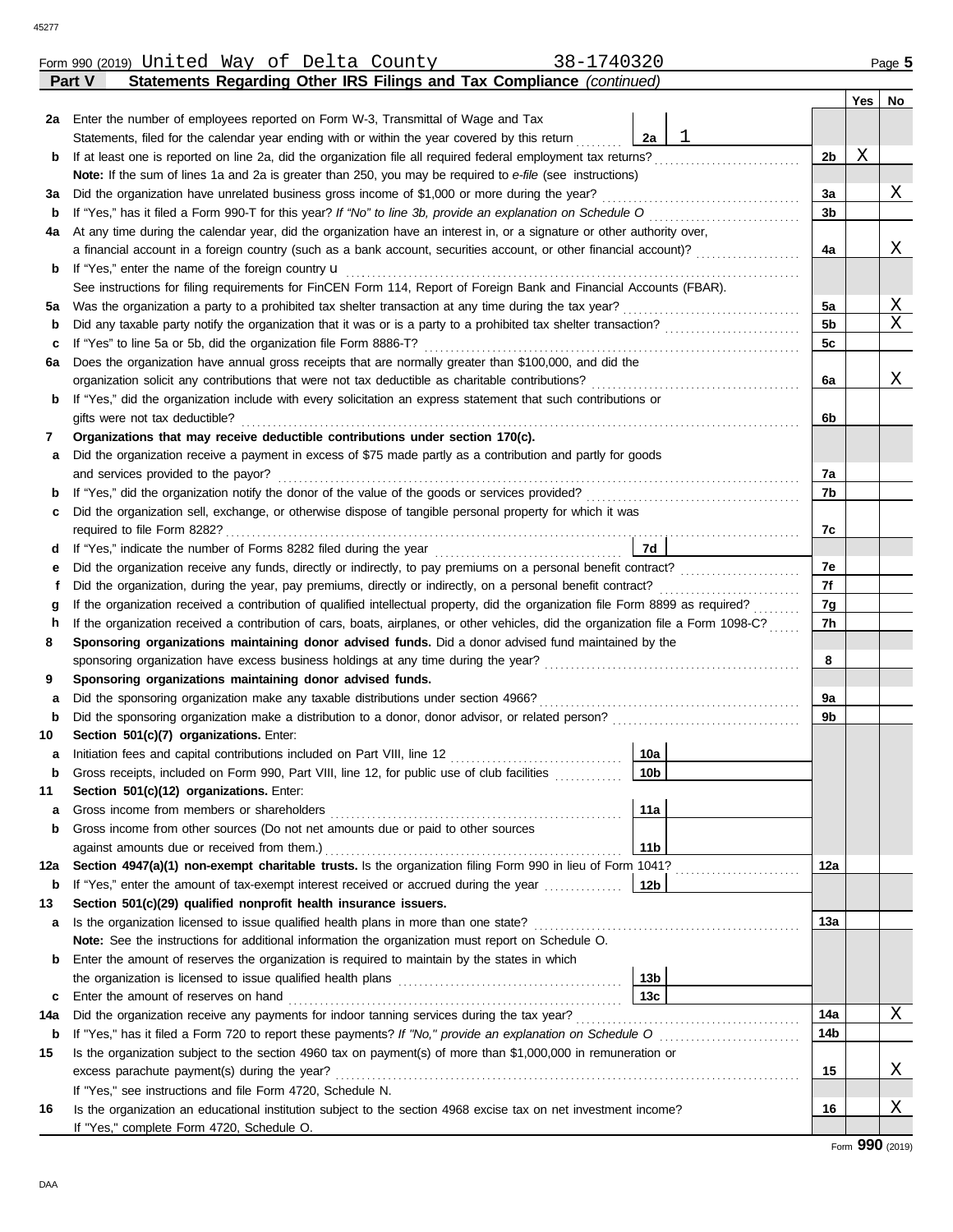|             | response to line 8a, 8b, or 10b below, describe the circumstances, processes, or changes on Schedule O. See instructions.                                            |    |    |                         |                 |             |
|-------------|----------------------------------------------------------------------------------------------------------------------------------------------------------------------|----|----|-------------------------|-----------------|-------------|
|             |                                                                                                                                                                      |    |    |                         |                 |             |
|             | Section A. Governing Body and Management                                                                                                                             |    |    |                         |                 |             |
|             |                                                                                                                                                                      |    |    |                         | Yes             | No          |
| 1а          | Enter the number of voting members of the governing body at the end of the tax year                                                                                  | 1a | 12 |                         |                 |             |
|             | If there are material differences in voting rights among members of the governing body, or                                                                           |    |    |                         |                 |             |
|             | if the governing body delegated broad authority to an executive committee or similar                                                                                 |    |    |                         |                 |             |
|             | committee, explain on Schedule O.                                                                                                                                    |    |    |                         |                 |             |
| b           | Enter the number of voting members included on line 1a, above, who are independent                                                                                   | 1b | 12 |                         |                 |             |
| 2           | Did any officer, director, trustee, or key employee have a family relationship or a business relationship with                                                       |    |    |                         |                 |             |
|             | any other officer, director, trustee, or key employee?                                                                                                               |    |    | 2                       |                 | Χ           |
| 3           | Did the organization delegate control over management duties customarily performed by or under the direct                                                            |    |    |                         |                 |             |
|             | supervision of officers, directors, trustees, or key employees to a management company or other person?                                                              |    | .  | 3                       |                 | Χ           |
| 4           | Did the organization make any significant changes to its governing documents since the prior Form 990 was filed?                                                     |    |    | $\overline{\mathbf{4}}$ |                 | $\mathbf X$ |
| 5           | Did the organization become aware during the year of a significant diversion of the organization's assets?                                                           |    |    | 5                       |                 | X           |
| 6           | Did the organization have members or stockholders?                                                                                                                   |    |    | 6                       |                 | X           |
| 7a          | Did the organization have members, stockholders, or other persons who had the power to elect or appoint                                                              |    |    |                         |                 |             |
|             | one or more members of the governing body?                                                                                                                           |    |    | 7a                      |                 | Χ           |
| b           | Are any governance decisions of the organization reserved to (or subject to approval by) members,                                                                    |    |    |                         |                 |             |
|             | stockholders, or persons other than the governing body?                                                                                                              |    |    | 7b                      |                 | Χ           |
| 8           | Did the organization contemporaneously document the meetings held or written actions undertaken during the year by the following:                                    |    |    |                         |                 |             |
| а           | The governing body?                                                                                                                                                  |    |    | 8a                      | Χ               |             |
| $\mathbf b$ | Each committee with authority to act on behalf of the governing body?                                                                                                |    |    | 8b                      | X               |             |
| 9           | Is there any officer, director, trustee, or key employee listed in Part VII, Section A, who cannot be reached at                                                     |    |    |                         |                 |             |
|             |                                                                                                                                                                      |    |    | 9                       |                 | Χ           |
|             | Section B. Policies (This Section B requests information about policies not required by the Internal Revenue Code.)                                                  |    |    |                         |                 |             |
|             |                                                                                                                                                                      |    |    |                         | Yes             | No          |
| 10a         | Did the organization have local chapters, branches, or affiliates?                                                                                                   |    |    | 10a                     |                 | Χ           |
| b           | If "Yes," did the organization have written policies and procedures governing the activities of such chapters,                                                       |    |    |                         |                 |             |
|             | affiliates, and branches to ensure their operations are consistent with the organization's exempt purposes?                                                          |    |    | 10b                     |                 |             |
| 11a         | Has the organization provided a complete copy of this Form 990 to all members of its governing body before filing the form?                                          |    |    | 11a                     | X               |             |
| b           | Describe in Schedule O the process, if any, used by the organization to review this Form 990.                                                                        |    |    |                         |                 |             |
| 12a         | Did the organization have a written conflict of interest policy? If "No," go to line 13                                                                              |    |    | 12a                     | Χ               |             |
| b           | Were officers, directors, or trustees, and key employees required to disclose annually interests that could give rise to conflicts?                                  |    |    | 12 <sub>b</sub>         | X               |             |
| c           | Did the organization regularly and consistently monitor and enforce compliance with the policy? If "Yes,"                                                            |    |    |                         |                 |             |
|             | describe in Schedule O how this was done                                                                                                                             |    |    | 12c                     | Χ               |             |
| 13          | Did the organization have a written whistleblower policy?                                                                                                            |    |    | 13                      | X               |             |
|             | Did the organization have a written document retention and destruction policy?                                                                                       |    |    | 14                      | $\rm X$         |             |
| 15          | Did the process for determining compensation of the following persons include a review and approval by                                                               |    |    |                         |                 |             |
|             | independent persons, comparability data, and contemporaneous substantiation of the deliberation and decision?                                                        |    |    |                         |                 |             |
| а           | The organization's CEO, Executive Director, or top management official                                                                                               |    |    | 15a                     | Χ               |             |
| b           | Other officers or key employees of the organization                                                                                                                  |    |    | 15 <sub>b</sub>         |                 | Χ           |
|             | If "Yes" to line 15a or 15b, describe the process in Schedule O (see instructions).                                                                                  |    |    |                         |                 |             |
| 16a         | Did the organization invest in, contribute assets to, or participate in a joint venture or similar arrangement                                                       |    |    |                         |                 |             |
|             | with a taxable entity during the year?                                                                                                                               |    |    | 16a                     |                 | Χ           |
| b           | If "Yes," did the organization follow a written policy or procedure requiring the organization to evaluate its                                                       |    |    |                         |                 |             |
|             | participation in joint venture arrangements under applicable federal tax law, and take steps to safeguard the                                                        |    |    |                         |                 |             |
|             |                                                                                                                                                                      |    |    | 16b                     |                 |             |
|             | <b>Section C. Disclosure</b>                                                                                                                                         |    |    |                         |                 |             |
| 17          | List the states with which a copy of this Form 990 is required to be filed $\mathbf{u}$ MI                                                                           |    |    |                         |                 |             |
| 18          | Section 6104 requires an organization to make its Forms 1023 (1024 or 1024-A, if applicable), 990, and 990-T (Section 501(c)                                         |    |    |                         |                 |             |
|             | (3)s only) available for public inspection. Indicate how you made these available. Check all that apply.                                                             |    |    |                         |                 |             |
|             | Another's website $ X $ Upon request<br>Own website<br>Other (explain on Schedule O)                                                                                 |    |    |                         |                 |             |
| 19          | Describe on Schedule O whether (and if so, how) the organization made its governing documents, conflict of interest policy, and                                      |    |    |                         |                 |             |
|             | financial statements available to the public during the tax year.                                                                                                    |    |    |                         |                 |             |
|             |                                                                                                                                                                      |    |    |                         |                 |             |
| 20          | State the name, address, and telephone number of the person who possesses the organization's books and records u<br>Julie Mallard<br>1100 Ludington Street, Ste. 300 |    |    |                         |                 |             |
|             | 49829<br>МI<br>Escanaba                                                                                                                                              |    |    | 906-786-3736            |                 |             |
|             |                                                                                                                                                                      |    |    |                         | Form 990 (2019) |             |
| DAA         |                                                                                                                                                                      |    |    |                         |                 |             |

Form 990 (2019) Page **6** United Way of Delta County 38-1740320 **Part VI Governance, Management, and Disclosure** *For each "Yes" response to lines 2 through 7b below, and for a "No"*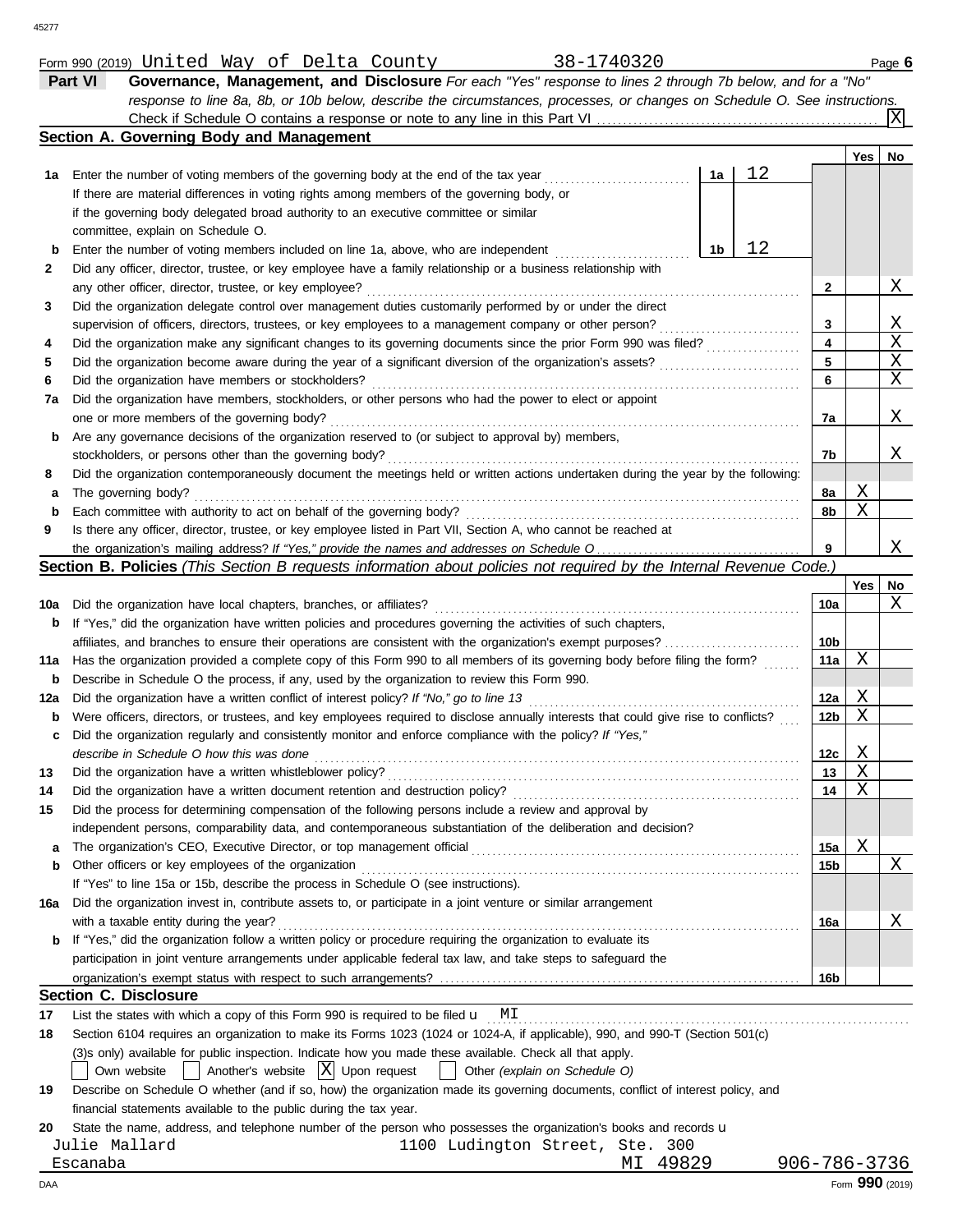| <b>Part VII</b>          | Compensation of Officers, Directors, Trustees, Key Employees, Highest Compensated Employees, and                                                                                                                                                                                                           |
|--------------------------|------------------------------------------------------------------------------------------------------------------------------------------------------------------------------------------------------------------------------------------------------------------------------------------------------------|
|                          | <b>Independent Contractors</b>                                                                                                                                                                                                                                                                             |
|                          |                                                                                                                                                                                                                                                                                                            |
| Section A.               | Officers, Directors, Trustees, Key Employees, and Highest Compensated Employees                                                                                                                                                                                                                            |
| organization's tax year. | 1a Complete this table for all persons required to be listed. Report compensation for the calendar year ending with or within the                                                                                                                                                                          |
|                          | • List all of the organization's <b>current</b> officers, directors, trustees (whether individuals or organizations), regardless of amount of<br>compensation. Enter -0- in columns $(D)$ , $(E)$ , and $(F)$ if no compensation was paid.                                                                 |
|                          | • List all of the organization's <b>current</b> key employees, if any. See instructions for definition of "key employee."                                                                                                                                                                                  |
|                          | • List the organization's five current highest compensated employees (other than an officer, director, trustee, or key employee)<br>who received reportable compensation (Box 5 of Form W-2 and/or Box 7 of Form 1099-MISC) of more than \$100,000 from the<br>organization and any related organizations. |
|                          | • List all of the organization's former officers, key employees, and highest compensated employees who received more than<br>\$100,000 of reportable compensation from the organization and any related organizations.                                                                                     |
|                          | • List all of the organization's former directors or trustees that received, in the capacity as a former director or trustee of the                                                                                                                                                                        |

organization, more than \$10,000 of reportable compensation from the organization and any related organizations. **•**

See instructions for the order in which to list the persons above.

Check this box if neither the organization nor any related organization compensated any current officer, director, or trustee. X

| (A)<br>Name and title                     | (B)<br>Average<br>hours<br>per week<br>(list any               | (C)<br>Position<br>(do not check more than one<br>box, unless person is both an<br>officer and a director/trustee) |                      |             |              |                                 | (D)<br>Reportable<br>compensation<br>from the<br>organization | (E)<br>Reportable<br>compensation<br>from related<br>organizations | (F)<br>Estimated amount<br>of other<br>compensation<br>from the |                                           |
|-------------------------------------------|----------------------------------------------------------------|--------------------------------------------------------------------------------------------------------------------|----------------------|-------------|--------------|---------------------------------|---------------------------------------------------------------|--------------------------------------------------------------------|-----------------------------------------------------------------|-------------------------------------------|
|                                           | hours for<br>related<br>organizations<br>below<br>dotted line) | Individual<br>or director<br>trustee                                                                               | nstitutional trustee | Officer     | Key employee | Highest compensated<br>employee | Former                                                        | (W-2/1099-MISC)                                                    | (W-2/1099-MISC)                                                 | organization and<br>related organizations |
| (1) Lana Boudreau<br>Director             | 1.00<br>0.00                                                   | $\mathbf X$                                                                                                        |                      |             |              |                                 |                                                               | 0                                                                  | 0                                                               | 0                                         |
| Daniels Warner<br>$(2)$ Jessica           | 1.00                                                           |                                                                                                                    |                      |             |              |                                 |                                                               |                                                                    |                                                                 |                                           |
| Director<br>(3) Tom England               | 0.00                                                           | X                                                                                                                  |                      |             |              |                                 |                                                               | 0                                                                  | 0                                                               | $\mathsf{O}\xspace$                       |
| President                                 | 1.00<br>0.00                                                   | $\mathbf X$                                                                                                        |                      | X           |              |                                 |                                                               | 0                                                                  | 0                                                               | $\mathsf{O}$                              |
| (4) Megan Gouin                           | 1.00                                                           |                                                                                                                    |                      |             |              |                                 |                                                               |                                                                    |                                                                 |                                           |
| 1st Vice President<br>(5) Kristina Hansen | 0.00<br>1.00                                                   | $\mathbf X$                                                                                                        |                      |             |              |                                 |                                                               | 0                                                                  | 0                                                               | $\mathbf 0$                               |
| Director<br>(6) Don Howlett               | 0.00                                                           | X                                                                                                                  |                      |             |              |                                 |                                                               | 0                                                                  | 0                                                               | $\mathsf{O}\xspace$                       |
| Director                                  | 1.00<br>0.00                                                   | Χ                                                                                                                  |                      |             |              |                                 |                                                               | 0                                                                  | 0                                                               | $\mathsf{O}\xspace$                       |
| (7) Rhonda LaVigne                        | 1.00                                                           |                                                                                                                    |                      |             |              |                                 |                                                               |                                                                    |                                                                 |                                           |
| Director<br>(8) Michael Klein             | 0.00<br>1.00                                                   | $\mathbf X$                                                                                                        |                      |             |              |                                 |                                                               | 0                                                                  | 0                                                               | $\mathbf 0$                               |
| Treasurer<br>(9) Stephen Nolde            | 0.00                                                           | Χ                                                                                                                  |                      | X           |              |                                 |                                                               | 0                                                                  | 0                                                               | $\mathsf 0$                               |
| 2nd Vice President                        | 1.00<br>0.00                                                   | $\mathbf X$                                                                                                        |                      | X           |              |                                 |                                                               | 0                                                                  | 0                                                               | 0                                         |
| (10) Tiffany Olsick                       | 1.00                                                           |                                                                                                                    |                      |             |              |                                 |                                                               |                                                                    |                                                                 |                                           |
| Secretary<br>(11) Amy Savage              | 0.00                                                           | X                                                                                                                  |                      | X           |              |                                 |                                                               | 0                                                                  | 0                                                               | $\overline{0}$                            |
| Director                                  | 1.00<br>0.00                                                   | $\mathbf X$                                                                                                        |                      | $\mathbf X$ |              |                                 |                                                               | 0                                                                  | 0                                                               | 0                                         |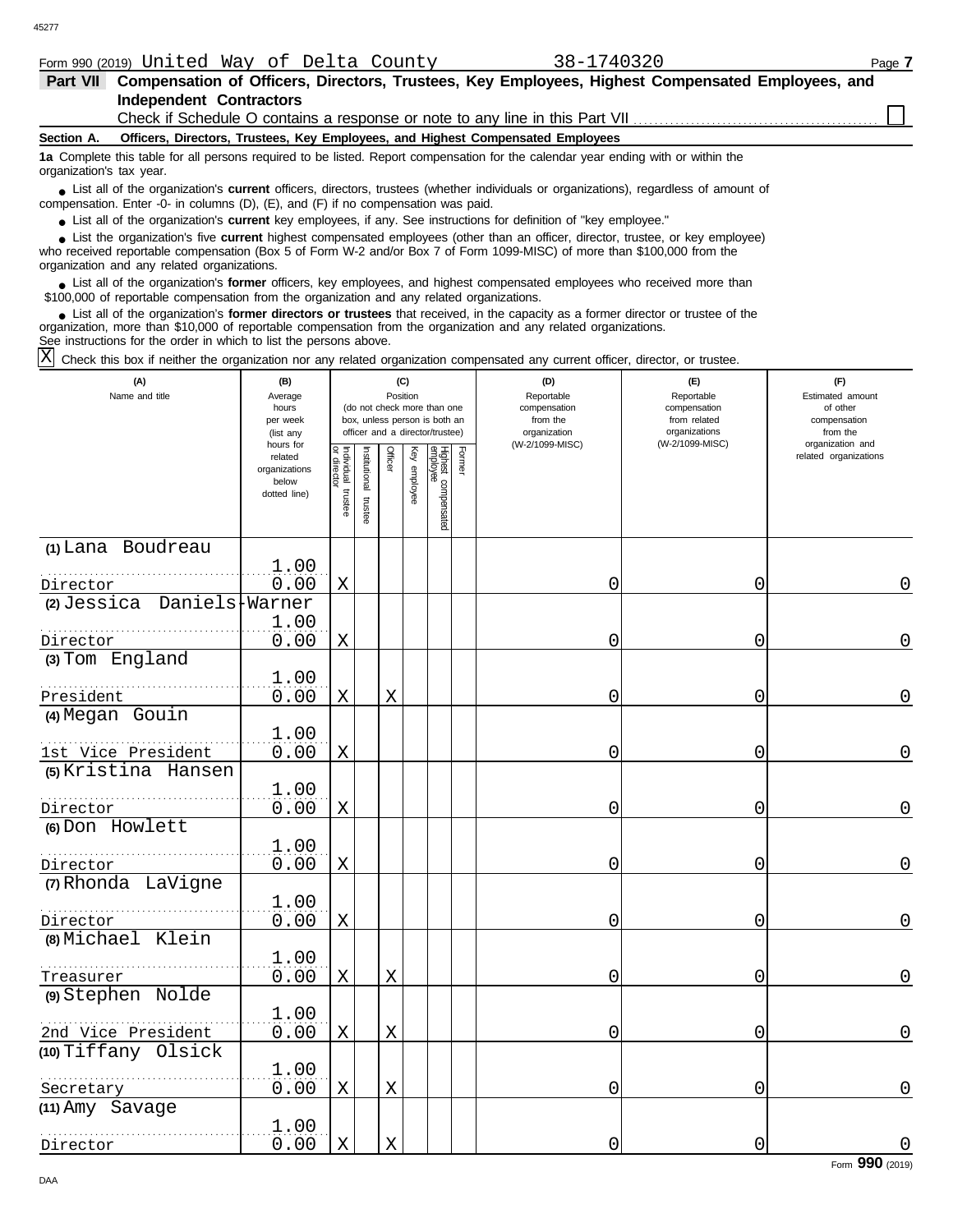| 45277<br>Part VII | Form 990 (2019) United Way of Delta County                                                                                                                                                                                     |                                                                |                                                                                                                    |                       |         |              |                                 |        | 38-1740320<br>Section A. Officers, Directors, Trustees, Key Employees, and Highest Compensated Employees (continued)                                                                                                 |                                                                    |                                                                 |                                           | Page 8       |
|-------------------|--------------------------------------------------------------------------------------------------------------------------------------------------------------------------------------------------------------------------------|----------------------------------------------------------------|--------------------------------------------------------------------------------------------------------------------|-----------------------|---------|--------------|---------------------------------|--------|----------------------------------------------------------------------------------------------------------------------------------------------------------------------------------------------------------------------|--------------------------------------------------------------------|-----------------------------------------------------------------|-------------------------------------------|--------------|
|                   | (A)<br>Name and title                                                                                                                                                                                                          | (B)<br>Average<br>hours<br>per week<br>(list any               | (C)<br>Position<br>(do not check more than one<br>box, unless person is both an<br>officer and a director/trustee) |                       |         |              |                                 |        | (D)<br>Reportable<br>compensation<br>from the<br>organization                                                                                                                                                        | (E)<br>Reportable<br>compensation<br>from related<br>organizations | (F)<br>Estimated amount<br>of other<br>compensation<br>from the |                                           |              |
|                   |                                                                                                                                                                                                                                | hours for<br>related<br>organizations<br>below<br>dotted line) | Individual<br>or director<br>trustee                                                                               | Institutional trustee | Officer | Key employee | Highest compensated<br>employee | Former | (W-2/1099-MISC)                                                                                                                                                                                                      | (W-2/1099-MISC)                                                    |                                                                 | organization and<br>related organizations |              |
| (12)              | Heather Weber                                                                                                                                                                                                                  |                                                                |                                                                                                                    |                       |         |              |                                 |        |                                                                                                                                                                                                                      |                                                                    |                                                                 |                                           |              |
| Director          |                                                                                                                                                                                                                                | 1.00<br>0.00                                                   | X                                                                                                                  |                       |         |              |                                 |        | 0                                                                                                                                                                                                                    | 0                                                                  |                                                                 |                                           | 0            |
|                   |                                                                                                                                                                                                                                |                                                                |                                                                                                                    |                       |         |              |                                 |        |                                                                                                                                                                                                                      |                                                                    |                                                                 |                                           |              |
|                   |                                                                                                                                                                                                                                |                                                                |                                                                                                                    |                       |         |              |                                 |        |                                                                                                                                                                                                                      |                                                                    |                                                                 |                                           |              |
|                   |                                                                                                                                                                                                                                |                                                                |                                                                                                                    |                       |         |              |                                 |        |                                                                                                                                                                                                                      |                                                                    |                                                                 |                                           |              |
|                   |                                                                                                                                                                                                                                |                                                                |                                                                                                                    |                       |         |              |                                 |        |                                                                                                                                                                                                                      |                                                                    |                                                                 |                                           |              |
|                   |                                                                                                                                                                                                                                |                                                                |                                                                                                                    |                       |         |              |                                 |        |                                                                                                                                                                                                                      |                                                                    |                                                                 |                                           |              |
|                   |                                                                                                                                                                                                                                |                                                                |                                                                                                                    |                       |         |              |                                 |        |                                                                                                                                                                                                                      |                                                                    |                                                                 |                                           |              |
|                   |                                                                                                                                                                                                                                |                                                                |                                                                                                                    |                       |         |              |                                 |        |                                                                                                                                                                                                                      |                                                                    |                                                                 |                                           |              |
|                   |                                                                                                                                                                                                                                |                                                                |                                                                                                                    |                       |         |              |                                 |        |                                                                                                                                                                                                                      |                                                                    |                                                                 |                                           |              |
|                   | c Total from continuation sheets to Part VII, Section A                                                                                                                                                                        |                                                                |                                                                                                                    |                       |         |              |                                 | u<br>u |                                                                                                                                                                                                                      |                                                                    |                                                                 |                                           |              |
| d                 |                                                                                                                                                                                                                                |                                                                |                                                                                                                    |                       |         |              |                                 | u      |                                                                                                                                                                                                                      |                                                                    |                                                                 |                                           |              |
| 2                 | reportable compensation from the organization $\mathbf u$ 0                                                                                                                                                                    |                                                                |                                                                                                                    |                       |         |              |                                 |        | Total number of individuals (including but not limited to those listed above) who received more than \$100,000 of                                                                                                    |                                                                    |                                                                 |                                           |              |
|                   |                                                                                                                                                                                                                                |                                                                |                                                                                                                    |                       |         |              |                                 |        |                                                                                                                                                                                                                      |                                                                    |                                                                 |                                           | Yes<br>No    |
| 3                 |                                                                                                                                                                                                                                |                                                                |                                                                                                                    |                       |         |              |                                 |        | Did the organization list any former officer, director, trustee, key employee, or highest compensated                                                                                                                |                                                                    |                                                                 | 3                                         | Χ            |
| 4                 |                                                                                                                                                                                                                                |                                                                |                                                                                                                    |                       |         |              |                                 |        | For any individual listed on line 1a, is the sum of reportable compensation and other compensation from the<br>organization and related organizations greater than \$150,000? If "Yes," complete Schedule J for such |                                                                    |                                                                 |                                           |              |
| 5                 | individual communications and contact the contract of the contract of the contract of the contract of the contract of the contract of the contract of the contract of the contract of the contract of the contract of the cont |                                                                |                                                                                                                    |                       |         |              |                                 |        | Did any person listed on line 1a receive or accrue compensation from any unrelated organization or individual                                                                                                        |                                                                    |                                                                 | 4                                         | Χ            |
|                   |                                                                                                                                                                                                                                |                                                                |                                                                                                                    |                       |         |              |                                 |        |                                                                                                                                                                                                                      |                                                                    |                                                                 | 5                                         | Χ            |
| 1                 | Section B. Independent Contractors                                                                                                                                                                                             |                                                                |                                                                                                                    |                       |         |              |                                 |        | Complete this table for your five highest compensated independent contractors that received more than \$100,000 of                                                                                                   |                                                                    |                                                                 |                                           |              |
|                   |                                                                                                                                                                                                                                |                                                                |                                                                                                                    |                       |         |              |                                 |        | compensation from the organization. Report compensation for the calendar year ending with or within the organization's tax year.                                                                                     |                                                                    |                                                                 |                                           | (C)          |
|                   |                                                                                                                                                                                                                                | (A)<br>Name and business address                               |                                                                                                                    |                       |         |              |                                 |        |                                                                                                                                                                                                                      | (B)<br>Description of services                                     |                                                                 |                                           | Compensation |
|                   |                                                                                                                                                                                                                                |                                                                |                                                                                                                    |                       |         |              |                                 |        |                                                                                                                                                                                                                      |                                                                    |                                                                 |                                           |              |
|                   |                                                                                                                                                                                                                                |                                                                |                                                                                                                    |                       |         |              |                                 |        |                                                                                                                                                                                                                      |                                                                    |                                                                 |                                           |              |
|                   |                                                                                                                                                                                                                                |                                                                |                                                                                                                    |                       |         |              |                                 |        |                                                                                                                                                                                                                      |                                                                    |                                                                 |                                           |              |
|                   |                                                                                                                                                                                                                                |                                                                |                                                                                                                    |                       |         |              |                                 |        |                                                                                                                                                                                                                      |                                                                    |                                                                 |                                           |              |
|                   |                                                                                                                                                                                                                                |                                                                |                                                                                                                    |                       |         |              |                                 |        |                                                                                                                                                                                                                      |                                                                    |                                                                 |                                           |              |
| 2                 | Total number of independent contractors (including but not limited to those listed above) who<br>received more than \$100,000 of compensation from the organization u                                                          |                                                                |                                                                                                                    |                       |         |              |                                 |        |                                                                                                                                                                                                                      | 0                                                                  |                                                                 |                                           |              |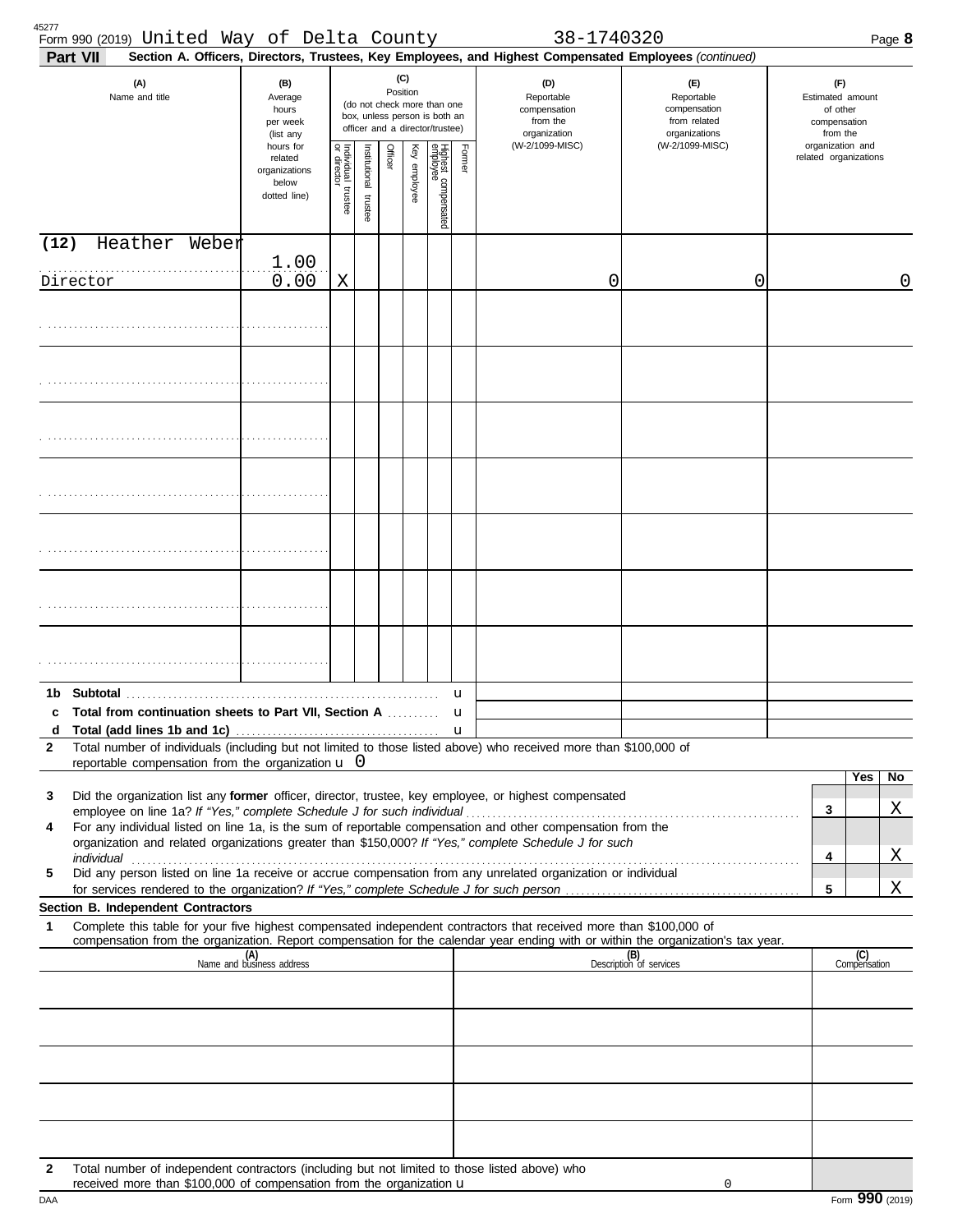**Part VIII Statement of Revenue**

#### **(A) (B) (C) (D)** Total revenue Related or exempt Unrelated Revenue excluded function revenue business revenue from tax under sections 512-514 Gifts, Grants<br>illar Amounts **Contributions, Gifts, Grants and Other Similar Amounts 1a** 184,274 **1a** Federated campaigns **. . . . . . . . . . . . 1b b** Membership dues . . . . . . . . . . . . . . . . **1c c** Fundraising events **. . . . . . . . . . . . . .** . . **1d d** Related organizations . . . . . . . . . . . . . Contributions,<br>and Other Sim **1e e** Government grants (contributions) . . . . . . . . . . . . **f** All other contributions, gifts, grants, and similar amounts not included above ........ **1f** 6,970 **1g**  $\frac{$}{96}$ **g** Noncash contributions included in lines 1a-1f . . . . . u 191,244 **h Total.** Add lines 1a–1f . . . . . . . . . . . . . . . . . . . . . . . . . . . . . . . . . . . . . . . . Business Code Program Service<br>Revenue **2a Program Service** . . . . . . . . . . . . . . . . . . . . . . . . . . . . . . . . . . . . . . . . . . . . . . . . . . . . . . . **b c** . . . . . . . . . . . . . . . . . . . . . . . . . . . . . . . . . . . . . . . . . . . . . . . . . . . . . . . **d** . . . . . . . . . . . . . . . . . . . . . . . . . . . . . . . . . . . . . . . . . . . . . . . . . . . . . . . **e** . . . . . . . . . . . . . . . . . . . . . . . . . . . . . . . . . . . . . . . . . . . . . . . . . . . . . . . **f** All other program service revenue . . . . . . . . . . . . . . . . . . . **g Total.** Add lines 2a–2f . . . . . . . . . . . . . . . . . . . . . . . . . . . . . . . . . . . . . . . . u **3** Investment income (including dividends, interest, and 11,891 11,891 other similar amounts) . . . . . . . . . . . . . . . . . . . . . . . . . . . . . . . . . . . . . . . u u **4** Income from investment of tax-exempt bond proceeds ...... **5** Royalties ..... u (i) Real (ii) Personal **6a 6a** Gross rents **6b b** Less: rental expenses **6c c** Rental inc. or (loss) **d** Net rental income or (loss) . . . . . . . . . . . . . . . . . . . . . . . . . . . . . . . . . . . u **7a** Gross amount from (i) Securities (ii) Other sales of assets **7a** other than inventory Revenue **b** Less: cost or other **Other Revenue** basis and sales exps. **7b 7c c** Gain or (loss) **Other d** u Net gain or (loss) . . . . . . . . . . . . . . . . . . . . . . . . . . . . . . . . . . . . . . . . . . . . . **8a** Gross income from fundraising events (not including \$ . . . . . . . . . . . . . . . . . . . . . . of contributions reported on line 1c). See Part IV, line 18 . . . . . . . . . . . . . . . . . . . . **8a** 52,315 **8b** 42,954 **b** Less: direct expenses . . . . . . . . . . . . . u 9,361 9,361 **c** Net income or (loss) from fundraising events ............... **9a** Gross income from gaming activities. See Part IV, line 19 . . . . . . . . . . . . . . . . . . . . **9a 9b b** Less: direct expenses ............... u Net income or (loss) from gaming activities . . . . . . . . . . . . . . . . . . **c** 10a Gross sales of inventory, less returns and allowances .......... **10a 10b b** Less: cost of goods sold  $\ldots$ Net income or (loss) from sales of inventory . . . . . . . . . . . . . . . . . **c** u Business Code **Revenue Miscellaneous 11a** . . . . . . . . . . . . . . . . . . . . . . . . . . . . . . . . . . . . . . . . . . . . . . . . . . . . . . . **b c d** All other revenue . . . . . . . . . . . . . . . . . . . . . . . . . . . . . . . . . . . . . **e Total.** Add lines 11a–11d . . . . . . . . . . . . . . . . . . . . . . . . . . . . . . . . . . . . u 212,496 0 0 21,252 **Total revenue.** See instructions **12** u

Check if Schedule O contains a response or note to any line in this Part VIII ........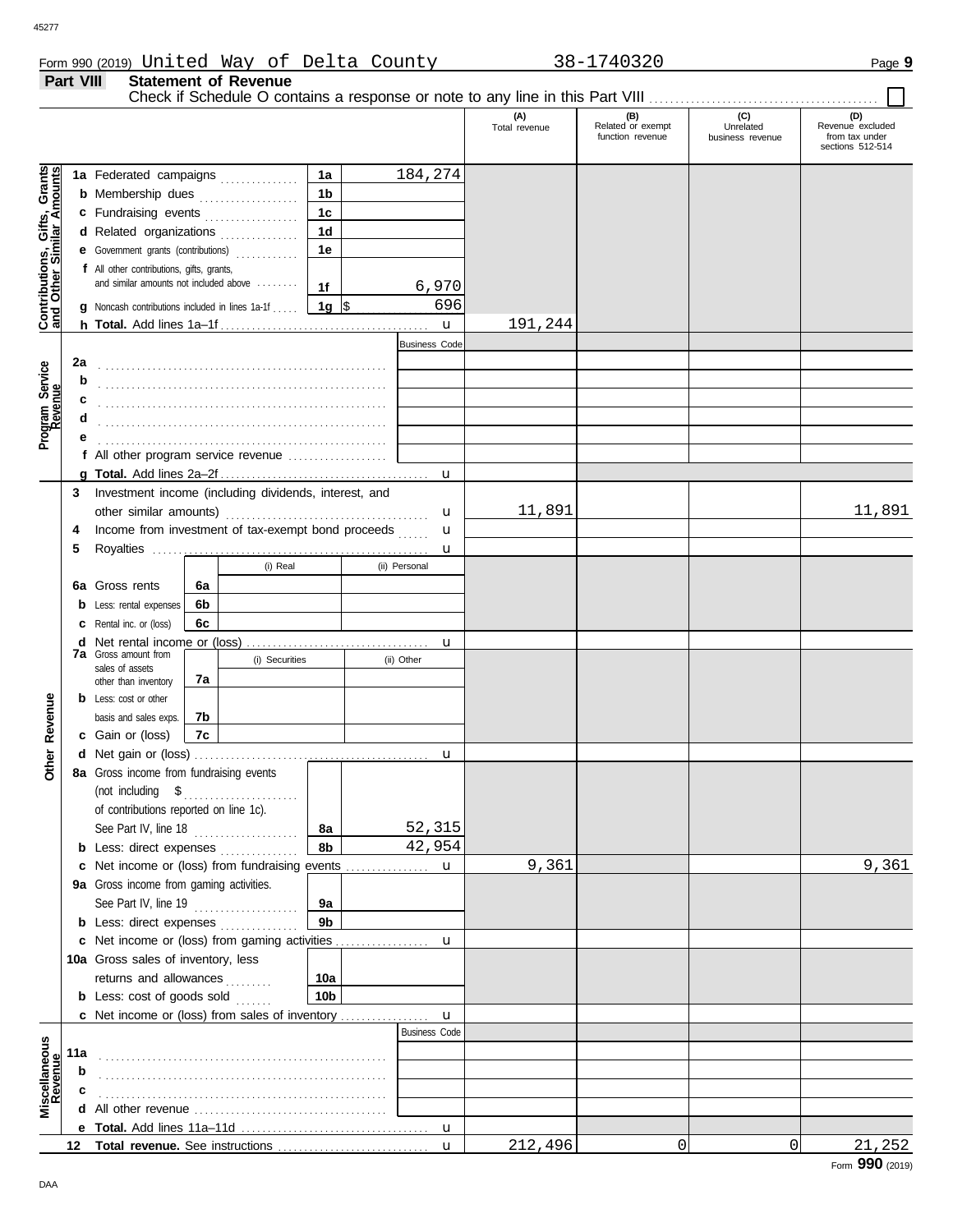#### **Part IX Statement of Functional Expenses** Form 990 (2019) Page **10** United Way of Delta County 38-1740320

|              | Check if Schedule O contains a response or note to any line in this Part IX                          |                       |                        |                       |                    |
|--------------|------------------------------------------------------------------------------------------------------|-----------------------|------------------------|-----------------------|--------------------|
|              | Do not include amounts reported on lines 6b,                                                         | (A)<br>Total expenses | (B)<br>Program service | (C)<br>Management and | (D)<br>Fundraising |
|              | 7b, 8b, 9b, and 10b of Part VIII.                                                                    |                       | expenses               | general expenses      | expenses           |
| $\mathbf 1$  | Grants and other assistance to domestic organizations                                                |                       |                        |                       |                    |
|              | and domestic governments. See Part IV, line 21                                                       | 82,754                | 82,754                 |                       |                    |
| $\mathbf{2}$ | Grants and other assistance to domestic                                                              |                       |                        |                       |                    |
|              | individuals. See Part IV, line 22                                                                    |                       |                        |                       |                    |
| 3            | Grants and other assistance to foreign                                                               |                       |                        |                       |                    |
|              | organizations, foreign governments, and foreign                                                      |                       |                        |                       |                    |
|              | individuals. See Part IV, lines 15 and 16                                                            |                       |                        |                       |                    |
| 4            | Benefits paid to or for members                                                                      |                       |                        |                       |                    |
| 5            | Compensation of current officers, directors,                                                         |                       |                        |                       |                    |
|              | trustees, and key employees                                                                          | 38,883                | 29,162                 | 9,721                 |                    |
| 6            | Compensation not included above to disqualified<br>persons (as defined under section 4958(f)(1)) and |                       |                        |                       |                    |
|              |                                                                                                      |                       |                        |                       |                    |
|              | persons described in section 4958(c)(3)(B)                                                           |                       |                        |                       |                    |
| 7<br>8       | Other salaries and wages<br>Pension plan accruals and contributions (include                         |                       |                        |                       |                    |
|              | section 401(k) and 403(b) employer contributions)                                                    |                       |                        |                       |                    |
| 9            | Other employee benefits                                                                              | 4,975                 | 3,731                  | 1,244                 |                    |
| 10           |                                                                                                      | 2,707                 | $\overline{2,030}$     | 677                   |                    |
| 11           | Fees for services (nonemployees):                                                                    |                       |                        |                       |                    |
| a            |                                                                                                      |                       |                        |                       |                    |
| b            | Management<br>Legal                                                                                  |                       |                        |                       |                    |
| c            |                                                                                                      | 4,536                 |                        | 4,536                 |                    |
| d            | Lobbying                                                                                             |                       |                        |                       |                    |
| е            | Professional fundraising services. See Part IV, line 17                                              |                       |                        |                       |                    |
| f            | Investment management fees                                                                           | 1,402                 |                        | 1,402                 |                    |
| a            | Other. (If line 11g amount exceeds 10% of line 25, column                                            |                       |                        |                       |                    |
|              | (A) amount, list line 11g expenses on Schedule O.)                                                   |                       |                        |                       |                    |
| 12           | Advertising and promotion                                                                            | 6,728                 |                        |                       | 6,728              |
| 13           |                                                                                                      | 119                   |                        | 119                   |                    |
| 14           |                                                                                                      |                       |                        |                       |                    |
| 15           |                                                                                                      |                       |                        |                       |                    |
| 16           |                                                                                                      | 3,869                 |                        | 3,869                 |                    |
| 17           |                                                                                                      | 90                    | 67                     | 23                    |                    |
|              | Payments of travel or entertainment expenses                                                         |                       |                        |                       |                    |
|              | for any federal, state, or local public officials                                                    |                       |                        |                       |                    |
| 19           | Conferences, conventions, and meetings                                                               | 517                   |                        | 517                   |                    |
| 20           | Interest                                                                                             |                       |                        |                       |                    |
| 21           | Payments to affiliates                                                                               |                       |                        |                       |                    |
| 22           | Depreciation, depletion, and amortization                                                            |                       |                        |                       |                    |
| 23           | Insurance <b>construction</b>                                                                        | 2,654                 | 2,403                  | 251                   |                    |
| 24           | Other expenses. Itemize expenses not covered                                                         |                       |                        |                       |                    |
|              | above (List miscellaneous expenses on line 24e. If                                                   |                       |                        |                       |                    |
|              | line 24e amount exceeds 10% of line 25, column                                                       |                       |                        |                       |                    |
|              | (A) amount, list line 24e expenses on Schedule O.)                                                   |                       |                        |                       |                    |
| a            | Community Impact expenses                                                                            | 27,682                | 27,682                 |                       |                    |
| b            | Bad debt expense                                                                                     | 6,000                 |                        | 6,000                 |                    |
| c            | Misc                                                                                                 | 3,677                 |                        | 3,677                 |                    |
| d            | Dues & Memberships                                                                                   | 2,215                 |                        | 2,215                 |                    |
| е            | All other expenses                                                                                   | 757                   |                        | 757                   |                    |
| 25           | Total functional expenses. Add lines 1 through 24e                                                   | 189,565               | 147,829                | 35,008                | 6,728              |
| 26           | Joint costs. Complete this line only if the<br>organization reported in column (B) joint costs       |                       |                        |                       |                    |
|              | from a combined educational campaign and                                                             |                       |                        |                       |                    |
|              | fundraising solicitation. Check here $\mathbf{u}$<br>if                                              |                       |                        |                       |                    |
|              | following SOP 98-2 (ASC 958-720)                                                                     |                       |                        |                       |                    |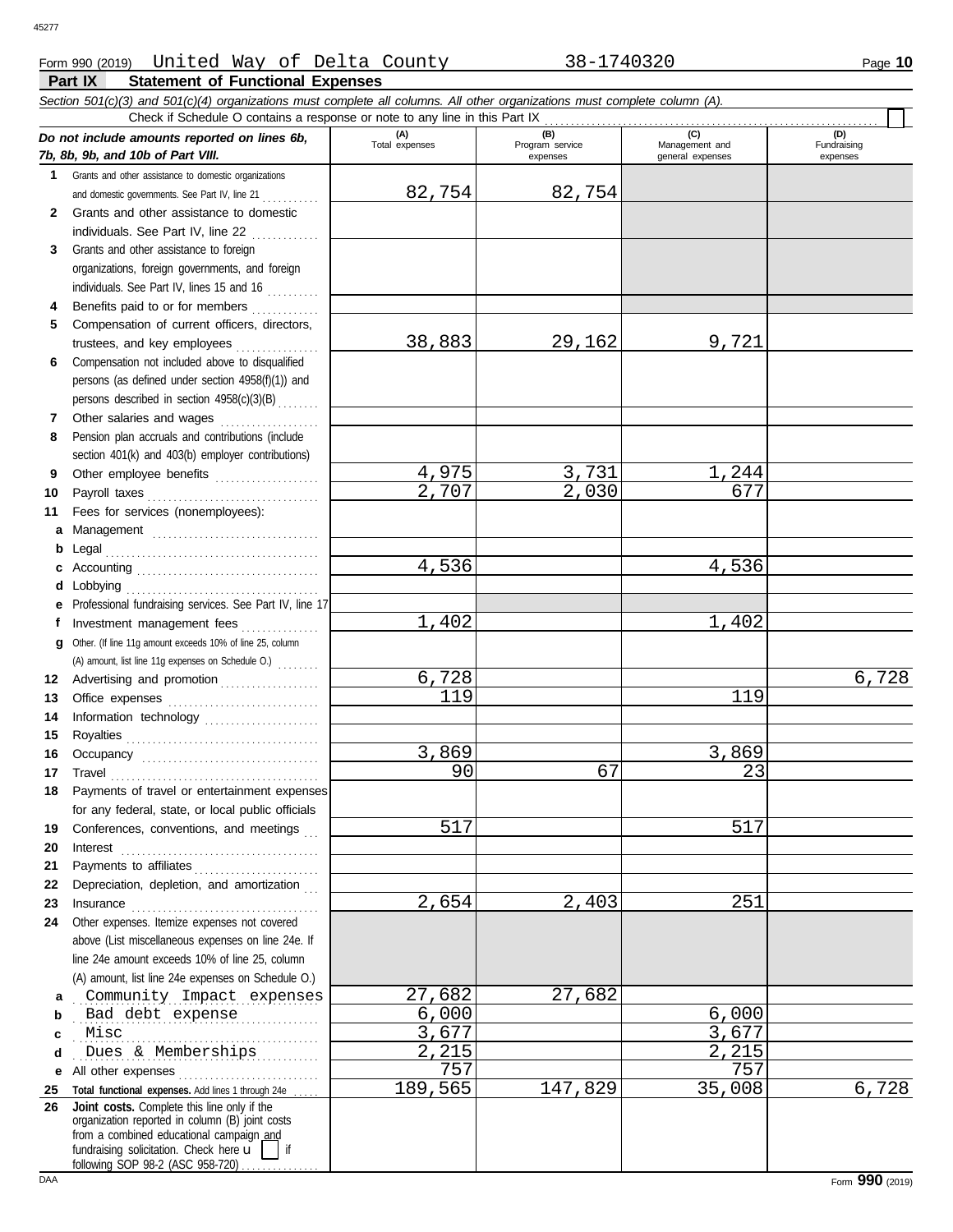#### Form 990 (2019) Page **11** United Way of Delta County 38-1740320 **Part X Balance Sheet**

|                      |    |                                                                                                      |        | (A)               |                | (B)                     |
|----------------------|----|------------------------------------------------------------------------------------------------------|--------|-------------------|----------------|-------------------------|
|                      |    |                                                                                                      |        | Beginning of year |                | End of year             |
|                      | 1  | Cash-non-interest-bearing                                                                            |        | 100               | $\overline{1}$ | 100                     |
|                      | 2  |                                                                                                      |        | 193,647           | $\mathbf{2}$   | 203,701                 |
|                      | 3  |                                                                                                      |        | 59,706            | $\mathbf{3}$   | 62,963                  |
|                      | 4  |                                                                                                      |        |                   | 4              |                         |
|                      | 5  | Loans and other receivables from any current or former officer, director,                            |        |                   |                |                         |
|                      |    | trustee, key employee, creator or founder, substantial contributor, or 35%                           |        |                   |                |                         |
|                      |    |                                                                                                      |        |                   | 5              |                         |
|                      | 6  | Loans and other receivables from other disqualified persons (as defined                              |        |                   |                |                         |
|                      |    | under section 4958(f)(1)), and persons described in section 4958(c)(3)(B)                            |        |                   | 6              |                         |
| Assets               | 7  |                                                                                                      |        |                   | 7              |                         |
|                      | 8  |                                                                                                      |        |                   | 8              |                         |
|                      | 9  |                                                                                                      |        | 891               | 9              | 891                     |
|                      |    | 10a Land, buildings, and equipment: cost or other                                                    |        |                   |                |                         |
|                      |    |                                                                                                      | 11,244 |                   |                |                         |
|                      |    |                                                                                                      | 11,244 |                   | 10c            |                         |
|                      | 11 |                                                                                                      |        |                   | 11             |                         |
|                      | 12 |                                                                                                      |        |                   | 12             |                         |
|                      | 13 |                                                                                                      |        |                   | 13             |                         |
|                      | 14 | Intangible assets                                                                                    |        |                   | 14             |                         |
|                      | 15 |                                                                                                      |        | 63,720            | 15             | 73,929                  |
|                      | 16 |                                                                                                      |        | 318,064           | 16             | 341,584                 |
|                      | 17 |                                                                                                      |        | 228               | 17             | 897                     |
|                      | 18 |                                                                                                      |        | 111,425           | 18             | 111,425                 |
|                      | 19 |                                                                                                      |        | 19                |                |                         |
|                      | 20 |                                                                                                      |        |                   | 20             |                         |
|                      | 21 | Escrow or custodial account liability. Complete Part IV of Schedule D                                |        |                   | 21             |                         |
|                      | 22 | Loans and other payables to any current or former officer, director,                                 |        |                   |                |                         |
| Liabilities          |    | trustee, key employee, creator or founder, substantial contributor, or 35%                           |        |                   |                |                         |
|                      |    |                                                                                                      |        |                   | 22             |                         |
|                      | 23 | Secured mortgages and notes payable to unrelated third parties [[[[[[[[[[[[[[[[[[[[[[[[[[[[[]]]]]]]] |        |                   | 23             |                         |
|                      | 24 |                                                                                                      |        |                   | 24             |                         |
|                      | 25 | Other liabilities (including federal income tax, payables to related third                           |        |                   |                |                         |
|                      |    | parties, and other liabilities not included on lines 17-24). Complete Part X                         |        |                   |                |                         |
|                      |    |                                                                                                      |        | 1,182             | 25             | <u>1,102</u>            |
|                      | 26 |                                                                                                      |        | 112,835           | 26             | 113,424                 |
|                      |    | Organizations that follow FASB ASC 958, check here $\mathbf{u}$ $ \mathrm{X} $                       |        |                   |                |                         |
|                      |    | and complete lines 27, 28, 32, and 33.                                                               |        |                   |                |                         |
|                      | 27 | Net assets without donor restrictions                                                                |        | <u>7,113</u>      | 27             |                         |
|                      | 28 | Net assets with donor restrictions                                                                   |        | 198, 116          | 28             | $\frac{7,112}{221,048}$ |
| <b>Fund Balances</b> |    | Organizations that do not follow FASB ASC 958, check here u                                          |        |                   |                |                         |
|                      |    | and complete lines 29 through 33.                                                                    |        |                   |                |                         |
| $\overline{\sigma}$  | 29 | Capital stock or trust principal, or current funds                                                   |        |                   | 29             |                         |
|                      | 30 |                                                                                                      |        |                   | 30             |                         |
|                      | 31 | Retained earnings, endowment, accumulated income, or other funds                                     |        |                   | 31             |                         |
| <b>Net Assets</b>    | 32 | Total net assets or fund balances                                                                    |        | 205,229           | 32             | 228,160                 |
|                      | 33 |                                                                                                      |        | 318,064           | 33             | 341,584                 |

Form **990** (2019)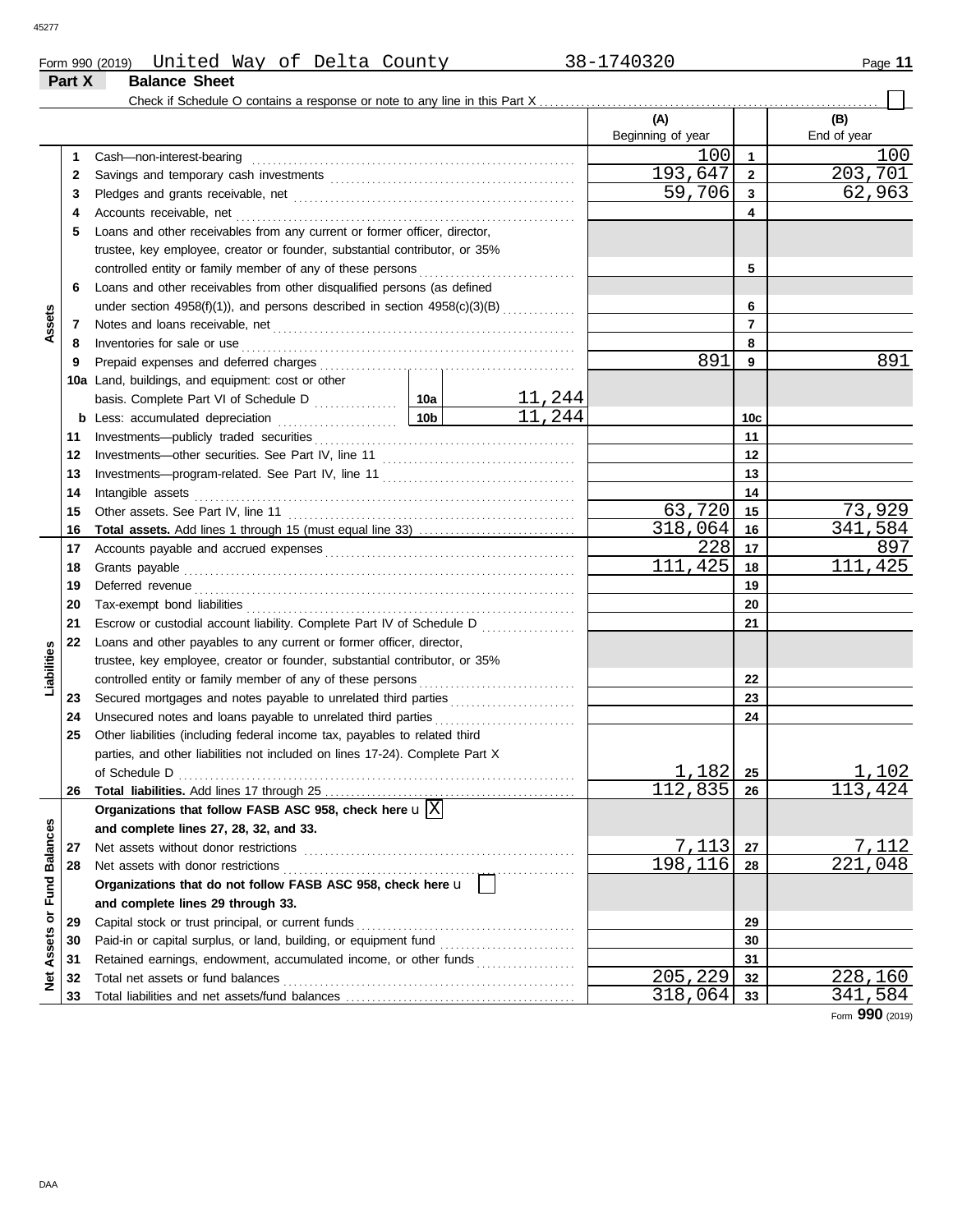|    | 38-1740320<br>Form 990 (2019) United Way of Delta County                                                              |                         |                |         | Page 12         |
|----|-----------------------------------------------------------------------------------------------------------------------|-------------------------|----------------|---------|-----------------|
|    | <b>Reconciliation of Net Assets</b><br>Part XI                                                                        |                         |                |         |                 |
|    |                                                                                                                       |                         |                |         |                 |
| 1  |                                                                                                                       |                         |                | 212,496 |                 |
| 2  |                                                                                                                       | $\overline{2}$          |                | 189,565 |                 |
| 3  | Revenue less expenses. Subtract line 2 from line 1                                                                    | 3                       |                | 22,931  |                 |
| 4  |                                                                                                                       | $\overline{\mathbf{4}}$ |                | 205,229 |                 |
| 5  |                                                                                                                       | 5                       |                |         |                 |
| 6  |                                                                                                                       | 6                       |                |         |                 |
| 7  | Investment expenses                                                                                                   | $\overline{7}$          |                |         |                 |
| 8  | Prior period adjustments                                                                                              | 8                       |                |         |                 |
| 9  | Other changes in net assets or fund balances (explain on Schedule O)                                                  | 9                       |                |         |                 |
| 10 | Net assets or fund balances at end of year. Combine lines 3 through 9 (must equal Part X, line                        |                         |                |         |                 |
|    |                                                                                                                       | 10                      |                | 228,160 |                 |
|    | <b>Financial Statements and Reporting</b><br>Part XII                                                                 |                         |                |         |                 |
|    |                                                                                                                       |                         |                |         |                 |
|    |                                                                                                                       |                         |                | Yes     | No              |
| 1  | ΙX<br>Accounting method used to prepare the Form 990:<br>Cash<br>Accrual<br>Other                                     |                         |                |         |                 |
|    | If the organization changed its method of accounting from a prior year or checked "Other," explain in                 |                         |                |         |                 |
|    | Schedule O.                                                                                                           |                         |                |         |                 |
|    | 2a Were the organization's financial statements compiled or reviewed by an independent accountant?                    |                         | 2a             |         | Χ               |
|    | If "Yes," check a box below to indicate whether the financial statements for the year were compiled or                |                         |                |         |                 |
|    | reviewed on a separate basis, consolidated basis, or both:                                                            |                         |                |         |                 |
|    | Separate basis<br>Consolidated basis<br>Both consolidated and separate basis                                          |                         |                |         |                 |
|    | b Were the organization's financial statements audited by an independent accountant?                                  |                         | 2 <sub>b</sub> |         | Χ               |
|    | If "Yes," check a box below to indicate whether the financial statements for the year were audited on a               |                         |                |         |                 |
|    | separate basis, consolidated basis, or both:                                                                          |                         |                |         |                 |
|    | Both consolidated and separate basis<br>Separate basis<br>Consolidated basis                                          |                         |                |         |                 |
|    | c If "Yes" to line 2a or 2b, does the organization have a committee that assumes responsibility for oversight of      |                         |                |         |                 |
|    | the audit, review, or compilation of its financial statements and selection of an independent accountant?             |                         | 2c             |         |                 |
|    | If the organization changed either its oversight process or selection process during the tax year, explain on         |                         |                |         |                 |
|    | Schedule O.                                                                                                           |                         |                |         |                 |
|    | 3a As a result of a federal award, was the organization required to undergo an audit or audits as set forth in the    |                         |                |         |                 |
|    | Single Audit Act and OMB Circular A-133?                                                                              |                         | За             |         |                 |
|    | <b>b</b> If "Yes," did the organization undergo the required audit or audits? If the organization did not undergo the |                         |                |         |                 |
|    | required audit or audits, explain why on Schedule O and describe any steps taken to undergo such audits               |                         | 3b             |         |                 |
|    |                                                                                                                       |                         |                |         | Form 990 (2019) |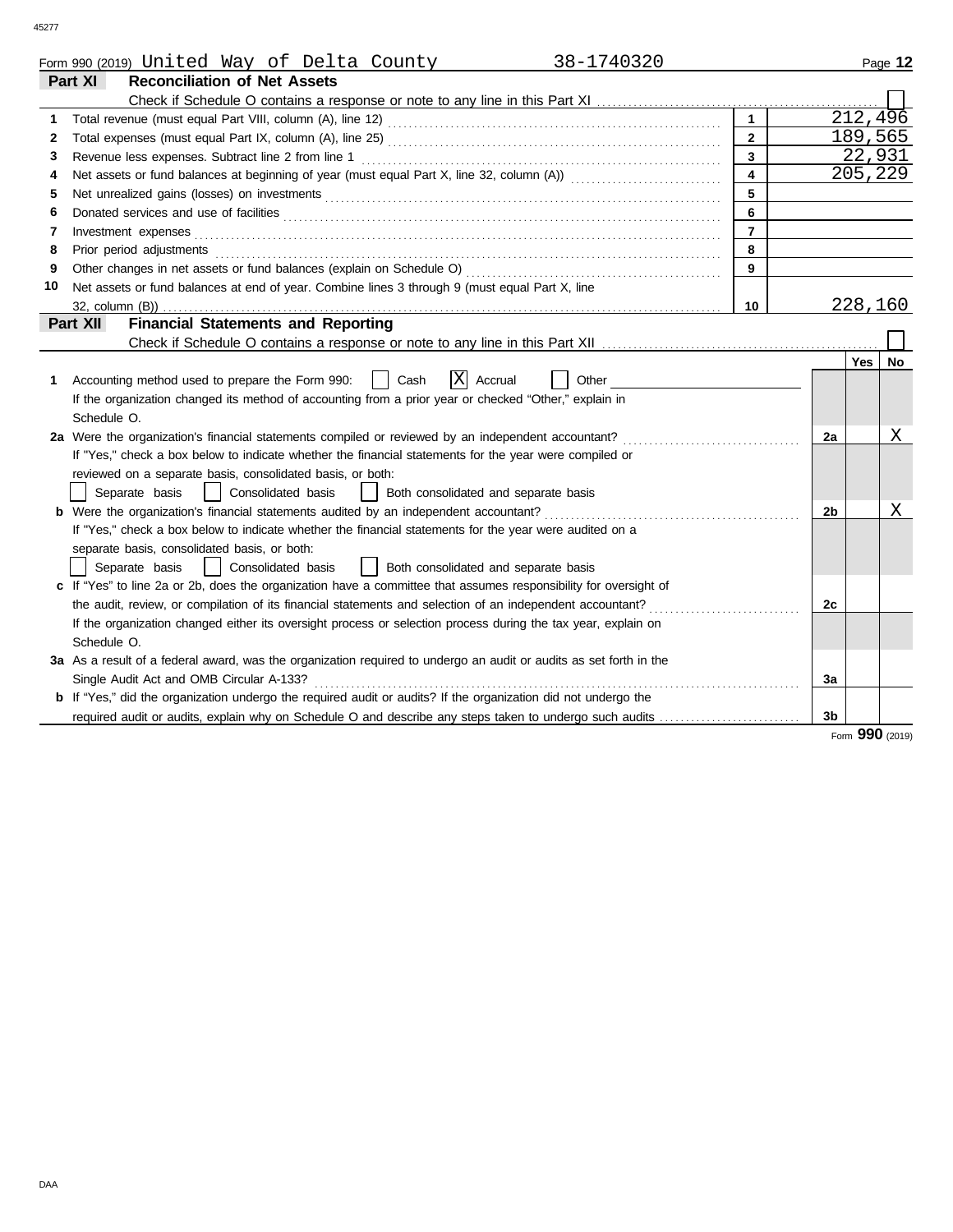45277

|        | <b>SCHEDULE A</b>                                                                                                                 |                                                            | <b>Public Charity Status and Public Support</b>                                                                                                                                                                                                                 |     |                          |                                | OMB No. 1545-0047  |  |  |  |  |
|--------|-----------------------------------------------------------------------------------------------------------------------------------|------------------------------------------------------------|-----------------------------------------------------------------------------------------------------------------------------------------------------------------------------------------------------------------------------------------------------------------|-----|--------------------------|--------------------------------|--------------------|--|--|--|--|
|        | (Form 990 or 990-EZ)                                                                                                              |                                                            | Complete if the organization is a section 501(c)(3) organization or a section 4947(a)(1) nonexempt charitable trust.                                                                                                                                            |     |                          |                                | 2019               |  |  |  |  |
|        | Department of the Treasury                                                                                                        |                                                            | La Attach to Form 990 or Form 990-EZ.                                                                                                                                                                                                                           |     |                          |                                | Open to Public     |  |  |  |  |
|        | Internal Revenue Service                                                                                                          |                                                            | <b>u</b> Go to www.irs.gov/Form990 for instructions and the latest information.                                                                                                                                                                                 |     |                          |                                | Inspection         |  |  |  |  |
|        | Name of the organization                                                                                                          |                                                            |                                                                                                                                                                                                                                                                 |     |                          | Employer identification number |                    |  |  |  |  |
|        | Part I                                                                                                                            |                                                            | United Way of Delta County<br>Reason for Public Charity Status (All organizations must complete this part.) See instructions.                                                                                                                                   |     |                          | 38-1740320                     |                    |  |  |  |  |
|        |                                                                                                                                   |                                                            | The organization is not a private foundation because it is: (For lines 1 through 12, check only one box.)                                                                                                                                                       |     |                          |                                |                    |  |  |  |  |
| 1      |                                                                                                                                   |                                                            | A church, convention of churches, or association of churches described in section 170(b)(1)(A)(i).                                                                                                                                                              |     |                          |                                |                    |  |  |  |  |
| 2      |                                                                                                                                   |                                                            | A school described in section 170(b)(1)(A)(ii). (Attach Schedule E (Form 990 or 990-EZ).)                                                                                                                                                                       |     |                          |                                |                    |  |  |  |  |
| 3      |                                                                                                                                   |                                                            | A hospital or a cooperative hospital service organization described in section 170(b)(1)(A)(iii).                                                                                                                                                               |     |                          |                                |                    |  |  |  |  |
| 4      |                                                                                                                                   |                                                            | A medical research organization operated in conjunction with a hospital described in section 170(b)(1)(A)(iii). Enter the hospital's name,                                                                                                                      |     |                          |                                |                    |  |  |  |  |
| 5      | city, and state:                                                                                                                  |                                                            | An organization operated for the benefit of a college or university owned or operated by a governmental unit described in                                                                                                                                       |     |                          |                                |                    |  |  |  |  |
|        |                                                                                                                                   | section 170(b)(1)(A)(iv). (Complete Part II.)              |                                                                                                                                                                                                                                                                 |     |                          |                                |                    |  |  |  |  |
| 6      |                                                                                                                                   |                                                            | A federal, state, or local government or governmental unit described in section 170(b)(1)(A)(v).                                                                                                                                                                |     |                          |                                |                    |  |  |  |  |
| 7      | x<br>An organization that normally receives a substantial part of its support from a governmental unit or from the general public |                                                            |                                                                                                                                                                                                                                                                 |     |                          |                                |                    |  |  |  |  |
|        |                                                                                                                                   | described in section 170(b)(1)(A)(vi). (Complete Part II.) |                                                                                                                                                                                                                                                                 |     |                          |                                |                    |  |  |  |  |
| 8<br>9 |                                                                                                                                   |                                                            | A community trust described in section 170(b)(1)(A)(vi). (Complete Part II.)                                                                                                                                                                                    |     |                          |                                |                    |  |  |  |  |
|        | university:                                                                                                                       |                                                            | An agricultural research organization described in section 170(b)(1)(A)(ix) operated in conjunction with a land-grant college<br>or university or a non-land-grant college of agriculture (see instructions). Enter the name, city, and state of the college or |     |                          |                                |                    |  |  |  |  |
| 10     |                                                                                                                                   |                                                            | An organization that normally receives: (1) more than 33 1/3% of its support from contributions, membership fees, and gross                                                                                                                                     |     |                          |                                |                    |  |  |  |  |
|        |                                                                                                                                   |                                                            | receipts from activities related to its exempt functions—subject to certain exceptions, and (2) no more than 33 1/3% of its                                                                                                                                     |     |                          |                                |                    |  |  |  |  |
|        |                                                                                                                                   |                                                            | support from gross investment income and unrelated business taxable income (less section 511 tax) from businesses<br>acquired by the organization after June 30, 1975. See section 509(a)(2). (Complete Part III.)                                              |     |                          |                                |                    |  |  |  |  |
| 11     |                                                                                                                                   |                                                            | An organization organized and operated exclusively to test for public safety. See section 509(a)(4).                                                                                                                                                            |     |                          |                                |                    |  |  |  |  |
| 12     |                                                                                                                                   |                                                            | An organization organized and operated exclusively for the benefit of, to perform the functions of, or to carry out the purposes                                                                                                                                |     |                          |                                |                    |  |  |  |  |
|        |                                                                                                                                   |                                                            | of one or more publicly supported organizations described in section 509(a)(1) or section 509(a)(2). See section 509(a)(3).                                                                                                                                     |     |                          |                                |                    |  |  |  |  |
|        |                                                                                                                                   |                                                            | Check the box in lines 12a through 12d that describes the type of supporting organization and complete lines 12e, 12f, and 12g.<br>Type I. A supporting organization operated, supervised, or controlled by its supported organization(s), typically by giving  |     |                          |                                |                    |  |  |  |  |
|        | а                                                                                                                                 |                                                            | the supported organization(s) the power to regularly appoint or elect a majority of the directors or trustees of the<br>supporting organization. You must complete Part IV, Sections A and B.                                                                   |     |                          |                                |                    |  |  |  |  |
|        | b                                                                                                                                 |                                                            | Type II. A supporting organization supervised or controlled in connection with its supported organization(s), by having                                                                                                                                         |     |                          |                                |                    |  |  |  |  |
|        |                                                                                                                                   |                                                            | control or management of the supporting organization vested in the same persons that control or manage the supported                                                                                                                                            |     |                          |                                |                    |  |  |  |  |
|        |                                                                                                                                   |                                                            | organization(s). You must complete Part IV, Sections A and C.                                                                                                                                                                                                   |     |                          |                                |                    |  |  |  |  |
|        | c                                                                                                                                 |                                                            | Type III functionally integrated. A supporting organization operated in connection with, and functionally integrated with,<br>its supported organization(s) (see instructions). You must complete Part IV, Sections A, D, and E.                                |     |                          |                                |                    |  |  |  |  |
|        | d                                                                                                                                 |                                                            | Type III non-functionally integrated. A supporting organization operated in connection with its supported organization(s)                                                                                                                                       |     |                          |                                |                    |  |  |  |  |
|        |                                                                                                                                   |                                                            | that is not functionally integrated. The organization generally must satisfy a distribution requirement and an attentiveness<br>requirement (see instructions). You must complete Part IV, Sections A and D, and Part V.                                        |     |                          |                                |                    |  |  |  |  |
|        | е                                                                                                                                 |                                                            | Check this box if the organization received a written determination from the IRS that it is a Type I, Type II, Type III                                                                                                                                         |     |                          |                                |                    |  |  |  |  |
|        |                                                                                                                                   |                                                            | functionally integrated, or Type III non-functionally integrated supporting organization.                                                                                                                                                                       |     |                          |                                |                    |  |  |  |  |
|        | f                                                                                                                                 | Enter the number of supported organizations                | Provide the following information about the supported organization(s).                                                                                                                                                                                          |     |                          |                                |                    |  |  |  |  |
|        | g<br>(i) Name of supported                                                                                                        | $(ii)$ EIN                                                 | (iii) Type of organization                                                                                                                                                                                                                                      |     | (iv) Is the organization | (v) Amount of monetary         | (vi) Amount of     |  |  |  |  |
|        | organization                                                                                                                      |                                                            | (described on lines 1-10                                                                                                                                                                                                                                        |     | listed in your governing | support (see                   | other support (see |  |  |  |  |
|        |                                                                                                                                   |                                                            | above (see instructions))                                                                                                                                                                                                                                       |     | document?                | instructions)                  | instructions)      |  |  |  |  |
| (A)    |                                                                                                                                   |                                                            |                                                                                                                                                                                                                                                                 | Yes | No                       |                                |                    |  |  |  |  |
|        |                                                                                                                                   |                                                            |                                                                                                                                                                                                                                                                 |     |                          |                                |                    |  |  |  |  |
| (B)    |                                                                                                                                   |                                                            |                                                                                                                                                                                                                                                                 |     |                          |                                |                    |  |  |  |  |
| (C)    |                                                                                                                                   |                                                            |                                                                                                                                                                                                                                                                 |     |                          |                                |                    |  |  |  |  |
| (D)    |                                                                                                                                   |                                                            |                                                                                                                                                                                                                                                                 |     |                          |                                |                    |  |  |  |  |
| (E)    |                                                                                                                                   |                                                            |                                                                                                                                                                                                                                                                 |     |                          |                                |                    |  |  |  |  |
| Total  |                                                                                                                                   |                                                            |                                                                                                                                                                                                                                                                 |     |                          |                                |                    |  |  |  |  |

**For Paperwork Reduction Act Notice, see the Instructions for Form 990 or 990-EZ.**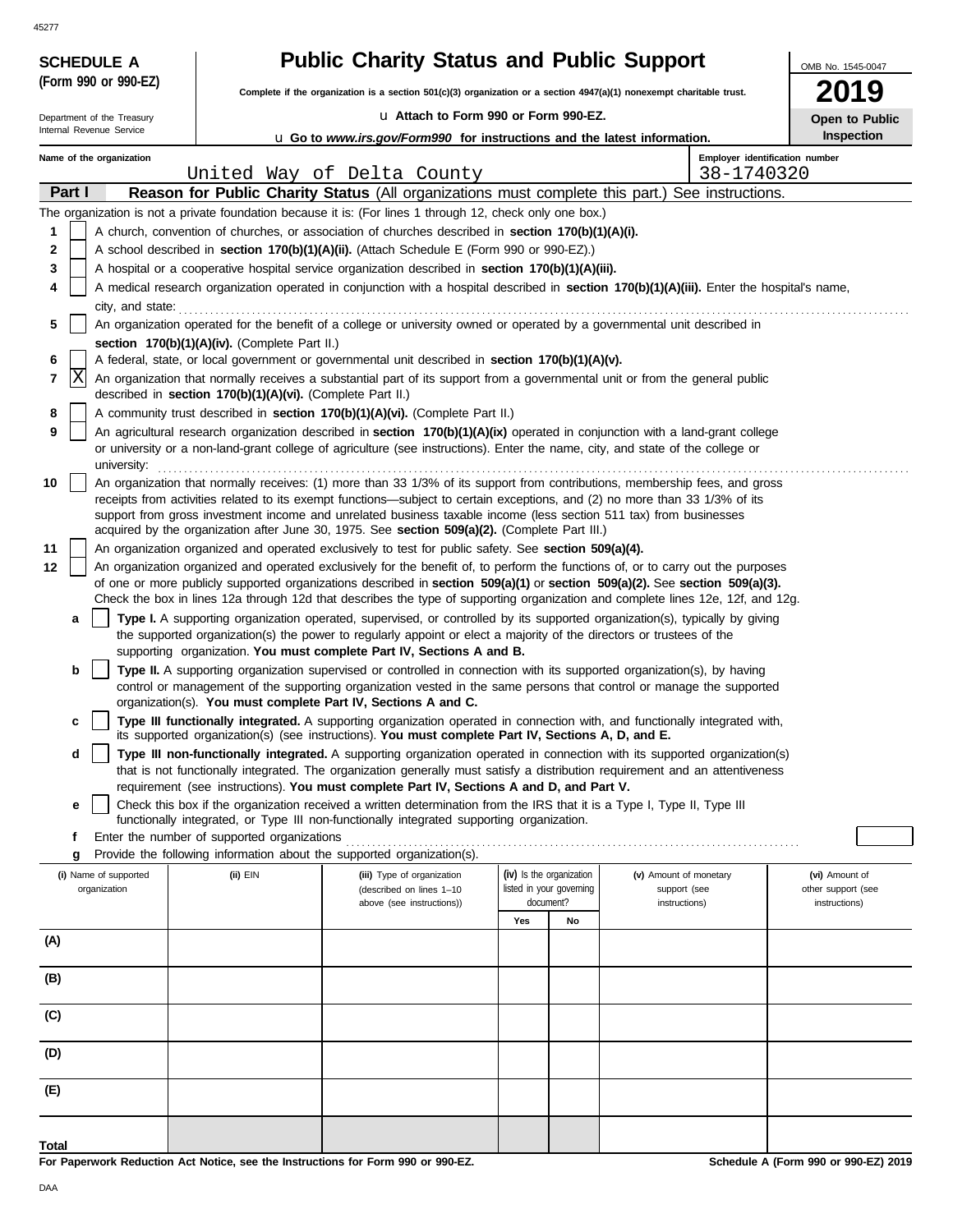|     | Schedule A (Form 990 or 990-EZ) 2019                                                                                                                                                                                                |          | United Way of Delta County |            |                                                                                                                                                                                                                               | 38-1740320 | Page 2    |
|-----|-------------------------------------------------------------------------------------------------------------------------------------------------------------------------------------------------------------------------------------|----------|----------------------------|------------|-------------------------------------------------------------------------------------------------------------------------------------------------------------------------------------------------------------------------------|------------|-----------|
|     | Support Schedule for Organizations Described in Sections 170(b)(1)(A)(iv) and 170(b)(1)(A)(vi)<br>Part II                                                                                                                           |          |                            |            |                                                                                                                                                                                                                               |            |           |
|     | (Complete only if you checked the box on line 5, 7, or 8 of Part I or if the organization failed to qualify under                                                                                                                   |          |                            |            |                                                                                                                                                                                                                               |            |           |
|     | Part III. If the organization fails to qualify under the tests listed below, please complete Part III.)                                                                                                                             |          |                            |            |                                                                                                                                                                                                                               |            |           |
|     | Section A. Public Support                                                                                                                                                                                                           |          |                            |            |                                                                                                                                                                                                                               |            |           |
|     | Calendar year (or fiscal year beginning in)<br>$\mathbf{u}$                                                                                                                                                                         | (a) 2015 | (b) 2016                   | $(c)$ 2017 | $(d)$ 2018                                                                                                                                                                                                                    | (e) $2019$ | (f) Total |
| 1   | Gifts, grants, contributions, and                                                                                                                                                                                                   |          |                            |            |                                                                                                                                                                                                                               |            |           |
|     | membership fees received. (Do not                                                                                                                                                                                                   |          |                            |            |                                                                                                                                                                                                                               |            |           |
|     | include any "unusual grants.")                                                                                                                                                                                                      |          |                            |            | 161,990                                                                                                                                                                                                                       | 191,244    | 353,234   |
| 2   | Tax revenues levied for the                                                                                                                                                                                                         |          |                            |            |                                                                                                                                                                                                                               |            |           |
|     | organization's benefit and either paid                                                                                                                                                                                              |          |                            |            |                                                                                                                                                                                                                               |            |           |
|     | to or expended on its behalf                                                                                                                                                                                                        |          |                            |            |                                                                                                                                                                                                                               |            |           |
| 3   | The value of services or facilities                                                                                                                                                                                                 |          |                            |            |                                                                                                                                                                                                                               |            |           |
|     | furnished by a governmental unit to the                                                                                                                                                                                             |          |                            |            |                                                                                                                                                                                                                               |            |           |
|     | organization without charge                                                                                                                                                                                                         |          |                            |            |                                                                                                                                                                                                                               |            |           |
| 4   | Total. Add lines 1 through 3<br>.                                                                                                                                                                                                   |          |                            |            | 161,990                                                                                                                                                                                                                       | 191,244    | 353,234   |
| 5   | The portion of total contributions by                                                                                                                                                                                               |          |                            |            |                                                                                                                                                                                                                               |            |           |
|     | each person (other than a<br>governmental unit or publicly                                                                                                                                                                          |          |                            |            |                                                                                                                                                                                                                               |            |           |
|     | supported organization) included on                                                                                                                                                                                                 |          |                            |            |                                                                                                                                                                                                                               |            |           |
|     | line 1 that exceeds 2% of the amount                                                                                                                                                                                                |          |                            |            |                                                                                                                                                                                                                               |            |           |
|     | shown on line 11, column (f) $\ldots$                                                                                                                                                                                               |          |                            |            |                                                                                                                                                                                                                               |            |           |
| 6   | Public support. Subtract line 5 from line 4                                                                                                                                                                                         |          |                            |            |                                                                                                                                                                                                                               |            | 353,234   |
|     | <b>Section B. Total Support</b><br>Calendar year (or fiscal year beginning in)<br>$\mathbf{u}$                                                                                                                                      | (a) 2015 | (b) 2016                   |            |                                                                                                                                                                                                                               |            |           |
|     |                                                                                                                                                                                                                                     |          |                            | $(c)$ 2017 | $(d)$ 2018                                                                                                                                                                                                                    | (e) $2019$ | (f) Total |
| 7   | Amounts from line 4<br>Gross income from interest, dividends,                                                                                                                                                                       |          |                            |            | 161,990                                                                                                                                                                                                                       | 191,244    | 353,234   |
| 8   | payments received on securities loans,                                                                                                                                                                                              |          |                            |            |                                                                                                                                                                                                                               |            |           |
|     | rents, royalties, and income from                                                                                                                                                                                                   |          |                            |            |                                                                                                                                                                                                                               |            |           |
|     | similar sources                                                                                                                                                                                                                     |          |                            |            | $-541$                                                                                                                                                                                                                        | 11,891     | 11,350    |
| 9   | Net income from unrelated business                                                                                                                                                                                                  |          |                            |            |                                                                                                                                                                                                                               |            |           |
|     | activities, whether or not the business                                                                                                                                                                                             |          |                            |            |                                                                                                                                                                                                                               |            |           |
|     | is regularly carried on                                                                                                                                                                                                             |          |                            |            |                                                                                                                                                                                                                               |            |           |
| 10  | Other income. Do not include gain or                                                                                                                                                                                                |          |                            |            |                                                                                                                                                                                                                               |            |           |
|     | loss from the sale of capital assets                                                                                                                                                                                                |          |                            |            | 45,815                                                                                                                                                                                                                        | 52,315     | 98,130    |
| 11  | (Explain in Part VI.)<br>Total support. Add lines 7 through 10                                                                                                                                                                      |          |                            |            |                                                                                                                                                                                                                               |            | 462,714   |
| 12  |                                                                                                                                                                                                                                     |          |                            |            |                                                                                                                                                                                                                               | 12         |           |
| 13  | First five years. If the Form 990 is for the organization's first, second, third, fourth, or fifth tax year as a section 501(c)(3)                                                                                                  |          |                            |            |                                                                                                                                                                                                                               |            |           |
|     | organization, check this box and stop here <b>conservation and conservation</b> conservation of the state of the state of the state of the state of the state of the state of the state of the state of the state of the state of t |          |                            |            |                                                                                                                                                                                                                               |            | ▶         |
|     | Section C. Computation of Public Support Percentage                                                                                                                                                                                 |          |                            |            | the control of the control of the control of the control of the control of the control of the control of the control of the control of the control of the control of the control of the control of the control of the control |            |           |
| 14  | Public support percentage for 2019 (line 6, column (f) divided by line 11, column (f)) [[[[[[[[[[[[[[[[[[[[[[                                                                                                                       |          |                            |            |                                                                                                                                                                                                                               | 14         | 76.34 %   |
| 15  |                                                                                                                                                                                                                                     |          |                            |            |                                                                                                                                                                                                                               | 15         | 78.16 %   |
| 16a | 33 1/3% support test-2019. If the organization did not check the box on line 13, and line 14 is 33 1/3% or more, check this                                                                                                         |          |                            |            |                                                                                                                                                                                                                               |            |           |
|     | box and stop here. The organization qualifies as a publicly supported organization                                                                                                                                                  |          |                            |            |                                                                                                                                                                                                                               |            | $\vert$ X |
| b   | 33 1/3% support test-2018. If the organization did not check a box on line 13 or 16a, and line 15 is 33 1/3% or more, check                                                                                                         |          |                            |            |                                                                                                                                                                                                                               |            |           |
|     |                                                                                                                                                                                                                                     |          |                            |            |                                                                                                                                                                                                                               |            |           |
|     | 17a 10%-facts-and-circumstances test-2019. If the organization did not check a box on line 13, 16a, or 16b, and line 14 is                                                                                                          |          |                            |            |                                                                                                                                                                                                                               |            |           |
|     | 10% or more, and if the organization meets the "facts-and-circumstances" test, check this box and stop here. Explain in                                                                                                             |          |                            |            |                                                                                                                                                                                                                               |            |           |
|     | Part VI how the organization meets the "facts-and-circumstances" test. The organization qualifies as a publicly supported                                                                                                           |          |                            |            |                                                                                                                                                                                                                               |            |           |
|     | organization                                                                                                                                                                                                                        |          |                            |            |                                                                                                                                                                                                                               |            |           |
| b   | 10%-facts-and-circumstances test-2018. If the organization did not check a box on line 13, 16a, 16b, or 17a, and line                                                                                                               |          |                            |            |                                                                                                                                                                                                                               |            |           |
|     | 15 is 10% or more, and if the organization meets the "facts-and-circumstances" test, check this box and stop here.                                                                                                                  |          |                            |            |                                                                                                                                                                                                                               |            |           |
|     | Explain in Part VI how the organization meets the "facts-and-circumstances" test. The organization qualifies as a publicly                                                                                                          |          |                            |            |                                                                                                                                                                                                                               |            |           |
|     | supported organization                                                                                                                                                                                                              |          |                            |            |                                                                                                                                                                                                                               |            |           |
| 18  | Private foundation. If the organization did not check a box on line 13, 16a, 16b, 17a, or 17b, check this box and see                                                                                                               |          |                            |            |                                                                                                                                                                                                                               |            |           |
|     | instructions                                                                                                                                                                                                                        |          |                            |            |                                                                                                                                                                                                                               |            |           |
|     |                                                                                                                                                                                                                                     |          |                            |            |                                                                                                                                                                                                                               |            |           |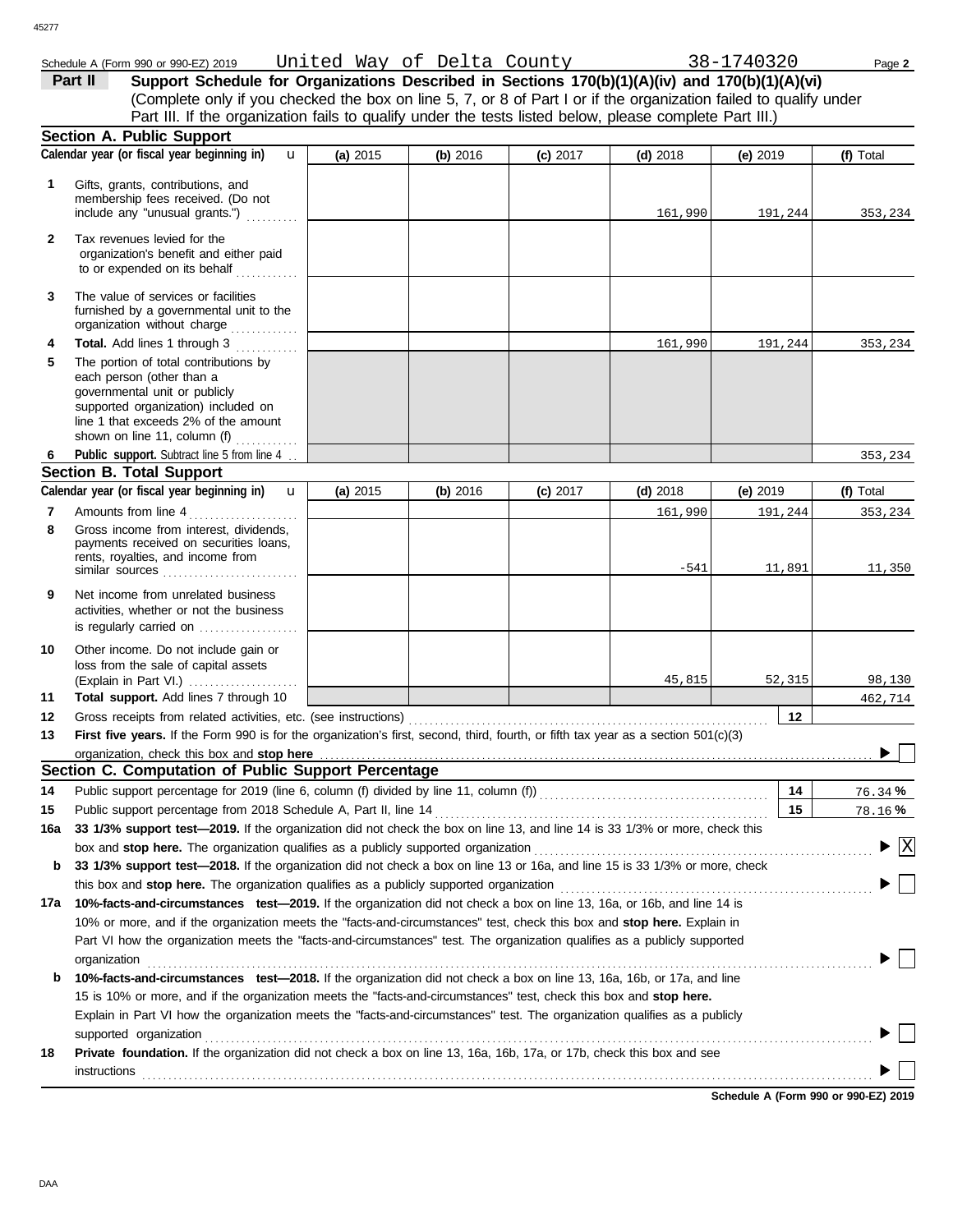DAA

#### Schedule A (Form 990 or 990-EZ) 2019 Page **3** United Way of Delta County 38-1740320

**Part III** Support Schedule for Organizations Described in Section 509(a)(2) (Complete only if you checked the box on line 10 of Part I or if the organization failed to qualify under Part II. If the organization fails to qualify under the tests listed below, please complete Part II.)

|     | <b>Section A. Public Support</b>                                                                                                                                                       |          |          |            |            |          |    |           |
|-----|----------------------------------------------------------------------------------------------------------------------------------------------------------------------------------------|----------|----------|------------|------------|----------|----|-----------|
|     | Calendar year (or fiscal year beginning in)<br>u                                                                                                                                       | (a) 2015 | (b) 2016 | $(c)$ 2017 | $(d)$ 2018 | (e) 2019 |    | (f) Total |
| 1   | Gifts, grants, contributions, and membership fees<br>received. (Do not include any "unusual grants.")                                                                                  |          |          |            |            |          |    |           |
| 2   | .<br>Gross receipts from admissions, merchandise<br>sold or services performed, or facilities<br>furnished in any activity that is related to the<br>organization's fax-exempt purpose |          |          |            |            |          |    |           |
| 3   | Gross receipts from activities that are not an<br>unrelated trade or business under section 513                                                                                        |          |          |            |            |          |    |           |
| 4   | Tax revenues levied for the<br>organization's benefit and either paid<br>to or expended on its behalf<br>.                                                                             |          |          |            |            |          |    |           |
| 5   | The value of services or facilities<br>furnished by a governmental unit to the<br>organization without charge                                                                          |          |          |            |            |          |    |           |
| 6   | Total. Add lines 1 through 5                                                                                                                                                           |          |          |            |            |          |    |           |
| 7a  | Amounts included on lines 1, 2, and 3<br>received from disqualified persons                                                                                                            |          |          |            |            |          |    |           |
| b   | Amounts included on lines 2 and 3<br>received from other than disqualified<br>persons that exceed the greater of \$5,000<br>or 1% of the amount on line 13 for the year $\ldots$       |          |          |            |            |          |    |           |
| c   | Add lines 7a and 7b                                                                                                                                                                    |          |          |            |            |          |    |           |
| 8   | Public support. (Subtract line 7c from<br>line $6.$ )                                                                                                                                  |          |          |            |            |          |    |           |
|     | .<br><b>Section B. Total Support</b>                                                                                                                                                   |          |          |            |            |          |    |           |
|     | Calendar year (or fiscal year beginning in)<br>$\mathbf{u}$                                                                                                                            | (a) 2015 | (b) 2016 | $(c)$ 2017 | $(d)$ 2018 | (e) 2019 |    | (f) Total |
| 9   | Amounts from line 6                                                                                                                                                                    |          |          |            |            |          |    |           |
| 10a | Gross income from interest, dividends,<br>payments received on securities loans, rents,<br>royalties, and income from similar sources                                                  |          |          |            |            |          |    |           |
| b   | Unrelated business taxable income (less<br>section 511 taxes) from businesses<br>acquired after June 30, 1975                                                                          |          |          |            |            |          |    |           |
| c   | Add lines 10a and 10b                                                                                                                                                                  |          |          |            |            |          |    |           |
| 11  | Net income from unrelated business<br>activities not included in line 10b, whether<br>or not the business is regularly carried on                                                      |          |          |            |            |          |    |           |
| 12  | Other income. Do not include gain or<br>loss from the sale of capital assets<br>(Explain in Part VI.)                                                                                  |          |          |            |            |          |    |           |
| 13  | Total support. (Add lines 9, 10c, 11,                                                                                                                                                  |          |          |            |            |          |    |           |
| 14  | and 12.) $\qquad \qquad$<br>First five years. If the Form 990 is for the organization's first, second, third, fourth, or fifth tax year as a section 501(c)(3)                         |          |          |            |            |          |    |           |
|     | organization, check this box and stop here                                                                                                                                             |          |          |            |            |          |    |           |
|     | Section C. Computation of Public Support Percentage                                                                                                                                    |          |          |            |            |          |    |           |
| 15  |                                                                                                                                                                                        |          |          |            |            |          | 15 | %         |
| 16  |                                                                                                                                                                                        |          |          |            |            |          | 16 | %         |
|     | Section D. Computation of Investment Income Percentage                                                                                                                                 |          |          |            |            |          |    |           |
| 17  | Investment income percentage for 2019 (line 10c, column (f), divided by line 13, column (f)) [[[[[[[[[[[[[[[[[                                                                         |          |          |            |            |          | 17 | %         |
| 18  |                                                                                                                                                                                        |          |          |            |            |          | 18 | %         |
| 19a | 33 1/3% support tests-2019. If the organization did not check the box on line 14, and line 15 is more than 33 1/3%, and line                                                           |          |          |            |            |          |    |           |
|     |                                                                                                                                                                                        |          |          |            |            |          |    |           |
| b   | 33 1/3% support tests—2018. If the organization did not check a box on line 14 or line 19a, and line 16 is more than 33 1/3%, and                                                      |          |          |            |            |          |    |           |
| 20  |                                                                                                                                                                                        |          |          |            |            |          |    |           |
|     |                                                                                                                                                                                        |          |          |            |            |          |    |           |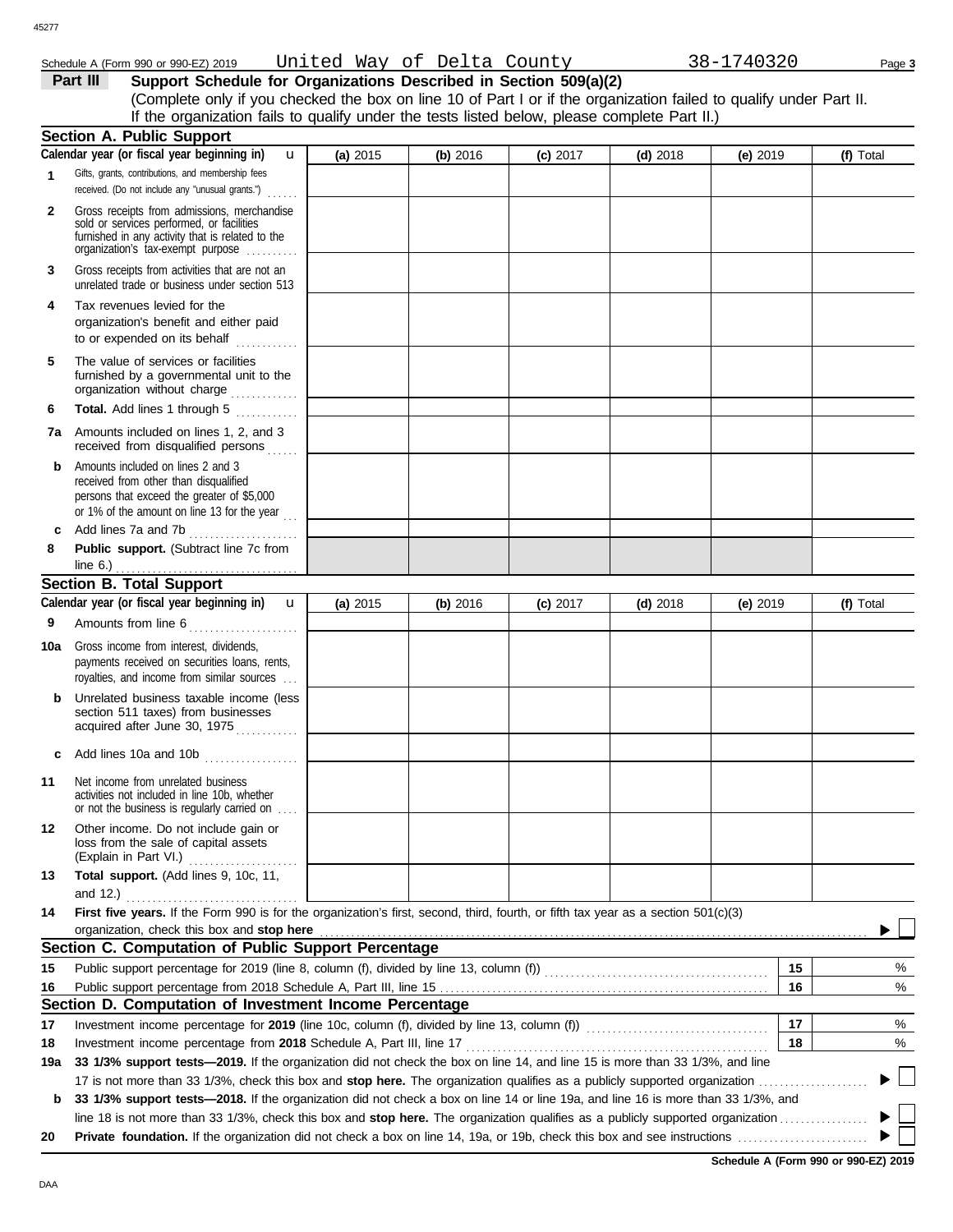| Part IV                              | <b>Supporting Organizations</b> |  |  |                            |            |        |
|--------------------------------------|---------------------------------|--|--|----------------------------|------------|--------|
| Schedule A (Form 990 or 990-EZ) 2019 |                                 |  |  | United Way of Delta County | 38-1740320 | Page 4 |

**Part IV Supporting Organizations** Sections A, D, and E. If you checked 12d of Part I, complete Sections A and D, and complete Part V.) (Complete only if you checked a box in line 12 on Part I. If you checked 12a of Part I, complete Sections A and B. If you checked 12b of Part I, complete Sections A and C. If you checked 12c of Part I, complete

#### **Section A. All Supporting Organizations**

|   | Are all of the organization's supported organizations listed by name in the organization's governing     |
|---|----------------------------------------------------------------------------------------------------------|
|   | documents? If "No," describe in Part VI how the supported organizations are designated. If designated by |
|   | class or purpose, describe the designation. If historic and continuing relationship, explain.            |
| ◠ | Bid the composition have any composited completeling that deep wat have an IBO determination of status   |

- Did the organization have any supported organization that does not have an IRS determination of status under section 509(a)(1) or (2)? *If "Yes," explain in Part VI how the organization determined that the supported organization was described in section 509(a)(1) or (2).* **2**
- **3a** Did the organization have a supported organization described in section 501(c)(4), (5), or (6)? *If "Yes," answer (b) and (c) below.*
- **b** Did the organization confirm that each supported organization qualified under section 501(c)(4), (5), or (6) and satisfied the public support tests under section 509(a)(2)? *If "Yes," describe in Part VI when and how the organization made the determination.*
- **c** Did the organization ensure that all support to such organizations was used exclusively for section 170(c)(2)(B) purposes? *If "Yes," explain in Part VI what controls the organization put in place to ensure such use.*
- **4a** Was any supported organization not organized in the United States ("foreign supported organization")? *If "Yes," and if you checked 12a or 12b in Part I, answer (b) and (c) below.*
- **b** Did the organization have ultimate control and discretion in deciding whether to make grants to the foreign supported organization? *If "Yes," describe in Part VI how the organization had such control and discretion despite being controlled or supervised by or in connection with its supported organizations.*
- **c** Did the organization support any foreign supported organization that does not have an IRS determination under sections 501(c)(3) and 509(a)(1) or (2)? *If "Yes," explain in Part VI what controls the organization used to ensure that all support to the foreign supported organization was used exclusively for section 170(c)(2)(B) purposes.*
- **5a** Did the organization add, substitute, or remove any supported organizations during the tax year? *If "Yes," answer (b) and (c) below (if applicable). Also, provide detail in Part VI, including (i) the names and EIN numbers of the supported organizations added, substituted, or removed; (ii) the reasons for each such action; (iii) the authority under the organization's organizing document authorizing such action; and (iv) how the action was accomplished (such as by amendment to the organizing document).*
- **b Type I or Type II only.** Was any added or substituted supported organization part of a class already designated in the organization's organizing document?
- **c Substitutions only.** Was the substitution the result of an event beyond the organization's control?
- **6** Did the organization provide support (whether in the form of grants or the provision of services or facilities) to anyone other than (i) its supported organizations, (ii) individuals that are part of the charitable class benefited by one or more of its supported organizations, or (iii) other supporting organizations that also support or benefit one or more of the filing organization's supported organizations? *If "Yes," provide detail in Part VI.*
- **7** Did the organization provide a grant, loan, compensation, or other similar payment to a substantial contributor (as defined in section 4958(c)(3)(C)), a family member of a substantial contributor, or a 35% controlled entity with regard to a substantial contributor? *If "Yes," complete Part I of Schedule L (Form 990 or 990-EZ).*
- **8** Did the organization make a loan to a disqualified person (as defined in section 4958) not described in line 7? *If "Yes," complete Part I of Schedule L (Form 990 or 990-EZ).*
- **9a** Was the organization controlled directly or indirectly at any time during the tax year by one or more disqualified persons as defined in section 4946 (other than foundation managers and organizations described in section 509(a)(1) or (2))? *If "Yes," provide detail in Part VI.*
- **b** Did one or more disqualified persons (as defined in line 9a) hold a controlling interest in any entity in which the supporting organization had an interest? *If "Yes," provide detail in Part VI.*
- **c** Did a disqualified person (as defined in line 9a) have an ownership interest in, or derive any personal benefit from, assets in which the supporting organization also had an interest? *If "Yes," provide detail in Part VI.*
- **10a** Was the organization subject to the excess business holdings rules of section 4943 because of section 4943(f) (regarding certain Type II supporting organizations, and all Type III non-functionally integrated supporting organizations)? *If "Yes," answer 10b below.*
	- **b** Did the organization have any excess business holdings in the tax year? *(Use Schedule C, Form 4720, to determine whether the organization had excess business holdings.)*

**Yes No 1 2 3a 3b 3c 4a 4b 4c 5a 5b 5c 6 7 8 9a 9b 9c 10a 10b**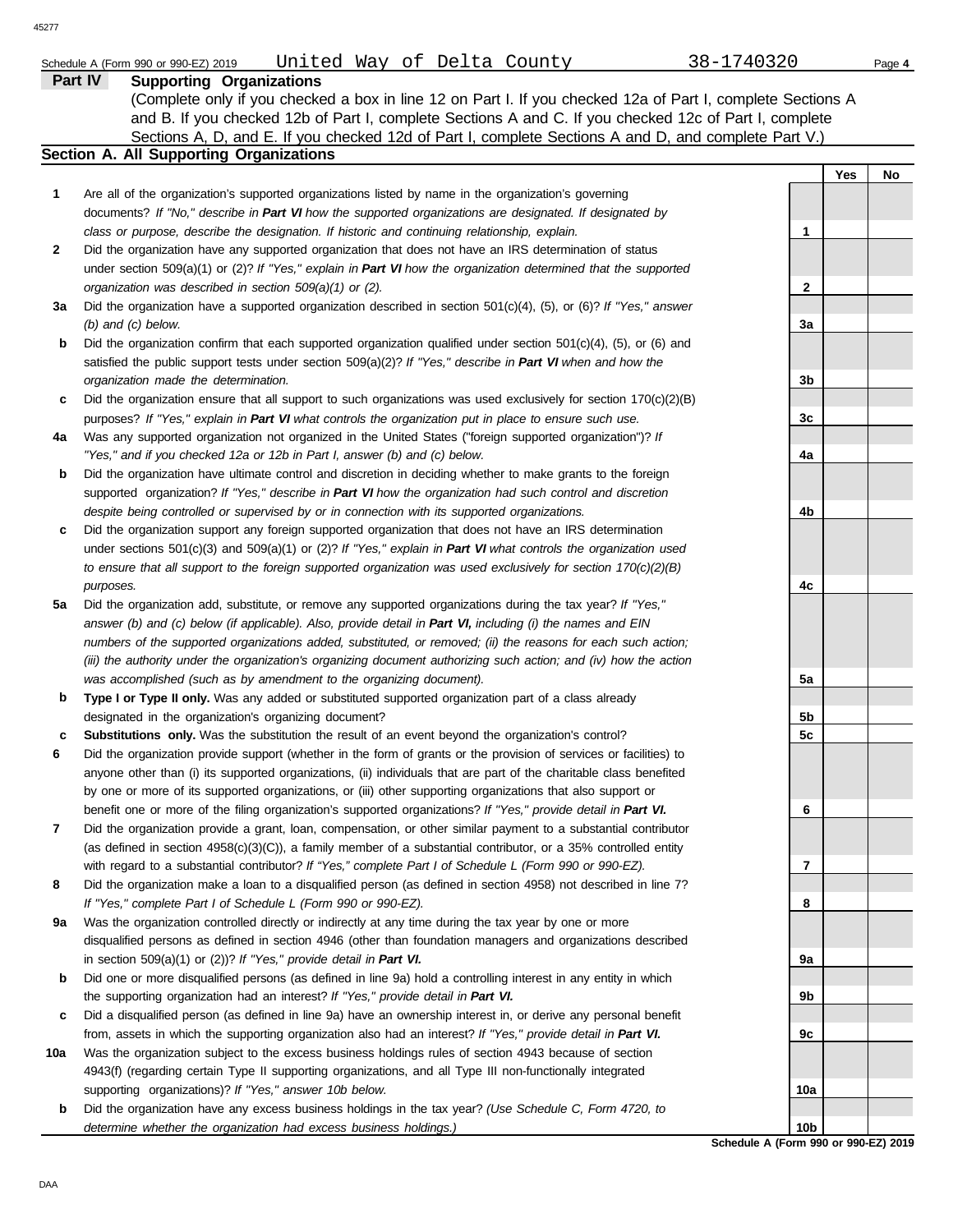**Part IV Supporting Organizations** *(continued)* Schedule A (Form 990 or 990-EZ) 2019 Page **5** United Way of Delta County 38-1740320

|     |                                                                                                                                                           |                 | Yes | No |
|-----|-----------------------------------------------------------------------------------------------------------------------------------------------------------|-----------------|-----|----|
| 11  | Has the organization accepted a gift or contribution from any of the following persons?                                                                   |                 |     |    |
|     | a A person who directly or indirectly controls, either alone or together with persons described in (b) and (c)                                            |                 |     |    |
|     | below, the governing body of a supported organization?                                                                                                    | 11a             |     |    |
|     | <b>b</b> A family member of a person described in (a) above?                                                                                              | 11 <sub>b</sub> |     |    |
|     | c A 35% controlled entity of a person described in (a) or (b) above? If "Yes" to a, b, or c, provide detail in Part VI.                                   | 11c             |     |    |
|     | <b>Section B. Type I Supporting Organizations</b>                                                                                                         |                 |     |    |
|     |                                                                                                                                                           |                 | Yes | No |
| 1   | Did the directors, trustees, or membership of one or more supported organizations have the power to                                                       |                 |     |    |
|     | regularly appoint or elect at least a majority of the organization's directors or trustees at all times during the                                        |                 |     |    |
|     | tax year? If "No," describe in Part VI how the supported organization(s) effectively operated, supervised, or                                             |                 |     |    |
|     | controlled the organization's activities. If the organization had more than one supported organization,                                                   |                 |     |    |
|     | describe how the powers to appoint and/or remove directors or trustees were allocated among the supported                                                 |                 |     |    |
|     | organizations and what conditions or restrictions, if any, applied to such powers during the tax year.                                                    | 1               |     |    |
| 2   | Did the organization operate for the benefit of any supported organization other than the supported                                                       |                 |     |    |
|     | organization(s) that operated, supervised, or controlled the supporting organization? If "Yes," explain in Part                                           |                 |     |    |
|     | VI how providing such benefit carried out the purposes of the supported organization(s) that operated,                                                    |                 |     |    |
|     | supervised, or controlled the supporting organization.                                                                                                    | 2               |     |    |
|     | Section C. Type II Supporting Organizations                                                                                                               |                 |     |    |
|     |                                                                                                                                                           |                 | Yes | No |
| 1   | Were a majority of the organization's directors or trustees during the tax year also a majority of the directors                                          |                 |     |    |
|     | or trustees of each of the organization's supported organization(s)? If "No," describe in Part VI how control                                             |                 |     |    |
|     | or management of the supporting organization was vested in the same persons that controlled or managed                                                    |                 |     |    |
|     | the supported organization(s).                                                                                                                            | $\mathbf 1$     |     |    |
|     | Section D. All Type III Supporting Organizations                                                                                                          |                 |     |    |
|     |                                                                                                                                                           |                 | Yes | No |
| 1   | Did the organization provide to each of its supported organizations, by the last day of the fifth month of the                                            |                 |     |    |
|     | organization's tax year, (i) a written notice describing the type and amount of support provided during the prior tax                                     |                 |     |    |
|     | year, (ii) a copy of the Form 990 that was most recently filed as of the date of notification, and (iii) copies of the                                    |                 |     |    |
|     | organization's governing documents in effect on the date of notification, to the extent not previously provided?                                          | 1               |     |    |
| 2   | Were any of the organization's officers, directors, or trustees either (i) appointed or elected by the supported                                          |                 |     |    |
|     | organization(s) or (ii) serving on the governing body of a supported organization? If "No," explain in Part VI how                                        |                 |     |    |
|     | the organization maintained a close and continuous working relationship with the supported organization(s).                                               | 2               |     |    |
| 3   | By reason of the relationship described in (2), did the organization's supported organizations have a                                                     |                 |     |    |
|     | significant voice in the organization's investment policies and in directing the use of the organization's                                                |                 |     |    |
|     | income or assets at all times during the tax year? If "Yes," describe in Part VI the role the organization's                                              |                 |     |    |
|     | supported organizations played in this regard.                                                                                                            | 3               |     |    |
|     | Section E. Type III Functionally-Integrated Supporting Organizations                                                                                      |                 |     |    |
| 1   | Check the box next to the method that the organization used to satisfy the Integral Part Test during the year (see instructions).                         |                 |     |    |
| а   | The organization satisfied the Activities Test. Complete line 2 below.                                                                                    |                 |     |    |
| b   | The organization is the parent of each of its supported organizations. Complete line 3 below.                                                             |                 |     |    |
| c   | The organization supported a governmental entity. Describe in Part VI how you supported a government entity (see instructions).                           |                 |     |    |
|     |                                                                                                                                                           |                 |     |    |
|     | 2 Activities Test. Answer (a) and (b) below.                                                                                                              |                 | Yes | No |
| a   | Did substantially all of the organization's activities during the tax year directly further the exempt purposes of                                        |                 |     |    |
|     | the supported organization(s) to which the organization was responsive? If "Yes," then in Part VI identify                                                |                 |     |    |
|     | those supported organizations and explain how these activities directly furthered their exempt purposes,                                                  |                 |     |    |
|     | how the organization was responsive to those supported organizations, and how the organization determined                                                 |                 |     |    |
|     | that these activities constituted substantially all of its activities.                                                                                    | 2a              |     |    |
| b   | Did the activities described in (a) constitute activities that, but for the organization's involvement, one or more                                       |                 |     |    |
|     | of the organization's supported organization(s) would have been engaged in? If "Yes," explain in Part VI the                                              |                 |     |    |
|     | reasons for the organization's position that its supported organization(s) would have engaged in these                                                    |                 |     |    |
|     | activities but for the organization's involvement.                                                                                                        | 2b              |     |    |
| 3   | Parent of Supported Organizations. Answer (a) and (b) below.                                                                                              |                 |     |    |
| а   | Did the organization have the power to regularly appoint or elect a majority of the officers, directors, or                                               |                 |     |    |
|     | trustees of each of the supported organizations? Provide details in Part VI.                                                                              | За              |     |    |
| b   | Did the organization exercise a substantial degree of direction over the policies, programs, and activities of each                                       |                 |     |    |
| DAA | of its supported organizations? If "Yes," describe in Part VI the role played by the organization in this regard.<br>Schedule A (Form 990 or 990-EZ) 2019 | 3b              |     |    |
|     |                                                                                                                                                           |                 |     |    |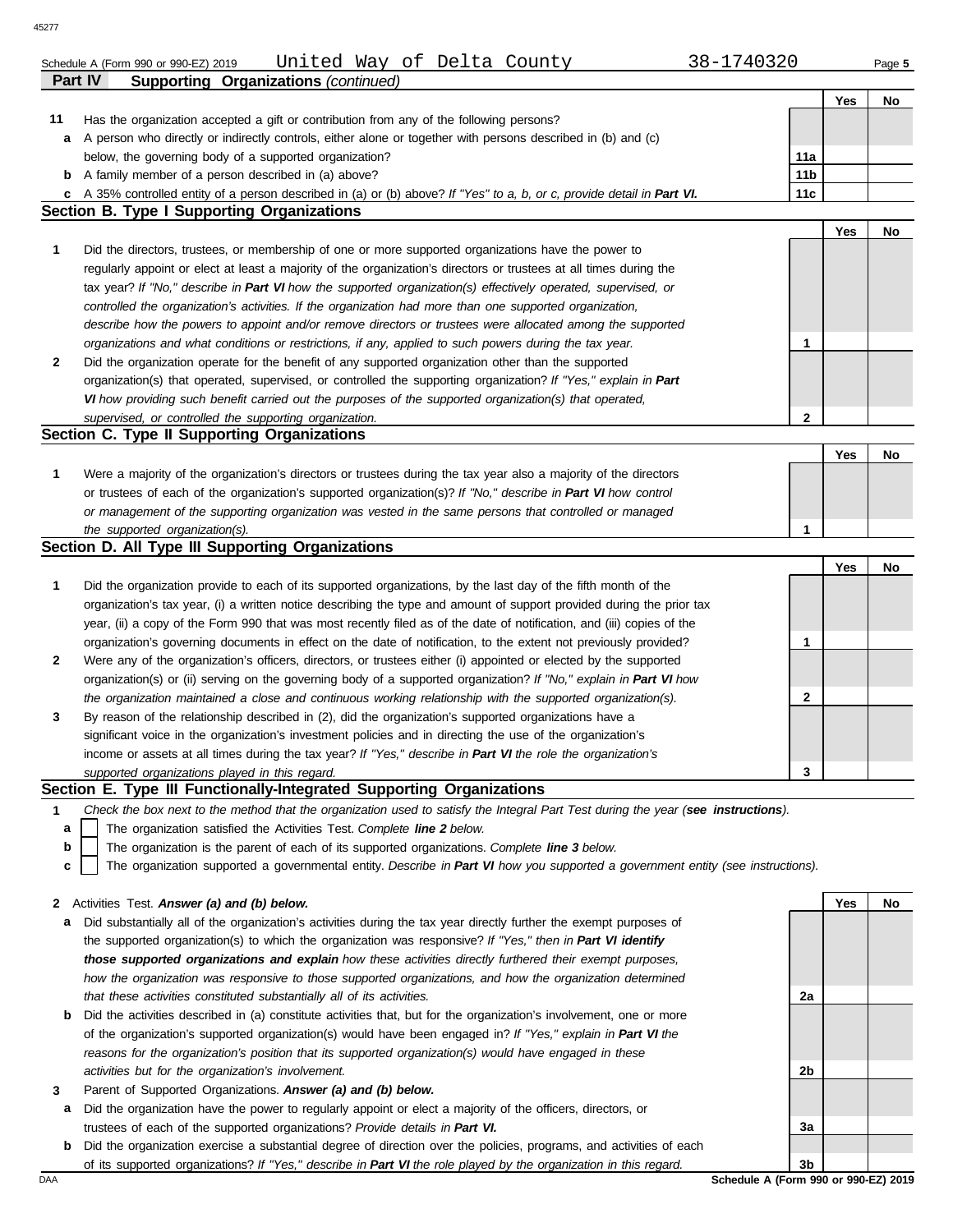|                | United Way of Delta County<br>Schedule A (Form 990 or 990-EZ) 2019                                                               |                | 38-1740320     |                                | Page 6 |
|----------------|----------------------------------------------------------------------------------------------------------------------------------|----------------|----------------|--------------------------------|--------|
| Part V         | Type III Non-Functionally Integrated 509(a)(3) Supporting Organizations                                                          |                |                |                                |        |
| $\mathbf{1}$   | Check here if the organization satisfied the Integral Part Test as a qualifying trust on Nov. 20, 1970 (explain in Part VI). See |                |                |                                |        |
|                | instructions. All other Type III non-functionally integrated supporting organizations must complete Sections A through E.        |                |                |                                |        |
|                | Section A - Adjusted Net Income                                                                                                  |                | (A) Prior Year | (B) Current Year               |        |
|                |                                                                                                                                  |                |                | (optional)                     |        |
| 1              | Net short-term capital gain                                                                                                      | 1              |                |                                |        |
| $\mathbf{2}$   | Recoveries of prior-year distributions                                                                                           | $\mathbf{2}$   |                |                                |        |
| 3              | Other gross income (see instructions)                                                                                            | 3              |                |                                |        |
| 4              | Add lines 1 through 3.                                                                                                           | 4              |                |                                |        |
| 5              | Depreciation and depletion                                                                                                       | 5              |                |                                |        |
| 6              | Portion of operating expenses paid or incurred for production or                                                                 |                |                |                                |        |
|                | collection of gross income or for management, conservation, or                                                                   |                |                |                                |        |
|                | maintenance of property held for production of income (see instructions)                                                         | 6              |                |                                |        |
| $\overline{7}$ | Other expenses (see instructions)                                                                                                | 7              |                |                                |        |
| 8              | Adjusted Net Income (subtract lines 5, 6, and 7 from line 4)                                                                     | 8              |                |                                |        |
|                | Section B - Minimum Asset Amount                                                                                                 |                | (A) Prior Year | (B) Current Year<br>(optional) |        |
| 1              | Aggregate fair market value of all non-exempt-use assets (see                                                                    |                |                |                                |        |
|                | instructions for short tax year or assets held for part of year):                                                                |                |                |                                |        |
|                | <b>a</b> Average monthly value of securities                                                                                     | 1a             |                |                                |        |
|                | <b>b</b> Average monthly cash balances                                                                                           | 1b             |                |                                |        |
|                | Fair market value of other non-exempt-use assets<br>c.                                                                           | 1c             |                |                                |        |
|                | <b>Total</b> (add lines 1a, 1b, and 1c)<br>d                                                                                     | 1 <sub>d</sub> |                |                                |        |
|                | <b>Discount</b> claimed for blockage or other<br>е                                                                               |                |                |                                |        |
|                | factors (explain in detail in <b>Part VI</b> ):                                                                                  |                |                |                                |        |
| $\overline{2}$ | Acquisition indebtedness applicable to non-exempt-use assets                                                                     | $\mathbf{2}$   |                |                                |        |
| 3              | Subtract line 2 from line 1d.                                                                                                    | 3              |                |                                |        |
| 4              | Cash deemed held for exempt use. Enter 1-1/2% of line 3 (for greater amount,                                                     |                |                |                                |        |
|                | see instructions)                                                                                                                | 4              |                |                                |        |
| 5              | Net value of non-exempt-use assets (subtract line 4 from line 3)                                                                 | 5              |                |                                |        |
| 6              | Multiply line 5 by .035.                                                                                                         | 6              |                |                                |        |
| 7              | Recoveries of prior-year distributions                                                                                           | $\overline{7}$ |                |                                |        |
| 8              | Minimum Asset Amount (add line 7 to line 6)                                                                                      | 8              |                |                                |        |
|                | <b>Section C - Distributable Amount</b>                                                                                          |                |                | Current Year                   |        |
| 1              | Adjusted net income for prior year (from Section A, line 8, Column A)                                                            | 1              |                |                                |        |
| $\mathbf{2}$   | Enter 85% of line 1.                                                                                                             | $\mathbf{2}$   |                |                                |        |
| 3              | Minimum asset amount for prior year (from Section B, line 8, Column A)                                                           | 3              |                |                                |        |
| 4              | Enter greater of line 2 or line 3.                                                                                               | 4              |                |                                |        |
| 5              | Income tax imposed in prior year                                                                                                 | 5              |                |                                |        |
| 6              | <b>Distributable Amount.</b> Subtract line 5 from line 4, unless subject to                                                      |                |                |                                |        |
|                |                                                                                                                                  | c              |                |                                |        |

emergency temporary reduction (see instructions).

**7** instructions). Check here if the current year is the organization's first as a non-functionally integrated Type III supporting organization (see

**6**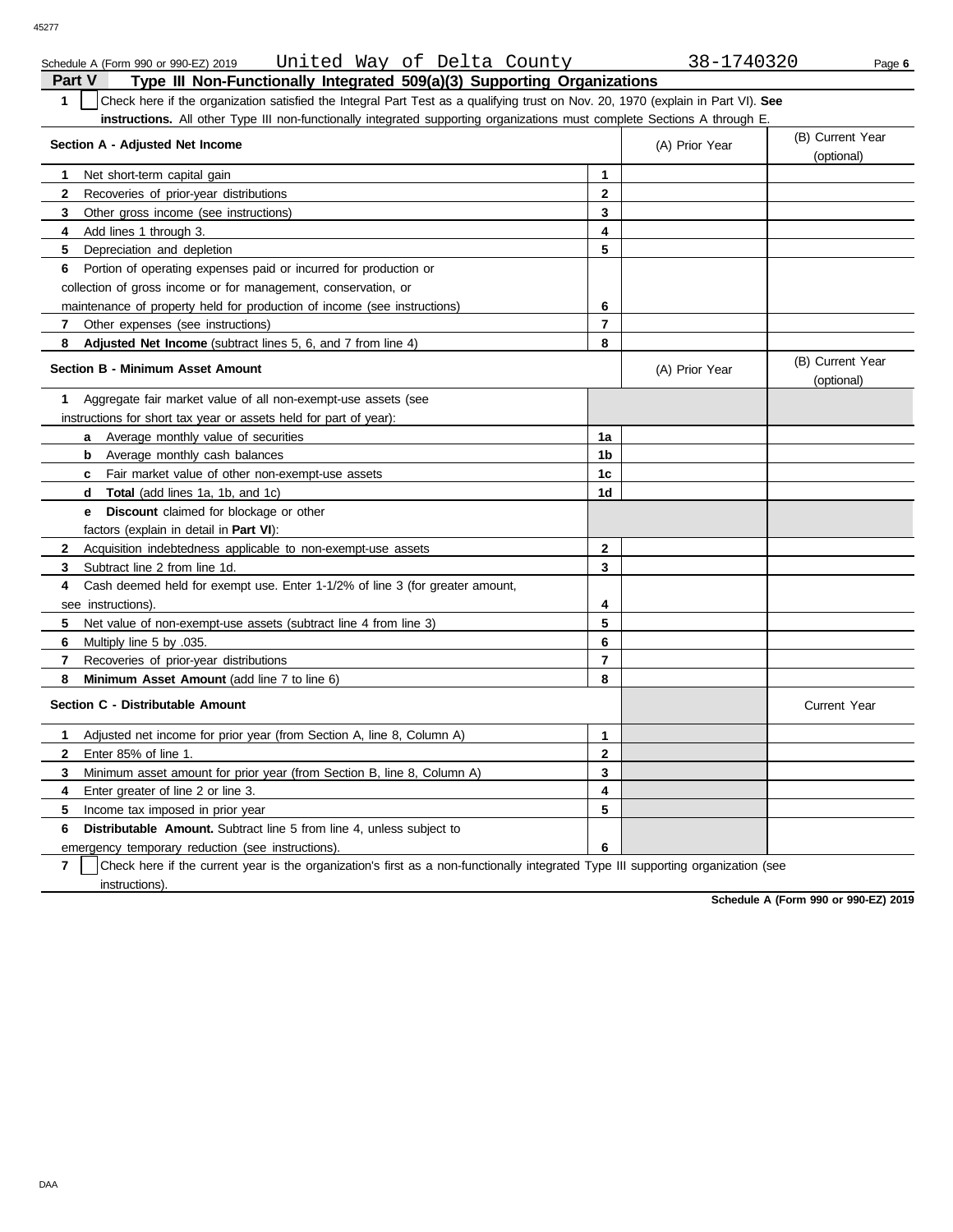| Part V       | Type III Non-Functionally Integrated 509(a)(3) Supporting Organizations (continued)                                         |                                    |                                               |                                                  |
|--------------|-----------------------------------------------------------------------------------------------------------------------------|------------------------------------|-----------------------------------------------|--------------------------------------------------|
|              | <b>Section D - Distributions</b>                                                                                            |                                    |                                               | <b>Current Year</b>                              |
| 1            | Amounts paid to supported organizations to accomplish exempt purposes                                                       |                                    |                                               |                                                  |
| $\mathbf{2}$ | Amounts paid to perform activity that directly furthers exempt purposes of supported                                        |                                    |                                               |                                                  |
|              | organizations, in excess of income from activity                                                                            |                                    |                                               |                                                  |
| 3            | Administrative expenses paid to accomplish exempt purposes of supported organizations                                       |                                    |                                               |                                                  |
| 4            | Amounts paid to acquire exempt-use assets                                                                                   |                                    |                                               |                                                  |
| 5            | Qualified set-aside amounts (prior IRS approval required)                                                                   |                                    |                                               |                                                  |
| 6            | Other distributions (describe in Part VI). See instructions.                                                                |                                    |                                               |                                                  |
| 7            | Total annual distributions. Add lines 1 through 6.                                                                          |                                    |                                               |                                                  |
| 8            | Distributions to attentive supported organizations to which the organization is responsive                                  |                                    |                                               |                                                  |
|              | (provide details in Part VI). See instructions.                                                                             |                                    |                                               |                                                  |
| 9            | Distributable amount for 2019 from Section C, line 6                                                                        |                                    |                                               |                                                  |
| 10           | Line 8 amount divided by line 9 amount                                                                                      |                                    |                                               |                                                  |
|              | <b>Section E - Distribution Allocations (see instructions)</b>                                                              | (i)<br><b>Excess Distributions</b> | (ii)<br><b>Underdistributions</b><br>Pre-2019 | (iii)<br><b>Distributable</b><br>Amount for 2019 |
| 1            | Distributable amount for 2019 from Section C, line 6                                                                        |                                    |                                               |                                                  |
| 2            | Underdistributions, if any, for years prior to 2019<br>(reasonable cause required-explain in Part VI). See<br>instructions. |                                    |                                               |                                                  |
| 3            | Excess distributions carryover, if any, to 2019                                                                             |                                    |                                               |                                                  |
|              |                                                                                                                             |                                    |                                               |                                                  |
|              |                                                                                                                             |                                    |                                               |                                                  |
|              |                                                                                                                             |                                    |                                               |                                                  |
|              |                                                                                                                             |                                    |                                               |                                                  |
|              |                                                                                                                             |                                    |                                               |                                                  |
|              | f Total of lines 3a through e                                                                                               |                                    |                                               |                                                  |
|              | <b>g</b> Applied to underdistributions of prior years                                                                       |                                    |                                               |                                                  |
|              | <b>h</b> Applied to 2019 distributable amount                                                                               |                                    |                                               |                                                  |
| $\mathbf{L}$ | Carryover from 2014 not applied (see instructions)                                                                          |                                    |                                               |                                                  |
|              | Remainder. Subtract lines 3g, 3h, and 3i from 3f.                                                                           |                                    |                                               |                                                  |
| 4            | Distributions for 2019 from                                                                                                 |                                    |                                               |                                                  |
|              | \$<br>Section D, line 7:                                                                                                    |                                    |                                               |                                                  |
|              | a Applied to underdistributions of prior years                                                                              |                                    |                                               |                                                  |
|              | <b>b</b> Applied to 2019 distributable amount                                                                               |                                    |                                               |                                                  |
|              | c Remainder. Subtract lines 4a and 4b from 4.                                                                               |                                    |                                               |                                                  |
| 5            | Remaining underdistributions for years prior to 2019, if                                                                    |                                    |                                               |                                                  |
|              | any. Subtract lines 3g and 4a from line 2. For result                                                                       |                                    |                                               |                                                  |
|              | greater than zero, explain in Part VI. See instructions.                                                                    |                                    |                                               |                                                  |
| 6            | Remaining underdistributions for 2019. Subtract lines 3h                                                                    |                                    |                                               |                                                  |
|              | and 4b from line 1. For result greater than zero, explain in                                                                |                                    |                                               |                                                  |
|              | Part VI. See instructions.                                                                                                  |                                    |                                               |                                                  |
| 7            | Excess distributions carryover to 2020. Add lines 3j                                                                        |                                    |                                               |                                                  |
| 8            | and 4c.<br>Breakdown of line 7:                                                                                             |                                    |                                               |                                                  |
|              | a Excess from 2015                                                                                                          |                                    |                                               |                                                  |
|              |                                                                                                                             |                                    |                                               |                                                  |
|              |                                                                                                                             |                                    |                                               |                                                  |
|              |                                                                                                                             |                                    |                                               |                                                  |
|              | e Excess from 2019                                                                                                          |                                    |                                               |                                                  |
|              |                                                                                                                             |                                    |                                               |                                                  |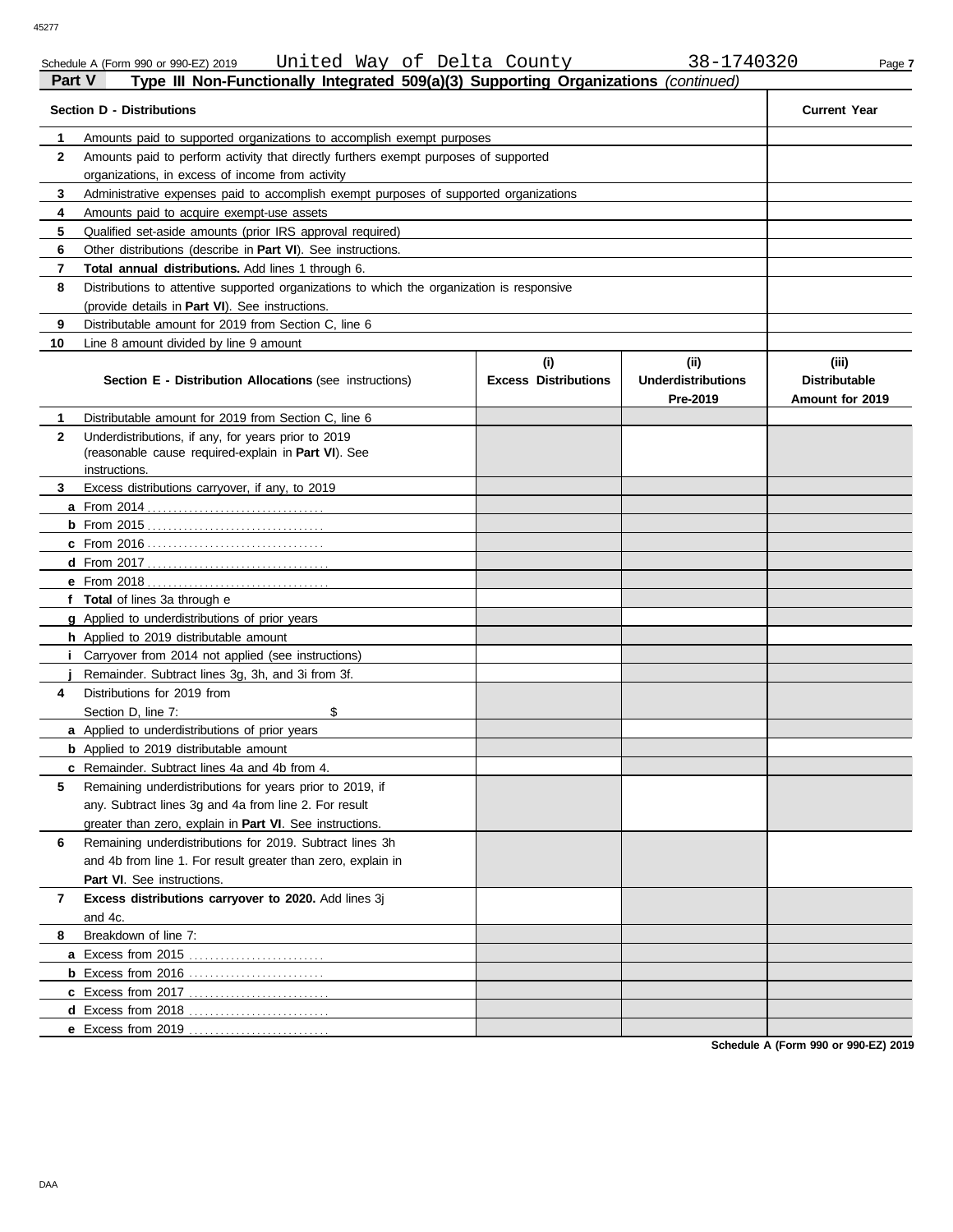| Part VI      | Schedule A (Form 990 or 990-EZ) 2019   | lines 2, 5, and 6. Also complete this part for any additional information. (See instructions.) |    | United Way of Delta County | 38-1740320<br>Supplemental Information. Provide the explanations required by Part II, line 10; Part II, line 17a or 17b; Part<br>III, line 12; Part IV, Section A, lines 1, 2, 3b, 3c, 4b, 4c, 5a, 6, 9a, 9b, 9c, 11a, 11b, and 11c; Part IV, Section<br>B, lines 1 and 2; Part IV, Section C, line 1; Part IV, Section D, lines 2 and 3; Part IV, Section E, lines 1c, 2a, 2b,<br>3a, and 3b; Part V, line 1; Part V, Section B, line 1e; Part V, Section D, lines 5, 6, and 8; and Part V, Section E, | Page 8 |
|--------------|----------------------------------------|------------------------------------------------------------------------------------------------|----|----------------------------|---------------------------------------------------------------------------------------------------------------------------------------------------------------------------------------------------------------------------------------------------------------------------------------------------------------------------------------------------------------------------------------------------------------------------------------------------------------------------------------------------------|--------|
|              | Part II, Line 10 - Other Income Detail |                                                                                                |    |                            |                                                                                                                                                                                                                                                                                                                                                                                                                                                                                                         |        |
| Other income |                                        |                                                                                                | \$ | 45,815                     |                                                                                                                                                                                                                                                                                                                                                                                                                                                                                                         |        |
|              |                                        |                                                                                                |    |                            |                                                                                                                                                                                                                                                                                                                                                                                                                                                                                                         |        |
|              |                                        |                                                                                                |    |                            |                                                                                                                                                                                                                                                                                                                                                                                                                                                                                                         |        |
|              |                                        |                                                                                                |    |                            |                                                                                                                                                                                                                                                                                                                                                                                                                                                                                                         |        |
|              |                                        |                                                                                                |    |                            |                                                                                                                                                                                                                                                                                                                                                                                                                                                                                                         |        |
|              |                                        |                                                                                                |    |                            |                                                                                                                                                                                                                                                                                                                                                                                                                                                                                                         |        |
|              |                                        |                                                                                                |    |                            |                                                                                                                                                                                                                                                                                                                                                                                                                                                                                                         |        |
|              |                                        |                                                                                                |    |                            |                                                                                                                                                                                                                                                                                                                                                                                                                                                                                                         |        |
|              |                                        |                                                                                                |    |                            |                                                                                                                                                                                                                                                                                                                                                                                                                                                                                                         |        |
|              |                                        |                                                                                                |    |                            |                                                                                                                                                                                                                                                                                                                                                                                                                                                                                                         |        |
|              |                                        |                                                                                                |    |                            |                                                                                                                                                                                                                                                                                                                                                                                                                                                                                                         |        |
|              |                                        |                                                                                                |    |                            |                                                                                                                                                                                                                                                                                                                                                                                                                                                                                                         |        |
|              |                                        |                                                                                                |    |                            |                                                                                                                                                                                                                                                                                                                                                                                                                                                                                                         |        |
|              |                                        |                                                                                                |    |                            |                                                                                                                                                                                                                                                                                                                                                                                                                                                                                                         |        |
|              |                                        |                                                                                                |    |                            |                                                                                                                                                                                                                                                                                                                                                                                                                                                                                                         |        |
|              |                                        |                                                                                                |    |                            |                                                                                                                                                                                                                                                                                                                                                                                                                                                                                                         |        |
|              |                                        |                                                                                                |    |                            |                                                                                                                                                                                                                                                                                                                                                                                                                                                                                                         |        |
|              |                                        |                                                                                                |    |                            |                                                                                                                                                                                                                                                                                                                                                                                                                                                                                                         |        |
|              |                                        |                                                                                                |    |                            |                                                                                                                                                                                                                                                                                                                                                                                                                                                                                                         |        |
|              |                                        |                                                                                                |    |                            |                                                                                                                                                                                                                                                                                                                                                                                                                                                                                                         |        |
|              |                                        |                                                                                                |    |                            |                                                                                                                                                                                                                                                                                                                                                                                                                                                                                                         |        |
|              |                                        |                                                                                                |    |                            |                                                                                                                                                                                                                                                                                                                                                                                                                                                                                                         |        |
|              |                                        |                                                                                                |    |                            |                                                                                                                                                                                                                                                                                                                                                                                                                                                                                                         |        |
|              |                                        |                                                                                                |    |                            |                                                                                                                                                                                                                                                                                                                                                                                                                                                                                                         |        |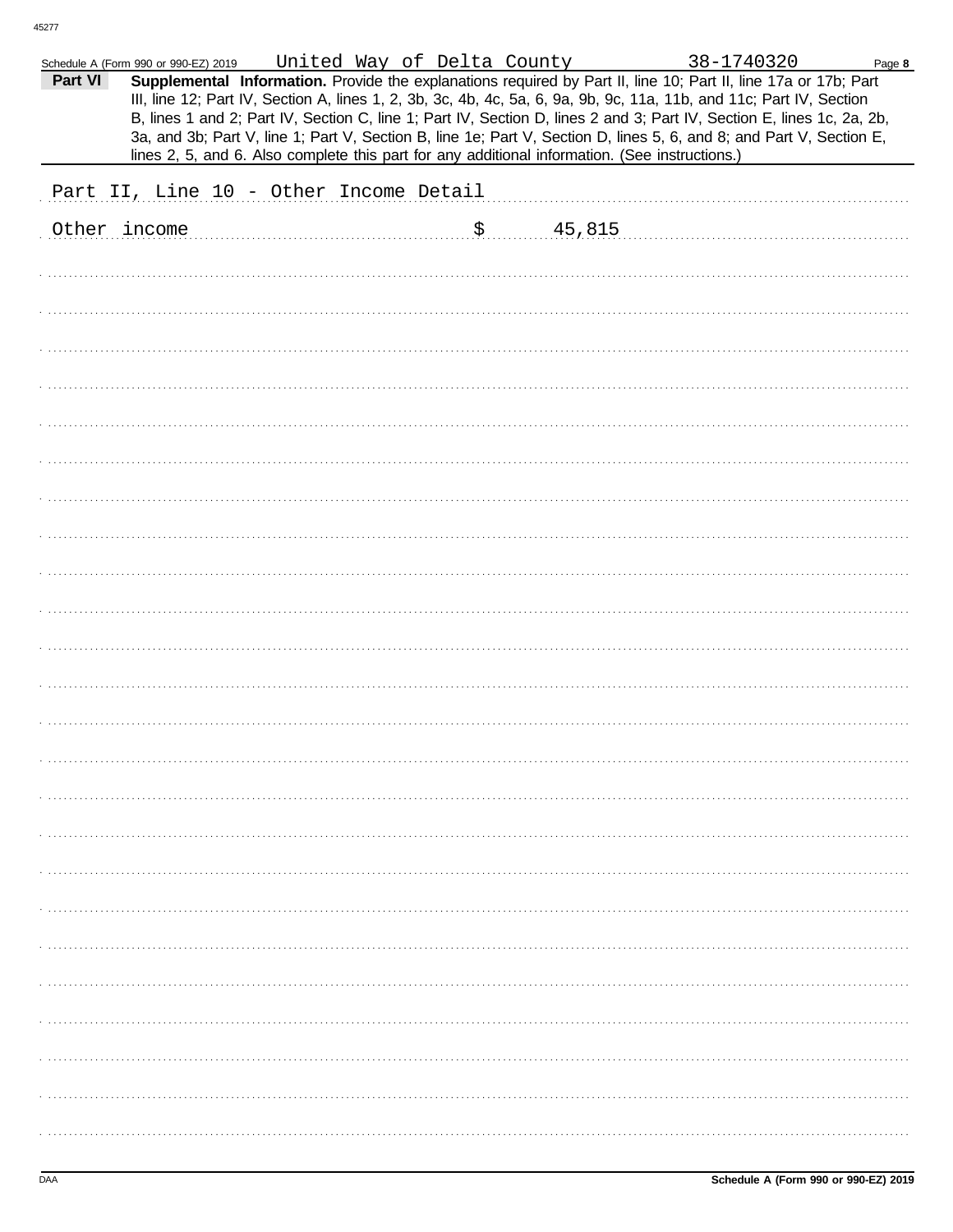## **Schedule of Contributors Schedule B**

OMB No. 1545-0047

**2019**

**or 990-PF)** u **Attach to Form 990, Form 990-EZ, or Form 990-PF.** u **Go to** *www.irs.gov/Form990* **for the latest information.**

**Employer identification number**

United Way of Delta County 38-1740320

**Organization type** (check one):

Department of the Treasury Internal Revenue Service Name of the organization

**(Form 990, 990-EZ,**

| Filers of:         | Section:                                                                    |
|--------------------|-----------------------------------------------------------------------------|
| Form 990 or 990-EZ | $ X $ 501(c)(<br>3) (enter number) organization                             |
|                    | $4947(a)(1)$ nonexempt charitable trust not treated as a private foundation |
|                    | 527 political organization                                                  |
| Form 990-PF        | 501(c)(3) exempt private foundation                                         |
|                    | 4947(a)(1) nonexempt charitable trust treated as a private foundation       |
|                    | 501(c)(3) taxable private foundation                                        |

Check if your organization is covered by the **General Rule** or a **Special Rule. Note:** Only a section 501(c)(7), (8), or (10) organization can check boxes for both the General Rule and a Special Rule. See instructions.

#### **General Rule**

For an organization filing Form 990, 990-EZ, or 990-PF that received, during the year, contributions totaling \$5,000 or more (in money or property) from any one contributor. Complete Parts I and II. See instructions for determining a contributor's total contributions.

#### **Special Rules**

| $\overline{X}$ For an organization described in section 501(c)(3) filing Form 990 or 990-EZ that met the 33 <sup>1</sup> /3% support test of the |
|--------------------------------------------------------------------------------------------------------------------------------------------------|
| regulations under sections 509(a)(1) and 170(b)(1)(A)(vi), that checked Schedule A (Form 990 or 990-EZ), Part II, line                           |
| 13, 16a, or 16b, and that received from any one contributor, during the year, total contributions of the greater of (1)                          |
| \$5,000; or (2) 2% of the amount on (i) Form 990, Part VIII, line 1h; or (ii) Form 990-EZ, line 1. Complete Parts I and II.                      |

literary, or educational purposes, or for the prevention of cruelty to children or animals. Complete Parts I (entering For an organization described in section 501(c)(7), (8), or (10) filing Form 990 or 990-EZ that received from any one contributor, during the year, total contributions of more than \$1,000 *exclusively* for religious, charitable, scientific, "N/A" in column (b) instead of the contributor name and address), II, and III.

For an organization described in section 501(c)(7), (8), or (10) filing Form 990 or 990-EZ that received from any one contributor, during the year, contributions *exclusively* for religious, charitable, etc., purposes, but no such contributions totaled more than \$1,000. If this box is checked, enter here the total contributions that were received during the year for an *exclusively* religious, charitable, etc., purpose. Don't complete any of the parts unless the **General Rule** applies to this organization because it received *nonexclusively* religious, charitable, etc., contributions totaling \$5,000 or more during the year . . . . . . . . . . . . . . . . . . . . . . . . . . . . . . . . . . . . . . . . . . . . . . . . . . . . . . . . . . . . . . . . . . . . . . . . . . . . . . . .

990-EZ, or 990-PF), but it **must** answer "No" on Part IV, line 2, of its Form 990; or check the box on line H of its Form 990-EZ or on its Form 990-PF, Part I, line 2, to certify that it doesn't meet the filing requirements of Schedule B (Form 990, 990-EZ, or 990-PF). **Caution:** An organization that isn't covered by the General Rule and/or the Special Rules doesn't file Schedule B (Form 990,

**For Paperwork Reduction Act Notice, see the instructions for Form 990, 990-EZ, or 990-PF.**

\$ . . . . . . . . . . . . . . . . . . . . . . . . . . .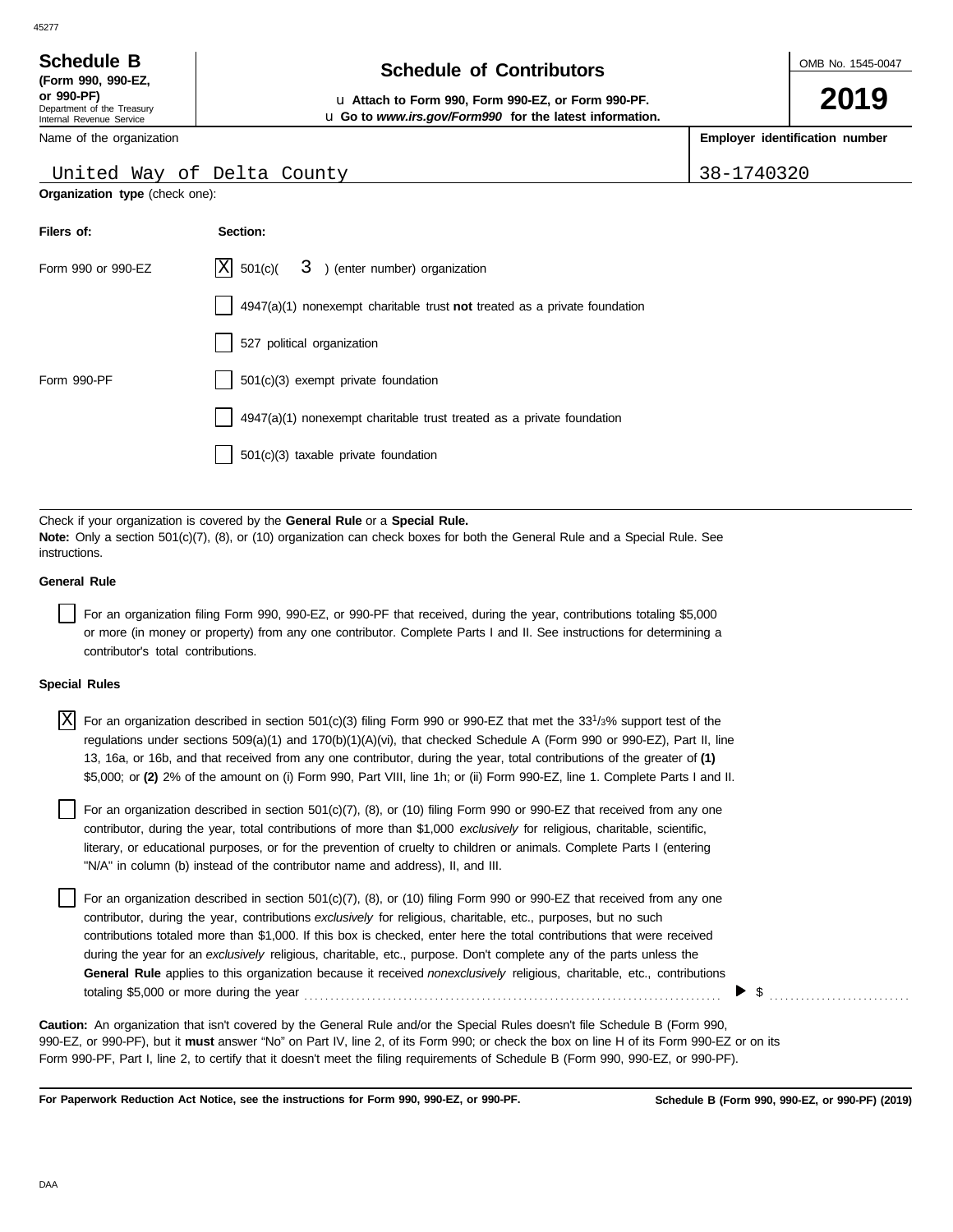|            | Schedule B (Form 990, 990-EZ, or 990-PF) (2019)                                                       |                                   | Page $1$ of $1$<br>Page 2                                                 |
|------------|-------------------------------------------------------------------------------------------------------|-----------------------------------|---------------------------------------------------------------------------|
|            | Name of organization<br>United Way of Delta County                                                    |                                   | Employer identification number<br>38-1740320                              |
| Part I     | <b>Contributors</b> (see instructions). Use duplicate copies of Part I if additional space is needed. |                                   |                                                                           |
| (a)<br>No. | (b)<br>Name, address, and $ZIP + 4$                                                                   | (c)<br><b>Total contributions</b> | (d)<br>Type of contribution                                               |
| 1          | Oliver Felton Charitable Trust<br>6325 S RAINBOW BLVD, STE 300<br>89118<br>ΝV<br>LAS<br>VEGAS         | 5,371<br>\$                       | ΙX<br>Person<br><b>Payroll</b><br><b>Noncash</b><br>(Complete Part II for |

|     |                            |                            | (Complete Tail II Ioi<br>noncash contributions.)                                 |
|-----|----------------------------|----------------------------|----------------------------------------------------------------------------------|
| (a) | (b)                        | (c)                        | (d)                                                                              |
| No. | Name, address, and ZIP + 4 | <b>Total contributions</b> | Type of contribution                                                             |
|     |                            | $\$\quad$                  | Person<br>Payroll<br>Noncash<br>(Complete Part II for<br>noncash contributions.) |
| (a) | (b)                        | (c)                        | (d)                                                                              |
| No. | Name, address, and ZIP + 4 | <b>Total contributions</b> | Type of contribution                                                             |
|     |                            | $\$\quad$                  | Person<br>Payroll<br>Noncash<br>(Complete Part II for<br>noncash contributions.) |
| (a) | (b)                        | (c)                        | (d)                                                                              |
| No. | Name, address, and ZIP + 4 | <b>Total contributions</b> | Type of contribution                                                             |
|     |                            | $\$\quad$                  | Person<br>Payroll<br>Noncash<br>(Complete Part II for<br>noncash contributions.) |
| (a) | (b)                        | (c)                        | (d)                                                                              |
| No. | Name, address, and ZIP + 4 | <b>Total contributions</b> | Type of contribution                                                             |
|     |                            |                            | Person<br>Payroll<br>Noncash<br>(Complete Part II for<br>noncash contributions.) |
| (a) | (b)                        | (c)                        | (d)                                                                              |
| No. | Name, address, and ZIP + 4 | <b>Total contributions</b> | Type of contribution                                                             |
|     |                            | \$                         | Person<br>Payroll<br>Noncash<br>(Complete Part II for<br>noncash contributions.) |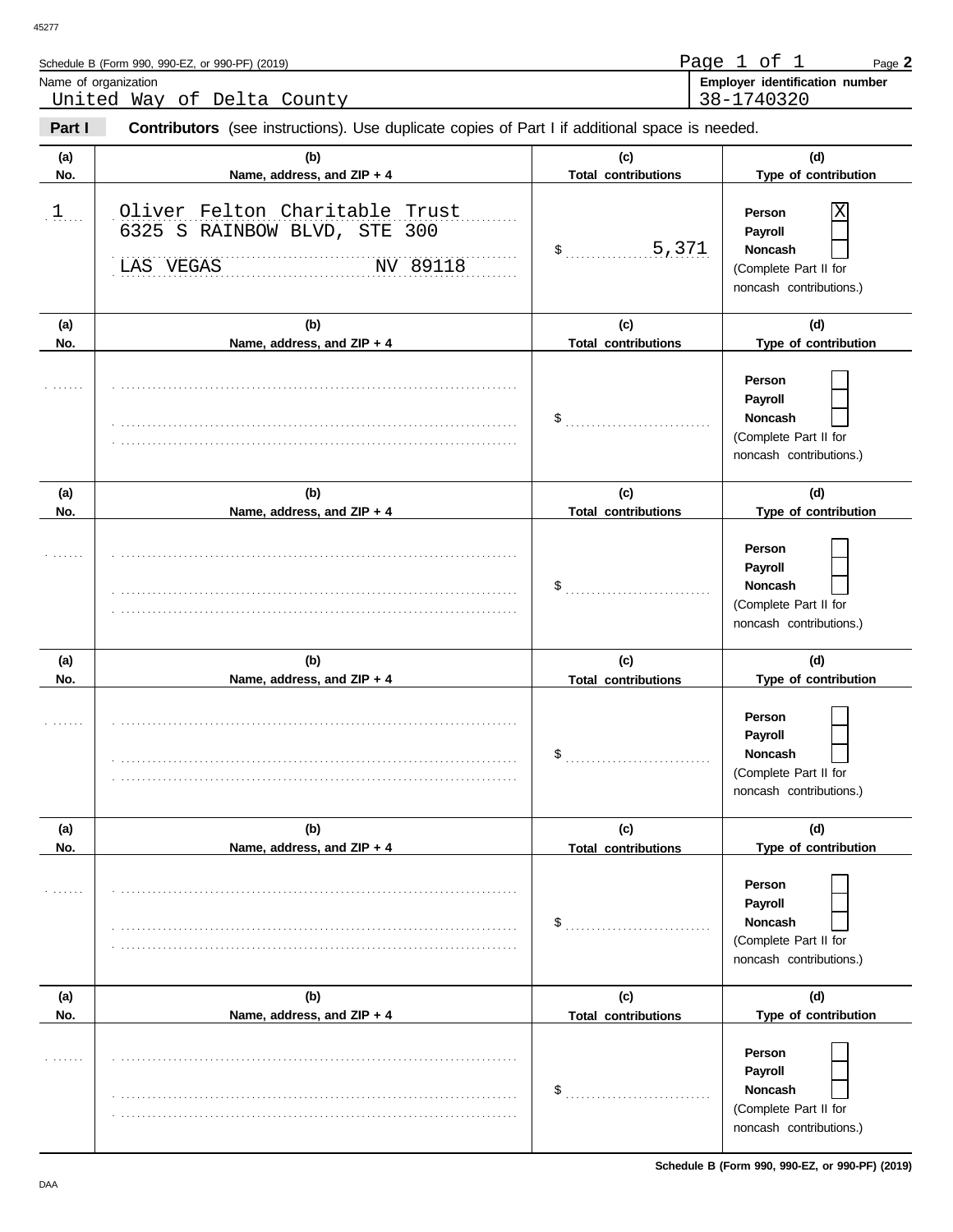| Part IV, line 6, 7, 8, 9, 10, 11a, 11b, 11c, 11d, 11e, 11f, 12a, or 12b.<br>Open to Public<br>u Attach to Form 990.<br>Department of the Treasury<br>Internal Revenue Service<br><b>Inspection</b><br><b>u</b> Go to www.irs.gov/Form990 for instructions and the latest information.<br>Employer identification number<br>Name of the organization<br>38-1740320<br>United Way of Delta County<br>Organizations Maintaining Donor Advised Funds or Other Similar Funds or Accounts.<br>Part I<br>Complete if the organization answered "Yes" on Form 990, Part IV, line 6.<br>(a) Donor advised funds<br>(b) Funds and other accounts<br>1<br>Aggregate value of contributions to (during year)<br>2<br>З<br>4<br>Did the organization inform all donors and donor advisors in writing that the assets held in donor advised<br>5<br>Yes<br>No<br>Did the organization inform all grantees, donors, and donor advisors in writing that grant funds can be used<br>6<br>only for charitable purposes and not for the benefit of the donor or donor advisor, or for any other purpose<br>Yes<br>conferring impermissible private benefit?<br>No<br>Part II<br><b>Conservation Easements.</b><br>Complete if the organization answered "Yes" on Form 990, Part IV, line 7.<br>Purpose(s) of conservation easements held by the organization (check all that apply).<br>1<br>Preservation of land for public use (for example, recreation or education)<br>Preservation of a historically important land area<br>Protection of natural habitat<br>Preservation of a certified historic structure<br>Preservation of open space<br>Complete lines 2a through 2d if the organization held a qualified conservation contribution in the form of a conservation<br>$\mathbf{2}$<br>easement on the last day of the tax year.<br>Held at the End of the Tax Year<br>2a<br>а<br>2b<br>b<br>Number of conservation easements on a certified historic structure included in (a) [[[[[[[[[[[[[[[[[[[[[[[[]]]]]]]]<br>2c<br>с<br>Number of conservation easements included in (c) acquired after 7/25/06, and not on a<br>d<br>2d<br>historic structure listed in the National Register<br>Number of conservation easements modified, transferred, released, extinguished, or terminated by the organization during the<br>3<br>tax year $\mathbf u$<br>Number of states where property subject to conservation easement is located u<br>Does the organization have a written policy regarding the periodic monitoring, inspection, handling of<br>5<br>Yes<br>No<br>Staff and volunteer hours devoted to monitoring, inspecting, handling of violations, and enforcing conservation easements during the year<br>6<br>u<br>Amount of expenses incurred in monitoring, inspecting, handling of violations, and enforcing conservation easements during the year<br>7<br><b>u</b> \$<br>Does each conservation easement reported on line 2(d) above satisfy the requirements of section 170(h)(4)(B)(i)<br>8<br>Yes<br>No<br>In Part XIII, describe how the organization reports conservation easements in its revenue and expense statement and<br>9<br>balance sheet, and include, if applicable, the text of the footnote to the organization's financial statements that describes the<br>organization's accounting for conservation easements.<br>Organizations Maintaining Collections of Art, Historical Treasures, or Other Similar Assets.<br>Part III<br>Complete if the organization answered "Yes" on Form 990, Part IV, line 8.<br>1a If the organization elected, as permitted under FASB ASC 958, not to report in its revenue statement and balance sheet works<br>of art, historical treasures, or other similar assets held for public exhibition, education, or research in furtherance of public<br>service, provide in Part XIII the text of the footnote to its financial statements that describes these items.<br><b>b</b> If the organization elected, as permitted under FASB ASC 958, to report in its revenue statement and balance sheet works of<br>art, historical treasures, or other similar assets held for public exhibition, education, or research in furtherance of public service,<br>provide the following amounts relating to these items:<br>(i)<br>$\mathbf{u}$ \$<br>If the organization received or held works of art, historical treasures, or other similar assets for financial gain, provide the<br>2<br>following amounts required to be reported under FASB ASC 958 relating to these items:<br>а | <b>SCHEDULE D</b><br>(Form 990) |  | <b>Supplemental Financial Statements</b><br>u Complete if the organization answered "Yes" on Form 990, |  |  | OMB No. 1545-0047 |
|----------------------------------------------------------------------------------------------------------------------------------------------------------------------------------------------------------------------------------------------------------------------------------------------------------------------------------------------------------------------------------------------------------------------------------------------------------------------------------------------------------------------------------------------------------------------------------------------------------------------------------------------------------------------------------------------------------------------------------------------------------------------------------------------------------------------------------------------------------------------------------------------------------------------------------------------------------------------------------------------------------------------------------------------------------------------------------------------------------------------------------------------------------------------------------------------------------------------------------------------------------------------------------------------------------------------------------------------------------------------------------------------------------------------------------------------------------------------------------------------------------------------------------------------------------------------------------------------------------------------------------------------------------------------------------------------------------------------------------------------------------------------------------------------------------------------------------------------------------------------------------------------------------------------------------------------------------------------------------------------------------------------------------------------------------------------------------------------------------------------------------------------------------------------------------------------------------------------------------------------------------------------------------------------------------------------------------------------------------------------------------------------------------------------------------------------------------------------------------------------------------------------------------------------------------------------------------------------------------------------------------------------------------------------------------------------------------------------------------------------------------------------------------------------------------------------------------------------------------------------------------------------------------------------------------------------------------------------------------------------------------------------------------------------------------------------------------------------------------------------------------------------------------------------------------------------------------------------------------------------------------------------------------------------------------------------------------------------------------------------------------------------------------------------------------------------------------------------------------------------------------------------------------------------------------------------------------------------------------------------------------------------------------------------------------------------------------------------------------------------------------------------------------------------------------------------------------------------------------------------------------------------------------------------------------------------------------------------------------------------------------------------------------------------------------------------------------------------------------------------------------------------------------------------------------------------------------------------------------------------------------------------------------------------------------------------------------------------------------------------------------------------------------------------------------------------------------------------------------------------------------------------------------------|---------------------------------|--|--------------------------------------------------------------------------------------------------------|--|--|-------------------|
|                                                                                                                                                                                                                                                                                                                                                                                                                                                                                                                                                                                                                                                                                                                                                                                                                                                                                                                                                                                                                                                                                                                                                                                                                                                                                                                                                                                                                                                                                                                                                                                                                                                                                                                                                                                                                                                                                                                                                                                                                                                                                                                                                                                                                                                                                                                                                                                                                                                                                                                                                                                                                                                                                                                                                                                                                                                                                                                                                                                                                                                                                                                                                                                                                                                                                                                                                                                                                                                                                                                                                                                                                                                                                                                                                                                                                                                                                                                                                                                                                                                                                                                                                                                                                                                                                                                                                                                                                                                                                                                                        |                                 |  |                                                                                                        |  |  | Ÿ                 |
|                                                                                                                                                                                                                                                                                                                                                                                                                                                                                                                                                                                                                                                                                                                                                                                                                                                                                                                                                                                                                                                                                                                                                                                                                                                                                                                                                                                                                                                                                                                                                                                                                                                                                                                                                                                                                                                                                                                                                                                                                                                                                                                                                                                                                                                                                                                                                                                                                                                                                                                                                                                                                                                                                                                                                                                                                                                                                                                                                                                                                                                                                                                                                                                                                                                                                                                                                                                                                                                                                                                                                                                                                                                                                                                                                                                                                                                                                                                                                                                                                                                                                                                                                                                                                                                                                                                                                                                                                                                                                                                                        |                                 |  |                                                                                                        |  |  |                   |
|                                                                                                                                                                                                                                                                                                                                                                                                                                                                                                                                                                                                                                                                                                                                                                                                                                                                                                                                                                                                                                                                                                                                                                                                                                                                                                                                                                                                                                                                                                                                                                                                                                                                                                                                                                                                                                                                                                                                                                                                                                                                                                                                                                                                                                                                                                                                                                                                                                                                                                                                                                                                                                                                                                                                                                                                                                                                                                                                                                                                                                                                                                                                                                                                                                                                                                                                                                                                                                                                                                                                                                                                                                                                                                                                                                                                                                                                                                                                                                                                                                                                                                                                                                                                                                                                                                                                                                                                                                                                                                                                        |                                 |  |                                                                                                        |  |  |                   |
|                                                                                                                                                                                                                                                                                                                                                                                                                                                                                                                                                                                                                                                                                                                                                                                                                                                                                                                                                                                                                                                                                                                                                                                                                                                                                                                                                                                                                                                                                                                                                                                                                                                                                                                                                                                                                                                                                                                                                                                                                                                                                                                                                                                                                                                                                                                                                                                                                                                                                                                                                                                                                                                                                                                                                                                                                                                                                                                                                                                                                                                                                                                                                                                                                                                                                                                                                                                                                                                                                                                                                                                                                                                                                                                                                                                                                                                                                                                                                                                                                                                                                                                                                                                                                                                                                                                                                                                                                                                                                                                                        |                                 |  |                                                                                                        |  |  |                   |
|                                                                                                                                                                                                                                                                                                                                                                                                                                                                                                                                                                                                                                                                                                                                                                                                                                                                                                                                                                                                                                                                                                                                                                                                                                                                                                                                                                                                                                                                                                                                                                                                                                                                                                                                                                                                                                                                                                                                                                                                                                                                                                                                                                                                                                                                                                                                                                                                                                                                                                                                                                                                                                                                                                                                                                                                                                                                                                                                                                                                                                                                                                                                                                                                                                                                                                                                                                                                                                                                                                                                                                                                                                                                                                                                                                                                                                                                                                                                                                                                                                                                                                                                                                                                                                                                                                                                                                                                                                                                                                                                        |                                 |  |                                                                                                        |  |  |                   |
|                                                                                                                                                                                                                                                                                                                                                                                                                                                                                                                                                                                                                                                                                                                                                                                                                                                                                                                                                                                                                                                                                                                                                                                                                                                                                                                                                                                                                                                                                                                                                                                                                                                                                                                                                                                                                                                                                                                                                                                                                                                                                                                                                                                                                                                                                                                                                                                                                                                                                                                                                                                                                                                                                                                                                                                                                                                                                                                                                                                                                                                                                                                                                                                                                                                                                                                                                                                                                                                                                                                                                                                                                                                                                                                                                                                                                                                                                                                                                                                                                                                                                                                                                                                                                                                                                                                                                                                                                                                                                                                                        |                                 |  |                                                                                                        |  |  |                   |
|                                                                                                                                                                                                                                                                                                                                                                                                                                                                                                                                                                                                                                                                                                                                                                                                                                                                                                                                                                                                                                                                                                                                                                                                                                                                                                                                                                                                                                                                                                                                                                                                                                                                                                                                                                                                                                                                                                                                                                                                                                                                                                                                                                                                                                                                                                                                                                                                                                                                                                                                                                                                                                                                                                                                                                                                                                                                                                                                                                                                                                                                                                                                                                                                                                                                                                                                                                                                                                                                                                                                                                                                                                                                                                                                                                                                                                                                                                                                                                                                                                                                                                                                                                                                                                                                                                                                                                                                                                                                                                                                        |                                 |  |                                                                                                        |  |  |                   |
|                                                                                                                                                                                                                                                                                                                                                                                                                                                                                                                                                                                                                                                                                                                                                                                                                                                                                                                                                                                                                                                                                                                                                                                                                                                                                                                                                                                                                                                                                                                                                                                                                                                                                                                                                                                                                                                                                                                                                                                                                                                                                                                                                                                                                                                                                                                                                                                                                                                                                                                                                                                                                                                                                                                                                                                                                                                                                                                                                                                                                                                                                                                                                                                                                                                                                                                                                                                                                                                                                                                                                                                                                                                                                                                                                                                                                                                                                                                                                                                                                                                                                                                                                                                                                                                                                                                                                                                                                                                                                                                                        |                                 |  |                                                                                                        |  |  |                   |
|                                                                                                                                                                                                                                                                                                                                                                                                                                                                                                                                                                                                                                                                                                                                                                                                                                                                                                                                                                                                                                                                                                                                                                                                                                                                                                                                                                                                                                                                                                                                                                                                                                                                                                                                                                                                                                                                                                                                                                                                                                                                                                                                                                                                                                                                                                                                                                                                                                                                                                                                                                                                                                                                                                                                                                                                                                                                                                                                                                                                                                                                                                                                                                                                                                                                                                                                                                                                                                                                                                                                                                                                                                                                                                                                                                                                                                                                                                                                                                                                                                                                                                                                                                                                                                                                                                                                                                                                                                                                                                                                        |                                 |  |                                                                                                        |  |  |                   |
|                                                                                                                                                                                                                                                                                                                                                                                                                                                                                                                                                                                                                                                                                                                                                                                                                                                                                                                                                                                                                                                                                                                                                                                                                                                                                                                                                                                                                                                                                                                                                                                                                                                                                                                                                                                                                                                                                                                                                                                                                                                                                                                                                                                                                                                                                                                                                                                                                                                                                                                                                                                                                                                                                                                                                                                                                                                                                                                                                                                                                                                                                                                                                                                                                                                                                                                                                                                                                                                                                                                                                                                                                                                                                                                                                                                                                                                                                                                                                                                                                                                                                                                                                                                                                                                                                                                                                                                                                                                                                                                                        |                                 |  |                                                                                                        |  |  |                   |
|                                                                                                                                                                                                                                                                                                                                                                                                                                                                                                                                                                                                                                                                                                                                                                                                                                                                                                                                                                                                                                                                                                                                                                                                                                                                                                                                                                                                                                                                                                                                                                                                                                                                                                                                                                                                                                                                                                                                                                                                                                                                                                                                                                                                                                                                                                                                                                                                                                                                                                                                                                                                                                                                                                                                                                                                                                                                                                                                                                                                                                                                                                                                                                                                                                                                                                                                                                                                                                                                                                                                                                                                                                                                                                                                                                                                                                                                                                                                                                                                                                                                                                                                                                                                                                                                                                                                                                                                                                                                                                                                        |                                 |  |                                                                                                        |  |  |                   |
|                                                                                                                                                                                                                                                                                                                                                                                                                                                                                                                                                                                                                                                                                                                                                                                                                                                                                                                                                                                                                                                                                                                                                                                                                                                                                                                                                                                                                                                                                                                                                                                                                                                                                                                                                                                                                                                                                                                                                                                                                                                                                                                                                                                                                                                                                                                                                                                                                                                                                                                                                                                                                                                                                                                                                                                                                                                                                                                                                                                                                                                                                                                                                                                                                                                                                                                                                                                                                                                                                                                                                                                                                                                                                                                                                                                                                                                                                                                                                                                                                                                                                                                                                                                                                                                                                                                                                                                                                                                                                                                                        |                                 |  |                                                                                                        |  |  |                   |
|                                                                                                                                                                                                                                                                                                                                                                                                                                                                                                                                                                                                                                                                                                                                                                                                                                                                                                                                                                                                                                                                                                                                                                                                                                                                                                                                                                                                                                                                                                                                                                                                                                                                                                                                                                                                                                                                                                                                                                                                                                                                                                                                                                                                                                                                                                                                                                                                                                                                                                                                                                                                                                                                                                                                                                                                                                                                                                                                                                                                                                                                                                                                                                                                                                                                                                                                                                                                                                                                                                                                                                                                                                                                                                                                                                                                                                                                                                                                                                                                                                                                                                                                                                                                                                                                                                                                                                                                                                                                                                                                        |                                 |  |                                                                                                        |  |  |                   |
|                                                                                                                                                                                                                                                                                                                                                                                                                                                                                                                                                                                                                                                                                                                                                                                                                                                                                                                                                                                                                                                                                                                                                                                                                                                                                                                                                                                                                                                                                                                                                                                                                                                                                                                                                                                                                                                                                                                                                                                                                                                                                                                                                                                                                                                                                                                                                                                                                                                                                                                                                                                                                                                                                                                                                                                                                                                                                                                                                                                                                                                                                                                                                                                                                                                                                                                                                                                                                                                                                                                                                                                                                                                                                                                                                                                                                                                                                                                                                                                                                                                                                                                                                                                                                                                                                                                                                                                                                                                                                                                                        |                                 |  |                                                                                                        |  |  |                   |
|                                                                                                                                                                                                                                                                                                                                                                                                                                                                                                                                                                                                                                                                                                                                                                                                                                                                                                                                                                                                                                                                                                                                                                                                                                                                                                                                                                                                                                                                                                                                                                                                                                                                                                                                                                                                                                                                                                                                                                                                                                                                                                                                                                                                                                                                                                                                                                                                                                                                                                                                                                                                                                                                                                                                                                                                                                                                                                                                                                                                                                                                                                                                                                                                                                                                                                                                                                                                                                                                                                                                                                                                                                                                                                                                                                                                                                                                                                                                                                                                                                                                                                                                                                                                                                                                                                                                                                                                                                                                                                                                        |                                 |  |                                                                                                        |  |  |                   |
|                                                                                                                                                                                                                                                                                                                                                                                                                                                                                                                                                                                                                                                                                                                                                                                                                                                                                                                                                                                                                                                                                                                                                                                                                                                                                                                                                                                                                                                                                                                                                                                                                                                                                                                                                                                                                                                                                                                                                                                                                                                                                                                                                                                                                                                                                                                                                                                                                                                                                                                                                                                                                                                                                                                                                                                                                                                                                                                                                                                                                                                                                                                                                                                                                                                                                                                                                                                                                                                                                                                                                                                                                                                                                                                                                                                                                                                                                                                                                                                                                                                                                                                                                                                                                                                                                                                                                                                                                                                                                                                                        |                                 |  |                                                                                                        |  |  |                   |
|                                                                                                                                                                                                                                                                                                                                                                                                                                                                                                                                                                                                                                                                                                                                                                                                                                                                                                                                                                                                                                                                                                                                                                                                                                                                                                                                                                                                                                                                                                                                                                                                                                                                                                                                                                                                                                                                                                                                                                                                                                                                                                                                                                                                                                                                                                                                                                                                                                                                                                                                                                                                                                                                                                                                                                                                                                                                                                                                                                                                                                                                                                                                                                                                                                                                                                                                                                                                                                                                                                                                                                                                                                                                                                                                                                                                                                                                                                                                                                                                                                                                                                                                                                                                                                                                                                                                                                                                                                                                                                                                        |                                 |  |                                                                                                        |  |  |                   |
|                                                                                                                                                                                                                                                                                                                                                                                                                                                                                                                                                                                                                                                                                                                                                                                                                                                                                                                                                                                                                                                                                                                                                                                                                                                                                                                                                                                                                                                                                                                                                                                                                                                                                                                                                                                                                                                                                                                                                                                                                                                                                                                                                                                                                                                                                                                                                                                                                                                                                                                                                                                                                                                                                                                                                                                                                                                                                                                                                                                                                                                                                                                                                                                                                                                                                                                                                                                                                                                                                                                                                                                                                                                                                                                                                                                                                                                                                                                                                                                                                                                                                                                                                                                                                                                                                                                                                                                                                                                                                                                                        |                                 |  |                                                                                                        |  |  |                   |
|                                                                                                                                                                                                                                                                                                                                                                                                                                                                                                                                                                                                                                                                                                                                                                                                                                                                                                                                                                                                                                                                                                                                                                                                                                                                                                                                                                                                                                                                                                                                                                                                                                                                                                                                                                                                                                                                                                                                                                                                                                                                                                                                                                                                                                                                                                                                                                                                                                                                                                                                                                                                                                                                                                                                                                                                                                                                                                                                                                                                                                                                                                                                                                                                                                                                                                                                                                                                                                                                                                                                                                                                                                                                                                                                                                                                                                                                                                                                                                                                                                                                                                                                                                                                                                                                                                                                                                                                                                                                                                                                        |                                 |  |                                                                                                        |  |  |                   |
|                                                                                                                                                                                                                                                                                                                                                                                                                                                                                                                                                                                                                                                                                                                                                                                                                                                                                                                                                                                                                                                                                                                                                                                                                                                                                                                                                                                                                                                                                                                                                                                                                                                                                                                                                                                                                                                                                                                                                                                                                                                                                                                                                                                                                                                                                                                                                                                                                                                                                                                                                                                                                                                                                                                                                                                                                                                                                                                                                                                                                                                                                                                                                                                                                                                                                                                                                                                                                                                                                                                                                                                                                                                                                                                                                                                                                                                                                                                                                                                                                                                                                                                                                                                                                                                                                                                                                                                                                                                                                                                                        |                                 |  |                                                                                                        |  |  |                   |
|                                                                                                                                                                                                                                                                                                                                                                                                                                                                                                                                                                                                                                                                                                                                                                                                                                                                                                                                                                                                                                                                                                                                                                                                                                                                                                                                                                                                                                                                                                                                                                                                                                                                                                                                                                                                                                                                                                                                                                                                                                                                                                                                                                                                                                                                                                                                                                                                                                                                                                                                                                                                                                                                                                                                                                                                                                                                                                                                                                                                                                                                                                                                                                                                                                                                                                                                                                                                                                                                                                                                                                                                                                                                                                                                                                                                                                                                                                                                                                                                                                                                                                                                                                                                                                                                                                                                                                                                                                                                                                                                        |                                 |  |                                                                                                        |  |  |                   |
|                                                                                                                                                                                                                                                                                                                                                                                                                                                                                                                                                                                                                                                                                                                                                                                                                                                                                                                                                                                                                                                                                                                                                                                                                                                                                                                                                                                                                                                                                                                                                                                                                                                                                                                                                                                                                                                                                                                                                                                                                                                                                                                                                                                                                                                                                                                                                                                                                                                                                                                                                                                                                                                                                                                                                                                                                                                                                                                                                                                                                                                                                                                                                                                                                                                                                                                                                                                                                                                                                                                                                                                                                                                                                                                                                                                                                                                                                                                                                                                                                                                                                                                                                                                                                                                                                                                                                                                                                                                                                                                                        |                                 |  |                                                                                                        |  |  |                   |
|                                                                                                                                                                                                                                                                                                                                                                                                                                                                                                                                                                                                                                                                                                                                                                                                                                                                                                                                                                                                                                                                                                                                                                                                                                                                                                                                                                                                                                                                                                                                                                                                                                                                                                                                                                                                                                                                                                                                                                                                                                                                                                                                                                                                                                                                                                                                                                                                                                                                                                                                                                                                                                                                                                                                                                                                                                                                                                                                                                                                                                                                                                                                                                                                                                                                                                                                                                                                                                                                                                                                                                                                                                                                                                                                                                                                                                                                                                                                                                                                                                                                                                                                                                                                                                                                                                                                                                                                                                                                                                                                        |                                 |  |                                                                                                        |  |  |                   |
|                                                                                                                                                                                                                                                                                                                                                                                                                                                                                                                                                                                                                                                                                                                                                                                                                                                                                                                                                                                                                                                                                                                                                                                                                                                                                                                                                                                                                                                                                                                                                                                                                                                                                                                                                                                                                                                                                                                                                                                                                                                                                                                                                                                                                                                                                                                                                                                                                                                                                                                                                                                                                                                                                                                                                                                                                                                                                                                                                                                                                                                                                                                                                                                                                                                                                                                                                                                                                                                                                                                                                                                                                                                                                                                                                                                                                                                                                                                                                                                                                                                                                                                                                                                                                                                                                                                                                                                                                                                                                                                                        |                                 |  |                                                                                                        |  |  |                   |
|                                                                                                                                                                                                                                                                                                                                                                                                                                                                                                                                                                                                                                                                                                                                                                                                                                                                                                                                                                                                                                                                                                                                                                                                                                                                                                                                                                                                                                                                                                                                                                                                                                                                                                                                                                                                                                                                                                                                                                                                                                                                                                                                                                                                                                                                                                                                                                                                                                                                                                                                                                                                                                                                                                                                                                                                                                                                                                                                                                                                                                                                                                                                                                                                                                                                                                                                                                                                                                                                                                                                                                                                                                                                                                                                                                                                                                                                                                                                                                                                                                                                                                                                                                                                                                                                                                                                                                                                                                                                                                                                        |                                 |  |                                                                                                        |  |  |                   |
|                                                                                                                                                                                                                                                                                                                                                                                                                                                                                                                                                                                                                                                                                                                                                                                                                                                                                                                                                                                                                                                                                                                                                                                                                                                                                                                                                                                                                                                                                                                                                                                                                                                                                                                                                                                                                                                                                                                                                                                                                                                                                                                                                                                                                                                                                                                                                                                                                                                                                                                                                                                                                                                                                                                                                                                                                                                                                                                                                                                                                                                                                                                                                                                                                                                                                                                                                                                                                                                                                                                                                                                                                                                                                                                                                                                                                                                                                                                                                                                                                                                                                                                                                                                                                                                                                                                                                                                                                                                                                                                                        |                                 |  |                                                                                                        |  |  |                   |
|                                                                                                                                                                                                                                                                                                                                                                                                                                                                                                                                                                                                                                                                                                                                                                                                                                                                                                                                                                                                                                                                                                                                                                                                                                                                                                                                                                                                                                                                                                                                                                                                                                                                                                                                                                                                                                                                                                                                                                                                                                                                                                                                                                                                                                                                                                                                                                                                                                                                                                                                                                                                                                                                                                                                                                                                                                                                                                                                                                                                                                                                                                                                                                                                                                                                                                                                                                                                                                                                                                                                                                                                                                                                                                                                                                                                                                                                                                                                                                                                                                                                                                                                                                                                                                                                                                                                                                                                                                                                                                                                        |                                 |  |                                                                                                        |  |  |                   |
|                                                                                                                                                                                                                                                                                                                                                                                                                                                                                                                                                                                                                                                                                                                                                                                                                                                                                                                                                                                                                                                                                                                                                                                                                                                                                                                                                                                                                                                                                                                                                                                                                                                                                                                                                                                                                                                                                                                                                                                                                                                                                                                                                                                                                                                                                                                                                                                                                                                                                                                                                                                                                                                                                                                                                                                                                                                                                                                                                                                                                                                                                                                                                                                                                                                                                                                                                                                                                                                                                                                                                                                                                                                                                                                                                                                                                                                                                                                                                                                                                                                                                                                                                                                                                                                                                                                                                                                                                                                                                                                                        |                                 |  |                                                                                                        |  |  |                   |
|                                                                                                                                                                                                                                                                                                                                                                                                                                                                                                                                                                                                                                                                                                                                                                                                                                                                                                                                                                                                                                                                                                                                                                                                                                                                                                                                                                                                                                                                                                                                                                                                                                                                                                                                                                                                                                                                                                                                                                                                                                                                                                                                                                                                                                                                                                                                                                                                                                                                                                                                                                                                                                                                                                                                                                                                                                                                                                                                                                                                                                                                                                                                                                                                                                                                                                                                                                                                                                                                                                                                                                                                                                                                                                                                                                                                                                                                                                                                                                                                                                                                                                                                                                                                                                                                                                                                                                                                                                                                                                                                        |                                 |  |                                                                                                        |  |  |                   |
|                                                                                                                                                                                                                                                                                                                                                                                                                                                                                                                                                                                                                                                                                                                                                                                                                                                                                                                                                                                                                                                                                                                                                                                                                                                                                                                                                                                                                                                                                                                                                                                                                                                                                                                                                                                                                                                                                                                                                                                                                                                                                                                                                                                                                                                                                                                                                                                                                                                                                                                                                                                                                                                                                                                                                                                                                                                                                                                                                                                                                                                                                                                                                                                                                                                                                                                                                                                                                                                                                                                                                                                                                                                                                                                                                                                                                                                                                                                                                                                                                                                                                                                                                                                                                                                                                                                                                                                                                                                                                                                                        |                                 |  |                                                                                                        |  |  |                   |
|                                                                                                                                                                                                                                                                                                                                                                                                                                                                                                                                                                                                                                                                                                                                                                                                                                                                                                                                                                                                                                                                                                                                                                                                                                                                                                                                                                                                                                                                                                                                                                                                                                                                                                                                                                                                                                                                                                                                                                                                                                                                                                                                                                                                                                                                                                                                                                                                                                                                                                                                                                                                                                                                                                                                                                                                                                                                                                                                                                                                                                                                                                                                                                                                                                                                                                                                                                                                                                                                                                                                                                                                                                                                                                                                                                                                                                                                                                                                                                                                                                                                                                                                                                                                                                                                                                                                                                                                                                                                                                                                        |                                 |  |                                                                                                        |  |  |                   |
|                                                                                                                                                                                                                                                                                                                                                                                                                                                                                                                                                                                                                                                                                                                                                                                                                                                                                                                                                                                                                                                                                                                                                                                                                                                                                                                                                                                                                                                                                                                                                                                                                                                                                                                                                                                                                                                                                                                                                                                                                                                                                                                                                                                                                                                                                                                                                                                                                                                                                                                                                                                                                                                                                                                                                                                                                                                                                                                                                                                                                                                                                                                                                                                                                                                                                                                                                                                                                                                                                                                                                                                                                                                                                                                                                                                                                                                                                                                                                                                                                                                                                                                                                                                                                                                                                                                                                                                                                                                                                                                                        |                                 |  |                                                                                                        |  |  |                   |
|                                                                                                                                                                                                                                                                                                                                                                                                                                                                                                                                                                                                                                                                                                                                                                                                                                                                                                                                                                                                                                                                                                                                                                                                                                                                                                                                                                                                                                                                                                                                                                                                                                                                                                                                                                                                                                                                                                                                                                                                                                                                                                                                                                                                                                                                                                                                                                                                                                                                                                                                                                                                                                                                                                                                                                                                                                                                                                                                                                                                                                                                                                                                                                                                                                                                                                                                                                                                                                                                                                                                                                                                                                                                                                                                                                                                                                                                                                                                                                                                                                                                                                                                                                                                                                                                                                                                                                                                                                                                                                                                        |                                 |  |                                                                                                        |  |  |                   |
|                                                                                                                                                                                                                                                                                                                                                                                                                                                                                                                                                                                                                                                                                                                                                                                                                                                                                                                                                                                                                                                                                                                                                                                                                                                                                                                                                                                                                                                                                                                                                                                                                                                                                                                                                                                                                                                                                                                                                                                                                                                                                                                                                                                                                                                                                                                                                                                                                                                                                                                                                                                                                                                                                                                                                                                                                                                                                                                                                                                                                                                                                                                                                                                                                                                                                                                                                                                                                                                                                                                                                                                                                                                                                                                                                                                                                                                                                                                                                                                                                                                                                                                                                                                                                                                                                                                                                                                                                                                                                                                                        |                                 |  |                                                                                                        |  |  |                   |
|                                                                                                                                                                                                                                                                                                                                                                                                                                                                                                                                                                                                                                                                                                                                                                                                                                                                                                                                                                                                                                                                                                                                                                                                                                                                                                                                                                                                                                                                                                                                                                                                                                                                                                                                                                                                                                                                                                                                                                                                                                                                                                                                                                                                                                                                                                                                                                                                                                                                                                                                                                                                                                                                                                                                                                                                                                                                                                                                                                                                                                                                                                                                                                                                                                                                                                                                                                                                                                                                                                                                                                                                                                                                                                                                                                                                                                                                                                                                                                                                                                                                                                                                                                                                                                                                                                                                                                                                                                                                                                                                        |                                 |  |                                                                                                        |  |  |                   |
|                                                                                                                                                                                                                                                                                                                                                                                                                                                                                                                                                                                                                                                                                                                                                                                                                                                                                                                                                                                                                                                                                                                                                                                                                                                                                                                                                                                                                                                                                                                                                                                                                                                                                                                                                                                                                                                                                                                                                                                                                                                                                                                                                                                                                                                                                                                                                                                                                                                                                                                                                                                                                                                                                                                                                                                                                                                                                                                                                                                                                                                                                                                                                                                                                                                                                                                                                                                                                                                                                                                                                                                                                                                                                                                                                                                                                                                                                                                                                                                                                                                                                                                                                                                                                                                                                                                                                                                                                                                                                                                                        |                                 |  |                                                                                                        |  |  |                   |
|                                                                                                                                                                                                                                                                                                                                                                                                                                                                                                                                                                                                                                                                                                                                                                                                                                                                                                                                                                                                                                                                                                                                                                                                                                                                                                                                                                                                                                                                                                                                                                                                                                                                                                                                                                                                                                                                                                                                                                                                                                                                                                                                                                                                                                                                                                                                                                                                                                                                                                                                                                                                                                                                                                                                                                                                                                                                                                                                                                                                                                                                                                                                                                                                                                                                                                                                                                                                                                                                                                                                                                                                                                                                                                                                                                                                                                                                                                                                                                                                                                                                                                                                                                                                                                                                                                                                                                                                                                                                                                                                        |                                 |  |                                                                                                        |  |  |                   |
|                                                                                                                                                                                                                                                                                                                                                                                                                                                                                                                                                                                                                                                                                                                                                                                                                                                                                                                                                                                                                                                                                                                                                                                                                                                                                                                                                                                                                                                                                                                                                                                                                                                                                                                                                                                                                                                                                                                                                                                                                                                                                                                                                                                                                                                                                                                                                                                                                                                                                                                                                                                                                                                                                                                                                                                                                                                                                                                                                                                                                                                                                                                                                                                                                                                                                                                                                                                                                                                                                                                                                                                                                                                                                                                                                                                                                                                                                                                                                                                                                                                                                                                                                                                                                                                                                                                                                                                                                                                                                                                                        |                                 |  |                                                                                                        |  |  |                   |
|                                                                                                                                                                                                                                                                                                                                                                                                                                                                                                                                                                                                                                                                                                                                                                                                                                                                                                                                                                                                                                                                                                                                                                                                                                                                                                                                                                                                                                                                                                                                                                                                                                                                                                                                                                                                                                                                                                                                                                                                                                                                                                                                                                                                                                                                                                                                                                                                                                                                                                                                                                                                                                                                                                                                                                                                                                                                                                                                                                                                                                                                                                                                                                                                                                                                                                                                                                                                                                                                                                                                                                                                                                                                                                                                                                                                                                                                                                                                                                                                                                                                                                                                                                                                                                                                                                                                                                                                                                                                                                                                        |                                 |  |                                                                                                        |  |  |                   |
|                                                                                                                                                                                                                                                                                                                                                                                                                                                                                                                                                                                                                                                                                                                                                                                                                                                                                                                                                                                                                                                                                                                                                                                                                                                                                                                                                                                                                                                                                                                                                                                                                                                                                                                                                                                                                                                                                                                                                                                                                                                                                                                                                                                                                                                                                                                                                                                                                                                                                                                                                                                                                                                                                                                                                                                                                                                                                                                                                                                                                                                                                                                                                                                                                                                                                                                                                                                                                                                                                                                                                                                                                                                                                                                                                                                                                                                                                                                                                                                                                                                                                                                                                                                                                                                                                                                                                                                                                                                                                                                                        |                                 |  |                                                                                                        |  |  |                   |
|                                                                                                                                                                                                                                                                                                                                                                                                                                                                                                                                                                                                                                                                                                                                                                                                                                                                                                                                                                                                                                                                                                                                                                                                                                                                                                                                                                                                                                                                                                                                                                                                                                                                                                                                                                                                                                                                                                                                                                                                                                                                                                                                                                                                                                                                                                                                                                                                                                                                                                                                                                                                                                                                                                                                                                                                                                                                                                                                                                                                                                                                                                                                                                                                                                                                                                                                                                                                                                                                                                                                                                                                                                                                                                                                                                                                                                                                                                                                                                                                                                                                                                                                                                                                                                                                                                                                                                                                                                                                                                                                        |                                 |  |                                                                                                        |  |  |                   |
|                                                                                                                                                                                                                                                                                                                                                                                                                                                                                                                                                                                                                                                                                                                                                                                                                                                                                                                                                                                                                                                                                                                                                                                                                                                                                                                                                                                                                                                                                                                                                                                                                                                                                                                                                                                                                                                                                                                                                                                                                                                                                                                                                                                                                                                                                                                                                                                                                                                                                                                                                                                                                                                                                                                                                                                                                                                                                                                                                                                                                                                                                                                                                                                                                                                                                                                                                                                                                                                                                                                                                                                                                                                                                                                                                                                                                                                                                                                                                                                                                                                                                                                                                                                                                                                                                                                                                                                                                                                                                                                                        |                                 |  |                                                                                                        |  |  |                   |
|                                                                                                                                                                                                                                                                                                                                                                                                                                                                                                                                                                                                                                                                                                                                                                                                                                                                                                                                                                                                                                                                                                                                                                                                                                                                                                                                                                                                                                                                                                                                                                                                                                                                                                                                                                                                                                                                                                                                                                                                                                                                                                                                                                                                                                                                                                                                                                                                                                                                                                                                                                                                                                                                                                                                                                                                                                                                                                                                                                                                                                                                                                                                                                                                                                                                                                                                                                                                                                                                                                                                                                                                                                                                                                                                                                                                                                                                                                                                                                                                                                                                                                                                                                                                                                                                                                                                                                                                                                                                                                                                        |                                 |  |                                                                                                        |  |  |                   |
|                                                                                                                                                                                                                                                                                                                                                                                                                                                                                                                                                                                                                                                                                                                                                                                                                                                                                                                                                                                                                                                                                                                                                                                                                                                                                                                                                                                                                                                                                                                                                                                                                                                                                                                                                                                                                                                                                                                                                                                                                                                                                                                                                                                                                                                                                                                                                                                                                                                                                                                                                                                                                                                                                                                                                                                                                                                                                                                                                                                                                                                                                                                                                                                                                                                                                                                                                                                                                                                                                                                                                                                                                                                                                                                                                                                                                                                                                                                                                                                                                                                                                                                                                                                                                                                                                                                                                                                                                                                                                                                                        |                                 |  |                                                                                                        |  |  |                   |
|                                                                                                                                                                                                                                                                                                                                                                                                                                                                                                                                                                                                                                                                                                                                                                                                                                                                                                                                                                                                                                                                                                                                                                                                                                                                                                                                                                                                                                                                                                                                                                                                                                                                                                                                                                                                                                                                                                                                                                                                                                                                                                                                                                                                                                                                                                                                                                                                                                                                                                                                                                                                                                                                                                                                                                                                                                                                                                                                                                                                                                                                                                                                                                                                                                                                                                                                                                                                                                                                                                                                                                                                                                                                                                                                                                                                                                                                                                                                                                                                                                                                                                                                                                                                                                                                                                                                                                                                                                                                                                                                        |                                 |  |                                                                                                        |  |  |                   |
|                                                                                                                                                                                                                                                                                                                                                                                                                                                                                                                                                                                                                                                                                                                                                                                                                                                                                                                                                                                                                                                                                                                                                                                                                                                                                                                                                                                                                                                                                                                                                                                                                                                                                                                                                                                                                                                                                                                                                                                                                                                                                                                                                                                                                                                                                                                                                                                                                                                                                                                                                                                                                                                                                                                                                                                                                                                                                                                                                                                                                                                                                                                                                                                                                                                                                                                                                                                                                                                                                                                                                                                                                                                                                                                                                                                                                                                                                                                                                                                                                                                                                                                                                                                                                                                                                                                                                                                                                                                                                                                                        |                                 |  |                                                                                                        |  |  |                   |
|                                                                                                                                                                                                                                                                                                                                                                                                                                                                                                                                                                                                                                                                                                                                                                                                                                                                                                                                                                                                                                                                                                                                                                                                                                                                                                                                                                                                                                                                                                                                                                                                                                                                                                                                                                                                                                                                                                                                                                                                                                                                                                                                                                                                                                                                                                                                                                                                                                                                                                                                                                                                                                                                                                                                                                                                                                                                                                                                                                                                                                                                                                                                                                                                                                                                                                                                                                                                                                                                                                                                                                                                                                                                                                                                                                                                                                                                                                                                                                                                                                                                                                                                                                                                                                                                                                                                                                                                                                                                                                                                        |                                 |  |                                                                                                        |  |  |                   |
|                                                                                                                                                                                                                                                                                                                                                                                                                                                                                                                                                                                                                                                                                                                                                                                                                                                                                                                                                                                                                                                                                                                                                                                                                                                                                                                                                                                                                                                                                                                                                                                                                                                                                                                                                                                                                                                                                                                                                                                                                                                                                                                                                                                                                                                                                                                                                                                                                                                                                                                                                                                                                                                                                                                                                                                                                                                                                                                                                                                                                                                                                                                                                                                                                                                                                                                                                                                                                                                                                                                                                                                                                                                                                                                                                                                                                                                                                                                                                                                                                                                                                                                                                                                                                                                                                                                                                                                                                                                                                                                                        |                                 |  |                                                                                                        |  |  |                   |
|                                                                                                                                                                                                                                                                                                                                                                                                                                                                                                                                                                                                                                                                                                                                                                                                                                                                                                                                                                                                                                                                                                                                                                                                                                                                                                                                                                                                                                                                                                                                                                                                                                                                                                                                                                                                                                                                                                                                                                                                                                                                                                                                                                                                                                                                                                                                                                                                                                                                                                                                                                                                                                                                                                                                                                                                                                                                                                                                                                                                                                                                                                                                                                                                                                                                                                                                                                                                                                                                                                                                                                                                                                                                                                                                                                                                                                                                                                                                                                                                                                                                                                                                                                                                                                                                                                                                                                                                                                                                                                                                        |                                 |  |                                                                                                        |  |  |                   |
|                                                                                                                                                                                                                                                                                                                                                                                                                                                                                                                                                                                                                                                                                                                                                                                                                                                                                                                                                                                                                                                                                                                                                                                                                                                                                                                                                                                                                                                                                                                                                                                                                                                                                                                                                                                                                                                                                                                                                                                                                                                                                                                                                                                                                                                                                                                                                                                                                                                                                                                                                                                                                                                                                                                                                                                                                                                                                                                                                                                                                                                                                                                                                                                                                                                                                                                                                                                                                                                                                                                                                                                                                                                                                                                                                                                                                                                                                                                                                                                                                                                                                                                                                                                                                                                                                                                                                                                                                                                                                                                                        |                                 |  |                                                                                                        |  |  |                   |
|                                                                                                                                                                                                                                                                                                                                                                                                                                                                                                                                                                                                                                                                                                                                                                                                                                                                                                                                                                                                                                                                                                                                                                                                                                                                                                                                                                                                                                                                                                                                                                                                                                                                                                                                                                                                                                                                                                                                                                                                                                                                                                                                                                                                                                                                                                                                                                                                                                                                                                                                                                                                                                                                                                                                                                                                                                                                                                                                                                                                                                                                                                                                                                                                                                                                                                                                                                                                                                                                                                                                                                                                                                                                                                                                                                                                                                                                                                                                                                                                                                                                                                                                                                                                                                                                                                                                                                                                                                                                                                                                        |                                 |  |                                                                                                        |  |  |                   |
|                                                                                                                                                                                                                                                                                                                                                                                                                                                                                                                                                                                                                                                                                                                                                                                                                                                                                                                                                                                                                                                                                                                                                                                                                                                                                                                                                                                                                                                                                                                                                                                                                                                                                                                                                                                                                                                                                                                                                                                                                                                                                                                                                                                                                                                                                                                                                                                                                                                                                                                                                                                                                                                                                                                                                                                                                                                                                                                                                                                                                                                                                                                                                                                                                                                                                                                                                                                                                                                                                                                                                                                                                                                                                                                                                                                                                                                                                                                                                                                                                                                                                                                                                                                                                                                                                                                                                                                                                                                                                                                                        |                                 |  |                                                                                                        |  |  |                   |
|                                                                                                                                                                                                                                                                                                                                                                                                                                                                                                                                                                                                                                                                                                                                                                                                                                                                                                                                                                                                                                                                                                                                                                                                                                                                                                                                                                                                                                                                                                                                                                                                                                                                                                                                                                                                                                                                                                                                                                                                                                                                                                                                                                                                                                                                                                                                                                                                                                                                                                                                                                                                                                                                                                                                                                                                                                                                                                                                                                                                                                                                                                                                                                                                                                                                                                                                                                                                                                                                                                                                                                                                                                                                                                                                                                                                                                                                                                                                                                                                                                                                                                                                                                                                                                                                                                                                                                                                                                                                                                                                        |                                 |  |                                                                                                        |  |  |                   |
|                                                                                                                                                                                                                                                                                                                                                                                                                                                                                                                                                                                                                                                                                                                                                                                                                                                                                                                                                                                                                                                                                                                                                                                                                                                                                                                                                                                                                                                                                                                                                                                                                                                                                                                                                                                                                                                                                                                                                                                                                                                                                                                                                                                                                                                                                                                                                                                                                                                                                                                                                                                                                                                                                                                                                                                                                                                                                                                                                                                                                                                                                                                                                                                                                                                                                                                                                                                                                                                                                                                                                                                                                                                                                                                                                                                                                                                                                                                                                                                                                                                                                                                                                                                                                                                                                                                                                                                                                                                                                                                                        |                                 |  |                                                                                                        |  |  |                   |

| For Paperwork Reduction Act Notice, see the Instructions for Form 990. |  |  |  |
|------------------------------------------------------------------------|--|--|--|
| DAA                                                                    |  |  |  |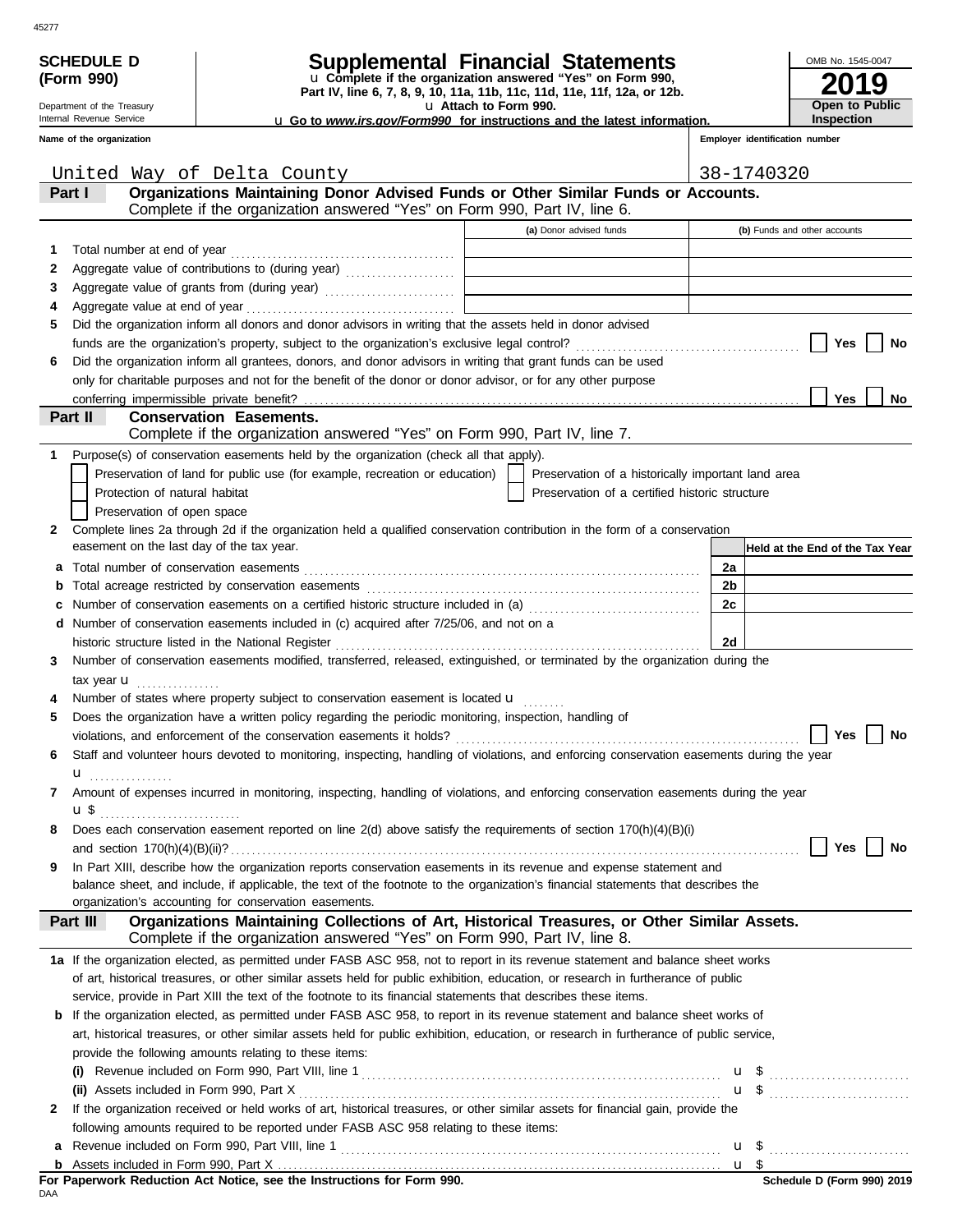45277

|   |                                                                                                                                                                                                                                      |                                              |                          |                         | 38-1740320      |                      |                     | Page 2 |
|---|--------------------------------------------------------------------------------------------------------------------------------------------------------------------------------------------------------------------------------------|----------------------------------------------|--------------------------|-------------------------|-----------------|----------------------|---------------------|--------|
|   | Organizations Maintaining Collections of Art, Historical Treasures, or Other Similar Assets (continued)<br>Part III                                                                                                                  |                                              |                          |                         |                 |                      |                     |        |
|   | 3 Using the organization's acquisition, accession, and other records, check any of the following that make significant use of its<br>collection items (check all that apply):                                                        |                                              |                          |                         |                 |                      |                     |        |
| a | Public exhibition                                                                                                                                                                                                                    | d                                            | Loan or exchange program |                         |                 |                      |                     |        |
| b | Scholarly research                                                                                                                                                                                                                   | е                                            |                          |                         |                 |                      |                     |        |
| c | Preservation for future generations                                                                                                                                                                                                  |                                              |                          |                         |                 |                      |                     |        |
|   | Provide a description of the organization's collections and explain how they further the organization's exempt purpose in Part                                                                                                       |                                              |                          |                         |                 |                      |                     |        |
|   | XIII.                                                                                                                                                                                                                                |                                              |                          |                         |                 |                      |                     |        |
| 5 | During the year, did the organization solicit or receive donations of art, historical treasures, or other similar                                                                                                                    |                                              |                          |                         |                 |                      |                     |        |
|   |                                                                                                                                                                                                                                      |                                              |                          |                         |                 |                      | <b>Yes</b>          | No.    |
|   | <b>Escrow and Custodial Arrangements.</b><br>Part IV                                                                                                                                                                                 |                                              |                          |                         |                 |                      |                     |        |
|   | Complete if the organization answered "Yes" on Form 990, Part IV, line 9, or reported an amount on Form                                                                                                                              |                                              |                          |                         |                 |                      |                     |        |
|   | 990, Part X, line 21.<br>1a Is the organization an agent, trustee, custodian or other intermediary for contributions or other assets not                                                                                             |                                              |                          |                         |                 |                      |                     |        |
|   |                                                                                                                                                                                                                                      |                                              |                          |                         |                 |                      | Yes                 | No     |
|   | <b>b</b> If "Yes," explain the arrangement in Part XIII and complete the following table:                                                                                                                                            |                                              |                          |                         |                 |                      |                     |        |
|   |                                                                                                                                                                                                                                      |                                              |                          |                         |                 |                      | Amount              |        |
|   |                                                                                                                                                                                                                                      |                                              |                          |                         |                 | 1c                   |                     |        |
|   | c Beginning balance <b>contract to the contract of the set of the contract of the contract of the contract of the contract of the contract of the contract of the contract of the contract of the contract of the contract of th</b> |                                              |                          |                         |                 | 1d                   |                     |        |
|   |                                                                                                                                                                                                                                      |                                              |                          |                         |                 | 1е                   |                     |        |
| f |                                                                                                                                                                                                                                      |                                              |                          |                         |                 | 1f                   |                     |        |
|   | Ending balance <i>communication</i> and the contract of the contract of the contract of the contract of the contract of the contract of the contract of the contract of the contract of the contract of the contract of the contrac  |                                              |                          |                         |                 |                      | Yes                 | No     |
|   |                                                                                                                                                                                                                                      |                                              |                          |                         |                 |                      |                     |        |
|   | Part V<br><b>Endowment Funds.</b>                                                                                                                                                                                                    |                                              |                          |                         |                 |                      |                     |        |
|   | Complete if the organization answered "Yes" on Form 990, Part IV, line 10.                                                                                                                                                           |                                              |                          |                         |                 |                      |                     |        |
|   |                                                                                                                                                                                                                                      | (a) Current year                             | (b) Prior year           | (c) Two years back      |                 | (d) Three years back | (e) Four years back |        |
|   | 1a Beginning of year balance                                                                                                                                                                                                         | the control of the control of the control of |                          |                         |                 |                      |                     |        |
|   | <b>b</b> Contributions                                                                                                                                                                                                               |                                              |                          |                         |                 |                      |                     |        |
|   | c Net investment earnings, gains, and                                                                                                                                                                                                |                                              |                          |                         |                 |                      |                     |        |
|   |                                                                                                                                                                                                                                      |                                              |                          |                         |                 |                      |                     |        |
|   | d Grants or scholarships                                                                                                                                                                                                             |                                              |                          |                         |                 |                      |                     |        |
|   | e Other expenditures for facilities and                                                                                                                                                                                              |                                              |                          |                         |                 |                      |                     |        |
|   |                                                                                                                                                                                                                                      |                                              |                          |                         |                 |                      |                     |        |
|   | f Administrative expenses                                                                                                                                                                                                            |                                              |                          |                         |                 |                      |                     |        |
|   |                                                                                                                                                                                                                                      |                                              |                          |                         |                 |                      |                     |        |
|   | 2 Provide the estimated percentage of the current year end balance (line 1g, column (a)) held as:                                                                                                                                    |                                              |                          |                         |                 |                      |                     |        |
|   | a Board designated or quasi-endowment u %                                                                                                                                                                                            |                                              |                          |                         |                 |                      |                     |        |
|   | <b>b</b> Permanent endowment <b>u</b> %                                                                                                                                                                                              |                                              |                          |                         |                 |                      |                     |        |
|   | c Term endowment <b>u</b>                                                                                                                                                                                                            |                                              |                          |                         |                 |                      |                     |        |
|   | The percentages on lines 2a, 2b, and 2c should equal 100%.                                                                                                                                                                           |                                              |                          |                         |                 |                      |                     |        |
|   | 3a Are there endowment funds not in the possession of the organization that are held and administered for the                                                                                                                        |                                              |                          |                         |                 |                      |                     |        |
|   | organization by:                                                                                                                                                                                                                     |                                              |                          |                         |                 |                      | Yes                 | No     |
|   |                                                                                                                                                                                                                                      |                                              |                          |                         |                 |                      | 3a(i)               |        |
|   |                                                                                                                                                                                                                                      |                                              |                          |                         |                 |                      | 3a(ii)              |        |
|   |                                                                                                                                                                                                                                      |                                              |                          |                         |                 |                      | 3b                  |        |
|   | Describe in Part XIII the intended uses of the organization's endowment funds.                                                                                                                                                       |                                              |                          |                         |                 |                      |                     |        |
|   | Part VI<br>Land, Buildings, and Equipment.                                                                                                                                                                                           |                                              |                          |                         |                 |                      |                     |        |
|   | Complete if the organization answered "Yes" on Form 990, Part IV, line 11a. See Form 990, Part X, line 10.                                                                                                                           |                                              |                          |                         |                 |                      |                     |        |
|   | Description of property                                                                                                                                                                                                              | (a) Cost or other basis                      |                          | (b) Cost or other basis | (c) Accumulated |                      | (d) Book value      |        |
|   |                                                                                                                                                                                                                                      | (investment)                                 |                          | (other)                 | depreciation    |                      |                     |        |
|   |                                                                                                                                                                                                                                      |                                              |                          |                         |                 |                      |                     |        |
|   |                                                                                                                                                                                                                                      |                                              |                          |                         |                 |                      |                     |        |
|   | c Leasehold improvements                                                                                                                                                                                                             |                                              |                          |                         |                 |                      |                     |        |
|   |                                                                                                                                                                                                                                      |                                              |                          |                         |                 |                      |                     |        |
|   |                                                                                                                                                                                                                                      |                                              |                          |                         |                 |                      |                     |        |
|   |                                                                                                                                                                                                                                      |                                              |                          |                         |                 |                      |                     |        |

**Schedule D (Form 990) 2019**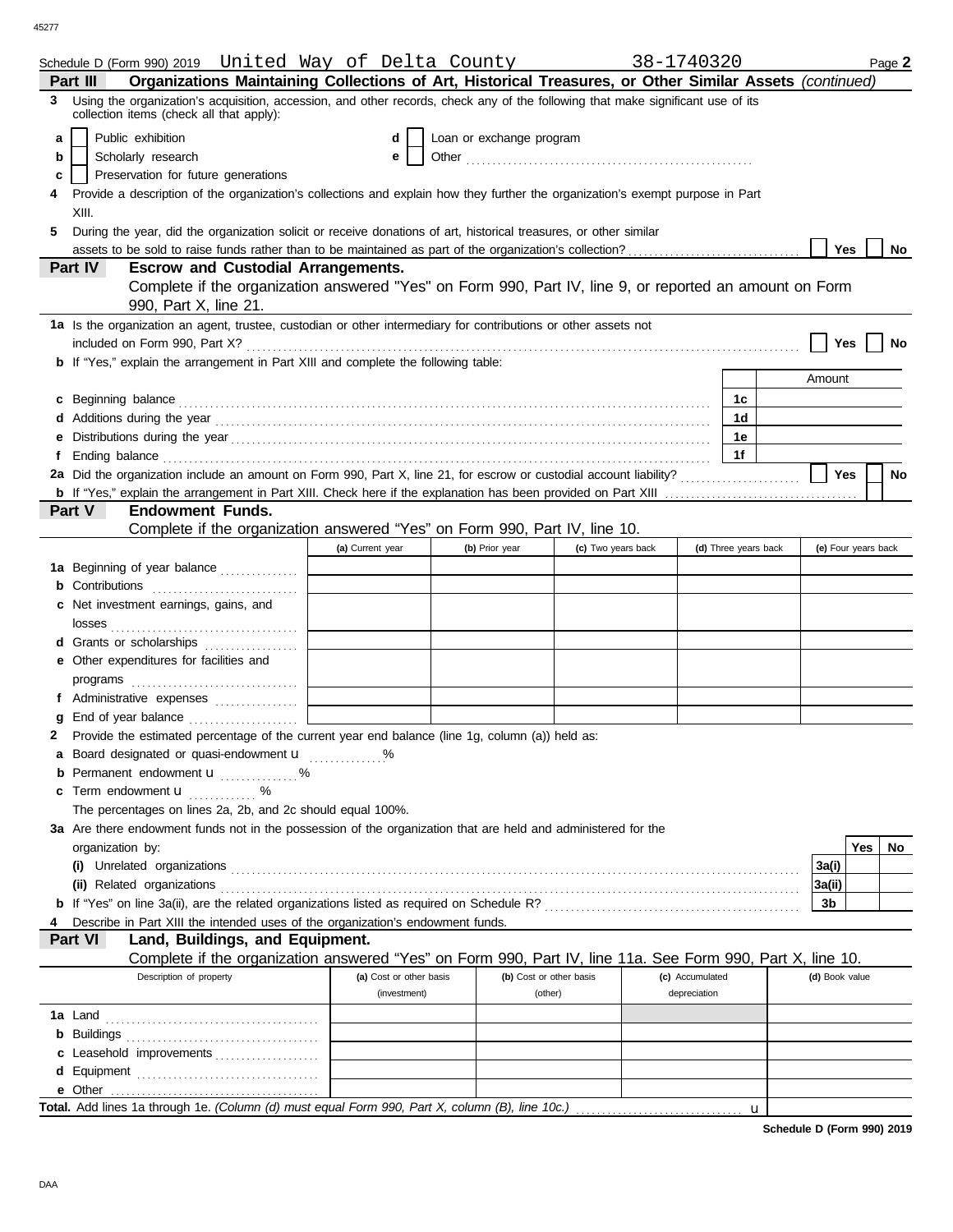|                           | Schedule D (Form 990) 2019 United Way of Delta County                                                      |                    | 38-1740320                                                   | Page 3         |
|---------------------------|------------------------------------------------------------------------------------------------------------|--------------------|--------------------------------------------------------------|----------------|
| Part VII                  | <b>Investments - Other Securities.</b>                                                                     |                    |                                                              |                |
|                           | Complete if the organization answered "Yes" on Form 990, Part IV, line 11b. See Form 990, Part X, line 12. |                    |                                                              |                |
|                           | (a) Description of security or category                                                                    | (b) Book value     | (c) Method of valuation:                                     |                |
|                           | (including name of security)                                                                               |                    | Cost or end-of-year market value                             |                |
| (1) Financial derivatives |                                                                                                            |                    |                                                              |                |
|                           |                                                                                                            |                    |                                                              |                |
|                           | $(3)$ Other                                                                                                |                    |                                                              |                |
| (A)                       |                                                                                                            |                    |                                                              |                |
| (B)                       |                                                                                                            |                    |                                                              |                |
| (C)                       |                                                                                                            |                    |                                                              |                |
| (0)                       |                                                                                                            |                    |                                                              |                |
| (E)                       |                                                                                                            |                    |                                                              |                |
| (F)                       |                                                                                                            |                    |                                                              |                |
| (G)                       |                                                                                                            |                    |                                                              |                |
| (H)                       |                                                                                                            |                    |                                                              |                |
|                           | Total. (Column (b) must equal Form 990, Part X, col. (B) line 12.)<br>u                                    |                    |                                                              |                |
| Part VIII                 | Investments - Program Related.                                                                             |                    |                                                              |                |
|                           | Complete if the organization answered "Yes" on Form 990, Part IV, line 11c. See Form 990, Part X, line 13. |                    |                                                              |                |
|                           | (a) Description of investment                                                                              | (b) Book value     | (c) Method of valuation:<br>Cost or end-of-year market value |                |
|                           |                                                                                                            |                    |                                                              |                |
| (1)                       |                                                                                                            |                    |                                                              |                |
| (2)                       |                                                                                                            |                    |                                                              |                |
| (3)                       |                                                                                                            |                    |                                                              |                |
| (4)                       |                                                                                                            |                    |                                                              |                |
| (5)                       |                                                                                                            |                    |                                                              |                |
| (6)                       |                                                                                                            |                    |                                                              |                |
| (7)                       |                                                                                                            |                    |                                                              |                |
| (8)<br>(9)                |                                                                                                            |                    |                                                              |                |
|                           | Total. (Column (b) must equal Form 990, Part X, col. (B) line 13.)<br>u                                    |                    |                                                              |                |
| Part IX                   | Other Assets.                                                                                              |                    |                                                              |                |
|                           | Complete if the organization answered "Yes" on Form 990, Part IV, line 11d. See Form 990, Part X, line 15. |                    |                                                              |                |
|                           | (a) Description                                                                                            |                    |                                                              | (b) Book value |
| (1)                       | Beneficial<br>interest                                                                                     | in Comm.<br>Found. |                                                              | 68,558         |
| (2)                       | Oliver Felton Dist.                                                                                        | Receivable         |                                                              | 5,371          |
| (3)                       |                                                                                                            |                    |                                                              |                |
| (4)                       |                                                                                                            |                    |                                                              |                |
| (5)                       |                                                                                                            |                    |                                                              |                |
| (6)                       |                                                                                                            |                    |                                                              |                |
| (7)                       |                                                                                                            |                    |                                                              |                |
| (8)                       |                                                                                                            |                    |                                                              |                |
| (9)                       |                                                                                                            |                    |                                                              |                |
|                           | Total. (Column (b) must equal Form 990, Part X, col. (B) line 15.)                                         |                    | u                                                            | 73,929         |
| Part X                    | Other Liabilities.                                                                                         |                    |                                                              |                |
|                           | Complete if the organization answered "Yes" on Form 990, Part IV, line 11e or 11f. See Form 990, Part X,   |                    |                                                              |                |
|                           | line $25$ .                                                                                                |                    |                                                              |                |
| 1.                        | (a) Description of liability                                                                               |                    |                                                              | (b) Book value |
| (1)                       | Federal income taxes                                                                                       |                    |                                                              |                |
| (2)                       |                                                                                                            |                    |                                                              | 1,102          |
| (3)                       |                                                                                                            |                    |                                                              |                |
| (4)                       |                                                                                                            |                    |                                                              |                |
| (5)                       |                                                                                                            |                    |                                                              |                |
| (6)                       |                                                                                                            |                    |                                                              |                |
| (7)                       |                                                                                                            |                    |                                                              |                |
| (8)                       |                                                                                                            |                    |                                                              |                |
| (9)                       |                                                                                                            |                    |                                                              |                |
|                           | Total. (Column (b) must equal Form 990, Part X, col. (B) line 25.)                                         |                    | $\mathbf u$                                                  | 1,102          |

Liability for uncertain tax positions. In Part XIII, provide the text of the footnote to the organization's financial statements that reports the **2.** organization's liability for uncertain tax positions under FASB ASC 740. Check here if the text of the footnote has been provided in Part XIII

| nization's liability f |  |
|------------------------|--|
|                        |  |

DAA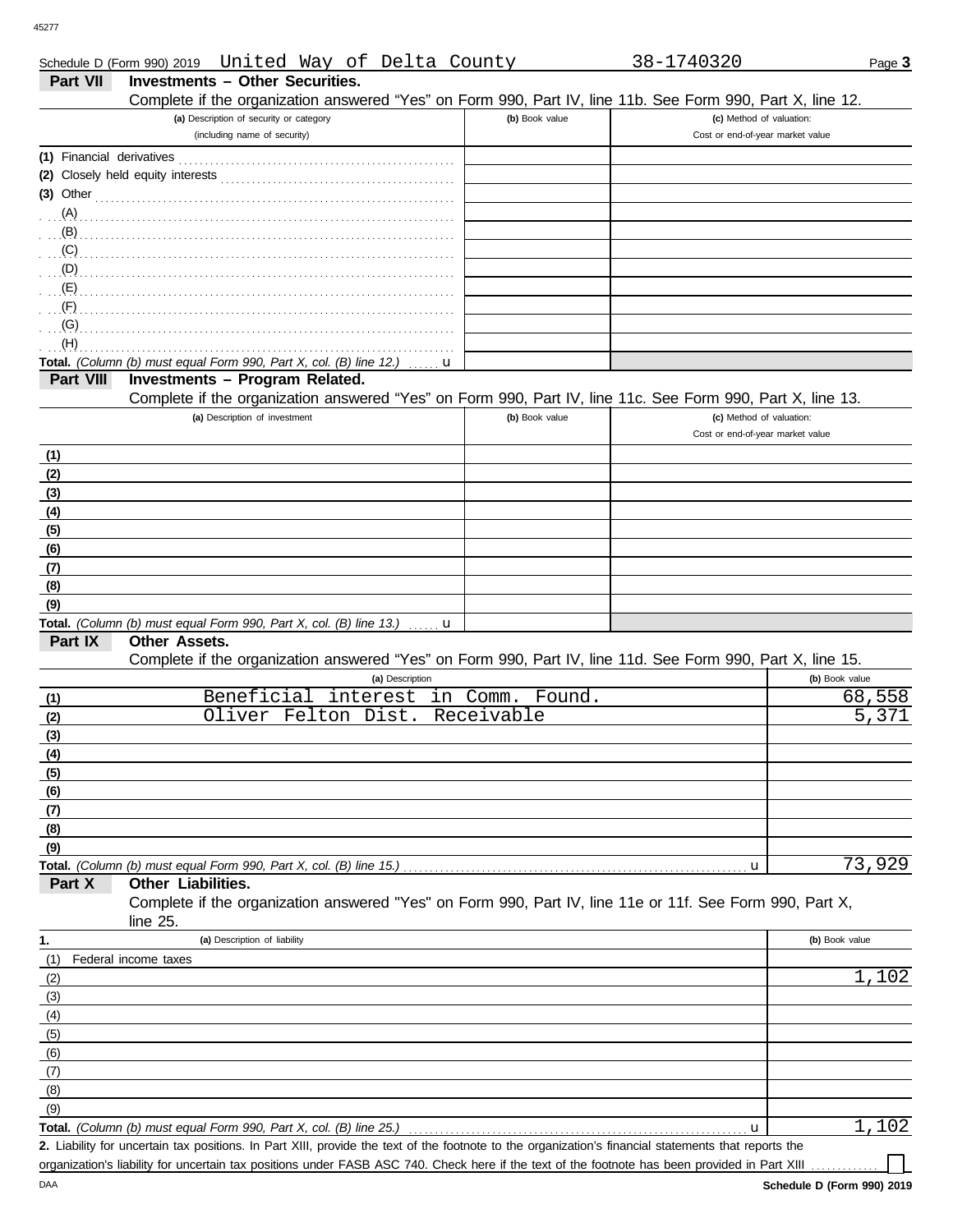|        | Schedule D (Form 990) 2019 United Way of Delta County                                                                                                                                                                          |                | 38-1740320   | Page 4  |
|--------|--------------------------------------------------------------------------------------------------------------------------------------------------------------------------------------------------------------------------------|----------------|--------------|---------|
|        | Reconciliation of Revenue per Audited Financial Statements With Revenue per Return.<br>Part XI                                                                                                                                 |                |              |         |
|        | Complete if the organization answered "Yes" on Form 990, Part IV, line 12a.                                                                                                                                                    |                |              |         |
| 1      |                                                                                                                                                                                                                                |                | $\mathbf{1}$ | 212,496 |
| 2      | Amounts included on line 1 but not on Form 990, Part VIII, line 12:                                                                                                                                                            |                |              |         |
| а      |                                                                                                                                                                                                                                | 2a             |              |         |
| b      |                                                                                                                                                                                                                                | 2 <sub>b</sub> |              |         |
| c      |                                                                                                                                                                                                                                | 2c             |              |         |
| d      |                                                                                                                                                                                                                                | 2d             |              |         |
| е      | Add lines 2a through 2d [11] Additional Property and Property and Property and Property and Property and Property and Property and Property and Property and Property and Property and Property and Property and Property and  |                | 2e           |         |
| 3      |                                                                                                                                                                                                                                |                | 3            | 212,496 |
| 4      | Amounts included on Form 990, Part VIII, line 12, but not on line 1:                                                                                                                                                           |                |              |         |
| a      |                                                                                                                                                                                                                                | 4a             |              |         |
| b      |                                                                                                                                                                                                                                | 4b             |              |         |
|        | Add lines 4a and 4b                                                                                                                                                                                                            |                | 4с           |         |
| c<br>5 |                                                                                                                                                                                                                                |                | 5            | 212,496 |
|        | Reconciliation of Expenses per Audited Financial Statements With Expenses per Return.                                                                                                                                          |                |              |         |
|        | Part XII                                                                                                                                                                                                                       |                |              |         |
|        | Complete if the organization answered "Yes" on Form 990, Part IV, line 12a.                                                                                                                                                    |                |              |         |
| 1      | Total expenses and losses per audited financial statements                                                                                                                                                                     |                | $\mathbf{1}$ | 189,565 |
| 2      | Amounts included on line 1 but not on Form 990, Part IX, line 25:                                                                                                                                                              |                |              |         |
| а      |                                                                                                                                                                                                                                | 2a             |              |         |
| b      |                                                                                                                                                                                                                                | 2b             |              |         |
| c      | Other losses                                                                                                                                                                                                                   | 2c             |              |         |
| d      |                                                                                                                                                                                                                                | 2d             |              |         |
| е      | Add lines 2a through 2d [11] March 2014 [12] March 2014 [12] March 2014 [12] March 2014 [12] March 2014 [12] March 2014 [12] March 2014 [12] March 2014 [12] March 2014 [12] March 2014 [12] March 2014 [12] March 2014 [12] M |                | 2e           |         |
| 3      |                                                                                                                                                                                                                                |                | 3            | 189,565 |
| 4      | Amounts included on Form 990, Part IX, line 25, but not on line 1:                                                                                                                                                             |                |              |         |
| a      | Investment expenses not included on Form 990, Part VIII, line 7b [                                                                                                                                                             | 4a             |              |         |
| b      |                                                                                                                                                                                                                                | 4b             |              |         |
|        | c Add lines 4a and 4b                                                                                                                                                                                                          |                | 4c           |         |
|        |                                                                                                                                                                                                                                |                | 5            | 189,565 |
|        | Part XIII Supplemental Information.                                                                                                                                                                                            |                |              |         |
|        | Provide the descriptions required for Part II, lines 3, 5, and 9; Part III, lines 1a and 4; Part IV, lines 1b and 2b; Part V, line 4; Part X, line                                                                             |                |              |         |
|        | 2; Part XI, lines 2d and 4b; and Part XII, lines 2d and 4b. Also complete this part to provide any additional information.                                                                                                     |                |              |         |
|        |                                                                                                                                                                                                                                |                |              |         |
|        |                                                                                                                                                                                                                                |                |              |         |
|        |                                                                                                                                                                                                                                |                |              |         |
|        |                                                                                                                                                                                                                                |                |              |         |
|        |                                                                                                                                                                                                                                |                |              |         |
|        |                                                                                                                                                                                                                                |                |              |         |
|        |                                                                                                                                                                                                                                |                |              |         |
|        |                                                                                                                                                                                                                                |                |              |         |
|        |                                                                                                                                                                                                                                |                |              |         |
|        |                                                                                                                                                                                                                                |                |              |         |
|        |                                                                                                                                                                                                                                |                |              |         |
|        |                                                                                                                                                                                                                                |                |              |         |
|        |                                                                                                                                                                                                                                |                |              |         |
|        |                                                                                                                                                                                                                                |                |              |         |
|        |                                                                                                                                                                                                                                |                |              |         |
|        |                                                                                                                                                                                                                                |                |              |         |
|        |                                                                                                                                                                                                                                |                |              |         |
|        |                                                                                                                                                                                                                                |                |              |         |
|        |                                                                                                                                                                                                                                |                |              |         |
|        |                                                                                                                                                                                                                                |                |              |         |
|        |                                                                                                                                                                                                                                |                |              |         |
|        |                                                                                                                                                                                                                                |                |              |         |
|        |                                                                                                                                                                                                                                |                |              |         |
|        |                                                                                                                                                                                                                                |                |              |         |
|        |                                                                                                                                                                                                                                |                |              |         |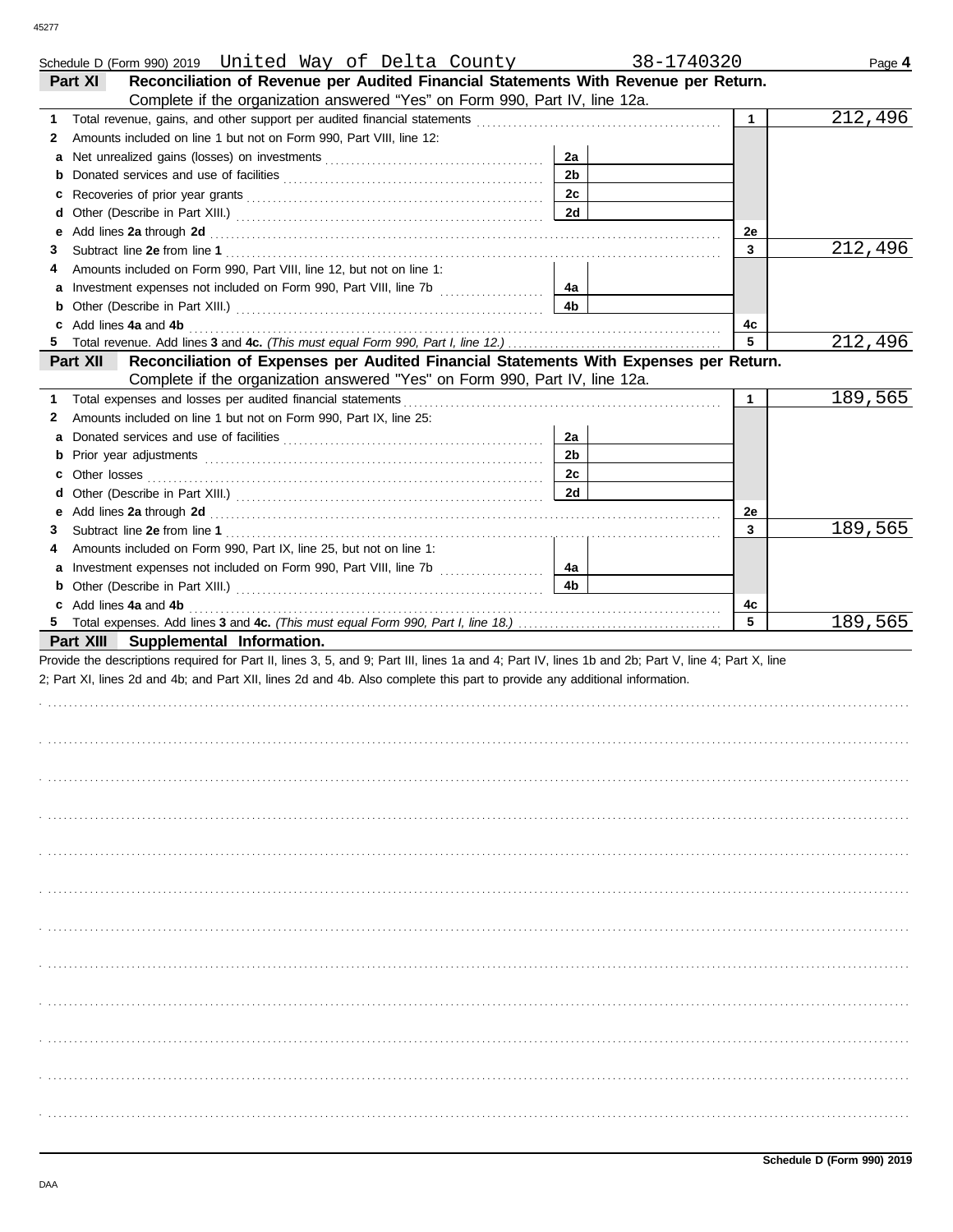Schedule D (Form 990) 2019 United Way of Delta County

|                                                       | <b>Part XIII Supplemental Information (continued)</b> |
|-------------------------------------------------------|-------------------------------------------------------|
|                                                       |                                                       |
|                                                       |                                                       |
|                                                       |                                                       |
|                                                       |                                                       |
|                                                       |                                                       |
| $\alpha$ , and $\alpha$ , and $\alpha$ , and $\alpha$ |                                                       |
|                                                       |                                                       |
|                                                       |                                                       |
|                                                       |                                                       |
|                                                       |                                                       |
|                                                       |                                                       |
|                                                       |                                                       |
|                                                       |                                                       |
|                                                       |                                                       |
|                                                       |                                                       |
|                                                       |                                                       |
|                                                       |                                                       |
|                                                       |                                                       |
|                                                       |                                                       |
|                                                       |                                                       |
|                                                       |                                                       |
|                                                       |                                                       |
|                                                       |                                                       |
|                                                       |                                                       |
|                                                       |                                                       |
|                                                       |                                                       |
|                                                       |                                                       |
|                                                       |                                                       |
|                                                       |                                                       |
|                                                       |                                                       |
|                                                       |                                                       |
|                                                       |                                                       |
|                                                       |                                                       |
|                                                       |                                                       |
|                                                       |                                                       |
|                                                       |                                                       |
|                                                       |                                                       |
|                                                       |                                                       |
|                                                       |                                                       |
|                                                       |                                                       |
|                                                       |                                                       |
|                                                       |                                                       |
|                                                       |                                                       |
|                                                       |                                                       |
|                                                       |                                                       |
|                                                       |                                                       |
|                                                       |                                                       |
|                                                       |                                                       |
|                                                       |                                                       |
|                                                       |                                                       |
|                                                       |                                                       |
|                                                       |                                                       |
|                                                       |                                                       |
|                                                       |                                                       |
|                                                       |                                                       |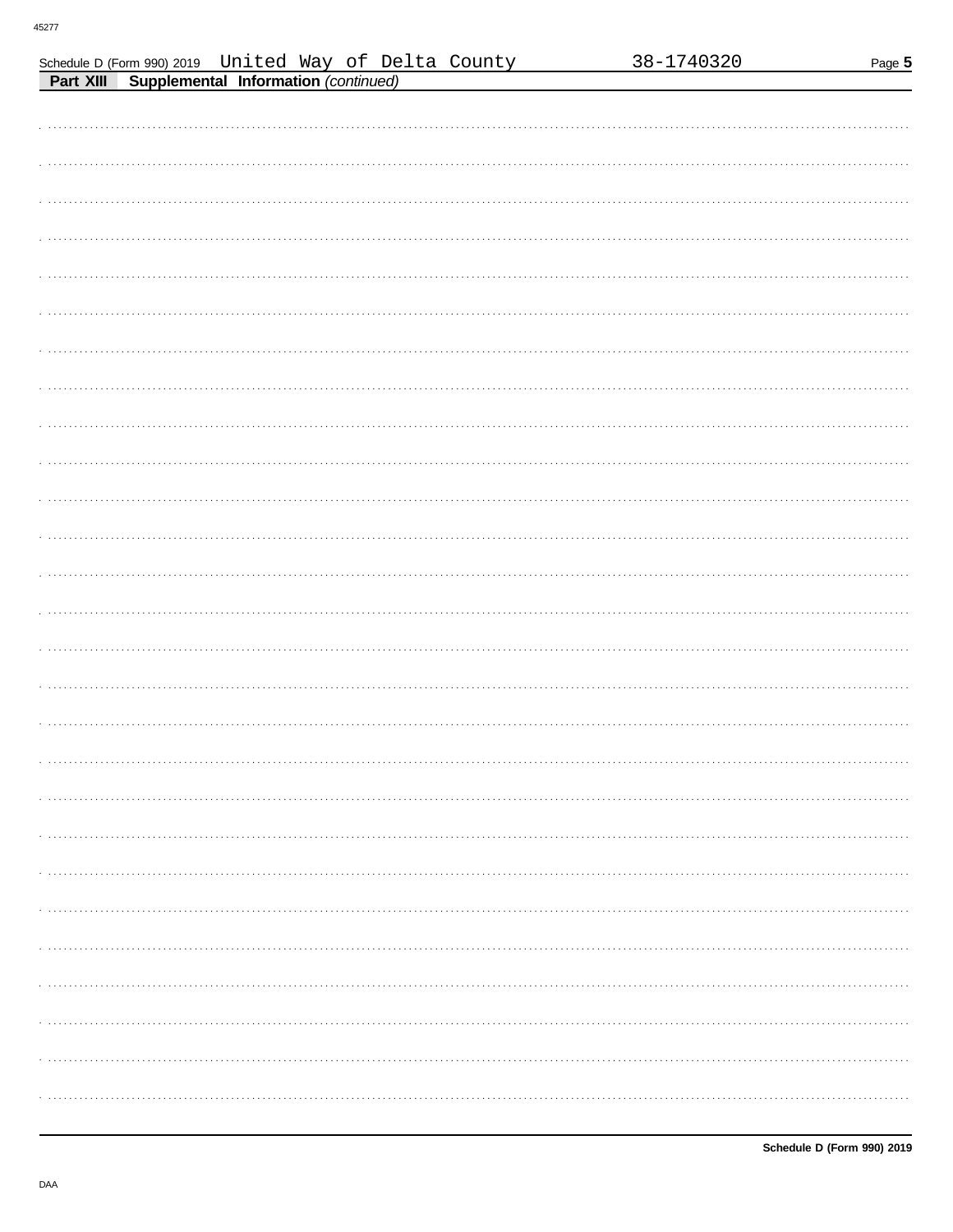| <b>SCHEDULE G</b><br>(Form 990 or 990-EZ)                                                                 | Supplemental Information Regarding Fundraising or Gaming Activities<br>Complete if the organization answered "Yes" on Form 990, Part IV, line 17, 18, or 19, or if the                                                                                  |                                 |     |                                |                                                                                 |                                        | OMB No. 1545-0047                       |
|-----------------------------------------------------------------------------------------------------------|---------------------------------------------------------------------------------------------------------------------------------------------------------------------------------------------------------------------------------------------------------|---------------------------------|-----|--------------------------------|---------------------------------------------------------------------------------|----------------------------------------|-----------------------------------------|
| organization entered more than \$15,000 on Form 990-EZ, line 6a.<br>LI Attach to Form 990 or Form 990-EZ. |                                                                                                                                                                                                                                                         |                                 |     |                                |                                                                                 |                                        |                                         |
| Department of the Treasury<br>Internal Revenue Service                                                    |                                                                                                                                                                                                                                                         |                                 |     |                                | <b>u</b> Go to www.irs.gov/Form990 for instructions and the latest information. |                                        | Open to Public<br>Inspection            |
| Name of the organization                                                                                  |                                                                                                                                                                                                                                                         |                                 |     |                                |                                                                                 | Employer identification number         |                                         |
|                                                                                                           | United Way of Delta County<br>Fundraising Activities. Complete if the organization answered "Yes" on Form 990, Part IV, line 17.                                                                                                                        |                                 |     |                                |                                                                                 | 38-1740320                             |                                         |
| Part I                                                                                                    | Form 990-EZ filers are not required to complete this part.                                                                                                                                                                                              |                                 |     |                                |                                                                                 |                                        |                                         |
| 1                                                                                                         | Indicate whether the organization raised funds through any of the following activities. Check all that apply.                                                                                                                                           |                                 |     |                                |                                                                                 |                                        |                                         |
| Mail solicitations<br>a                                                                                   |                                                                                                                                                                                                                                                         | e                               |     |                                | Solicitation of non-government grants                                           |                                        |                                         |
| Internet and email solicitations<br>b                                                                     |                                                                                                                                                                                                                                                         | f                               |     |                                | Solicitation of government grants                                               |                                        |                                         |
| Phone solicitations<br>C                                                                                  |                                                                                                                                                                                                                                                         | Special fundraising events<br>g |     |                                |                                                                                 |                                        |                                         |
| In-person solicitations<br>d                                                                              |                                                                                                                                                                                                                                                         |                                 |     |                                |                                                                                 |                                        |                                         |
|                                                                                                           | 2a Did the organization have a written or oral agreement with any individual (including officers, directors, trustees,                                                                                                                                  |                                 |     |                                |                                                                                 |                                        |                                         |
|                                                                                                           | or key employees listed in Form 990, Part VII) or entity in connection with professional fundraising services?<br>b If "Yes," list the 10 highest paid individuals or entities (fundraisers) pursuant to agreements under which the fundraiser is to be |                                 |     |                                |                                                                                 |                                        | Yes<br>No                               |
|                                                                                                           | compensated at least \$5,000 by the organization.                                                                                                                                                                                                       |                                 |     |                                |                                                                                 |                                        |                                         |
|                                                                                                           | (i) Name and address of individual                                                                                                                                                                                                                      |                                 |     | (iii) Did fund-<br>raiser have | (iv) Gross receipts                                                             | (v) Amount paid to<br>(or retained by) | (vi) Amount paid to<br>(or retained by) |
|                                                                                                           | or entity (fundraiser)                                                                                                                                                                                                                                  | (ii) Activity                   |     | custody or<br>control of       | from activity                                                                   | fundraiser listed in                   | organization                            |
|                                                                                                           |                                                                                                                                                                                                                                                         |                                 |     | contributions?                 |                                                                                 | col. (i)                               |                                         |
| 1                                                                                                         |                                                                                                                                                                                                                                                         |                                 | Yes | No                             |                                                                                 |                                        |                                         |
|                                                                                                           |                                                                                                                                                                                                                                                         |                                 |     |                                |                                                                                 |                                        |                                         |
| $\overline{2}$                                                                                            |                                                                                                                                                                                                                                                         |                                 |     |                                |                                                                                 |                                        |                                         |
|                                                                                                           |                                                                                                                                                                                                                                                         |                                 |     |                                |                                                                                 |                                        |                                         |
| 3                                                                                                         |                                                                                                                                                                                                                                                         |                                 |     |                                |                                                                                 |                                        |                                         |
|                                                                                                           |                                                                                                                                                                                                                                                         |                                 |     |                                |                                                                                 |                                        |                                         |
|                                                                                                           |                                                                                                                                                                                                                                                         |                                 |     |                                |                                                                                 |                                        |                                         |
| 4                                                                                                         |                                                                                                                                                                                                                                                         |                                 |     |                                |                                                                                 |                                        |                                         |
|                                                                                                           |                                                                                                                                                                                                                                                         |                                 |     |                                |                                                                                 |                                        |                                         |
| 5                                                                                                         |                                                                                                                                                                                                                                                         |                                 |     |                                |                                                                                 |                                        |                                         |
|                                                                                                           |                                                                                                                                                                                                                                                         |                                 |     |                                |                                                                                 |                                        |                                         |
| 6                                                                                                         |                                                                                                                                                                                                                                                         |                                 |     |                                |                                                                                 |                                        |                                         |
|                                                                                                           |                                                                                                                                                                                                                                                         |                                 |     |                                |                                                                                 |                                        |                                         |
|                                                                                                           |                                                                                                                                                                                                                                                         |                                 |     |                                |                                                                                 |                                        |                                         |
| 7                                                                                                         |                                                                                                                                                                                                                                                         |                                 |     |                                |                                                                                 |                                        |                                         |
|                                                                                                           |                                                                                                                                                                                                                                                         |                                 |     |                                |                                                                                 |                                        |                                         |
| 8                                                                                                         |                                                                                                                                                                                                                                                         |                                 |     |                                |                                                                                 |                                        |                                         |
|                                                                                                           |                                                                                                                                                                                                                                                         |                                 |     |                                |                                                                                 |                                        |                                         |
|                                                                                                           |                                                                                                                                                                                                                                                         |                                 |     |                                |                                                                                 |                                        |                                         |
|                                                                                                           |                                                                                                                                                                                                                                                         |                                 |     |                                |                                                                                 |                                        |                                         |
|                                                                                                           |                                                                                                                                                                                                                                                         |                                 |     |                                |                                                                                 |                                        |                                         |
| 10                                                                                                        |                                                                                                                                                                                                                                                         |                                 |     |                                |                                                                                 |                                        |                                         |
|                                                                                                           |                                                                                                                                                                                                                                                         |                                 |     |                                |                                                                                 |                                        |                                         |
| Total                                                                                                     |                                                                                                                                                                                                                                                         |                                 |     |                                |                                                                                 |                                        |                                         |
| 3<br>registration or licensing.                                                                           | List all states in which the organization is registered or licensed to solicit contributions or has been notified it is exempt from                                                                                                                     |                                 |     |                                |                                                                                 |                                        |                                         |
|                                                                                                           |                                                                                                                                                                                                                                                         |                                 |     |                                |                                                                                 |                                        |                                         |
|                                                                                                           |                                                                                                                                                                                                                                                         |                                 |     |                                |                                                                                 |                                        |                                         |
|                                                                                                           |                                                                                                                                                                                                                                                         |                                 |     |                                |                                                                                 |                                        |                                         |
|                                                                                                           |                                                                                                                                                                                                                                                         |                                 |     |                                |                                                                                 |                                        |                                         |
|                                                                                                           |                                                                                                                                                                                                                                                         |                                 |     |                                |                                                                                 |                                        |                                         |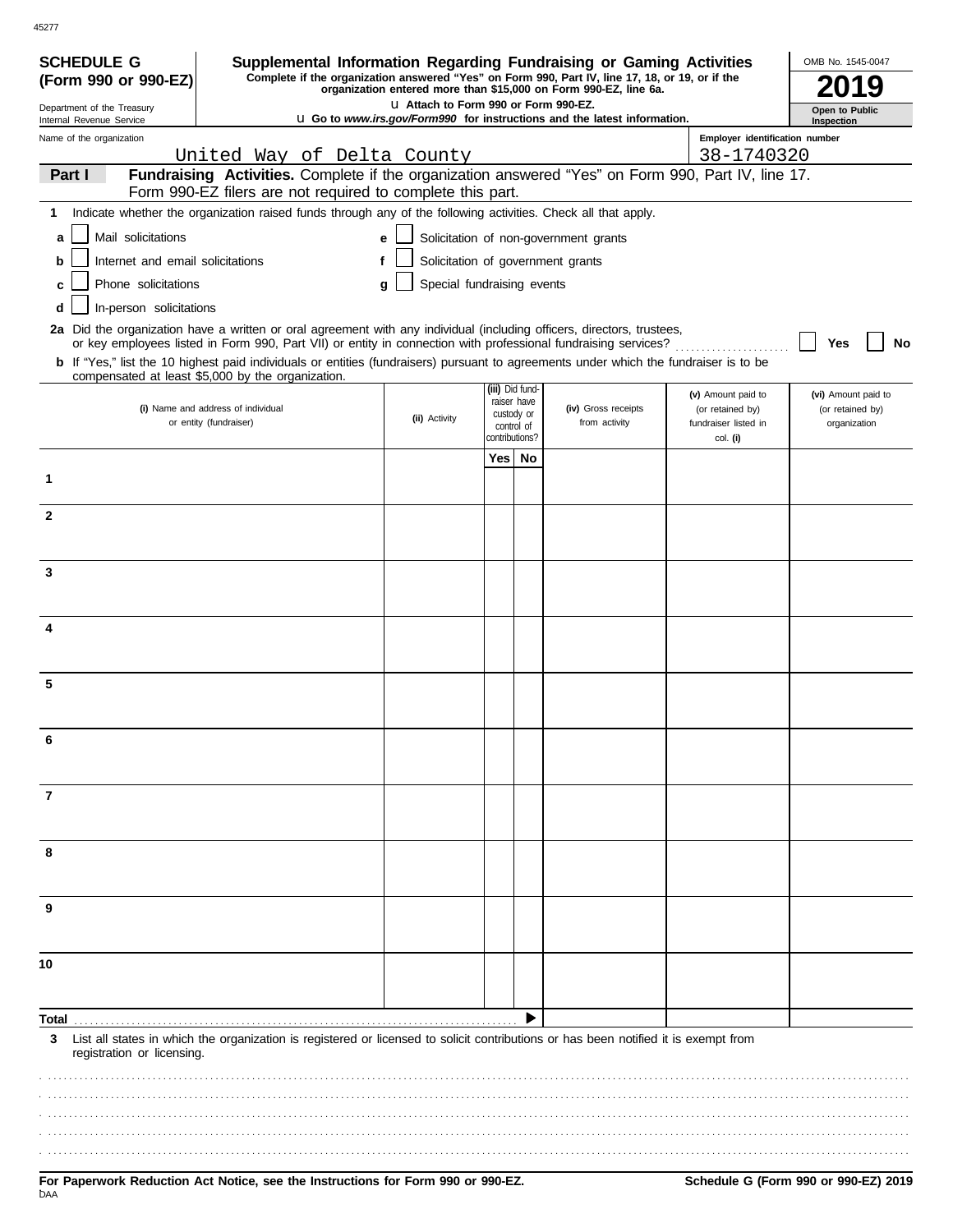### Schedule G (Form 990 or 990-EZ) 2019 United Way of Delta County 38-1740320 Page **2**

| Part II | <b>Fundraising Events.</b> Complete if the organization answered "Yes" on Form 990, Part IV, line 18, or reported more |
|---------|------------------------------------------------------------------------------------------------------------------------|
|         | than \$15,000 of fundraising event contributions and gross income on Form 990-EZ, lines 1 and 6b. List events with     |
|         | gross receipts greater than \$5,000.                                                                                   |

|          |          |                              | (a) Event #1                                                                                              | $(b)$ Event #2                                   | (c) Other events       |                                                     |
|----------|----------|------------------------------|-----------------------------------------------------------------------------------------------------------|--------------------------------------------------|------------------------|-----------------------------------------------------|
|          |          |                              |                                                                                                           |                                                  |                        | (d) Total events                                    |
|          |          |                              | UPTOBER FEST<br>(event type)                                                                              | (event type)                                     | None<br>(total number) | (add col. (a) through<br>col. (c)                   |
|          |          |                              |                                                                                                           |                                                  |                        |                                                     |
| Revenue  |          | 1 Gross receipts             | 50,692                                                                                                    |                                                  |                        | 50,692                                              |
|          |          |                              |                                                                                                           |                                                  |                        |                                                     |
|          |          | 2 Less: Contributions        |                                                                                                           |                                                  |                        |                                                     |
|          |          | 3 Gross income (line 1 minus | 50,692                                                                                                    |                                                  |                        | 50,692                                              |
|          |          |                              |                                                                                                           |                                                  |                        |                                                     |
|          |          | 4 Cash prizes                |                                                                                                           |                                                  |                        |                                                     |
|          |          |                              |                                                                                                           |                                                  |                        |                                                     |
|          |          | 5 Noncash prizes             |                                                                                                           |                                                  |                        |                                                     |
|          |          |                              |                                                                                                           |                                                  |                        | 7,895                                               |
| Expenses |          | 6 Rent/facility costs        | <u>7,895</u>                                                                                              |                                                  |                        |                                                     |
|          |          | 7 Food and beverages         | 18,466                                                                                                    |                                                  |                        | 18,466                                              |
| Direct   |          |                              |                                                                                                           |                                                  |                        |                                                     |
|          |          | 8 Entertainment              | 300                                                                                                       |                                                  |                        | 300                                                 |
|          |          |                              | 15,793                                                                                                    |                                                  |                        | 15,793                                              |
|          |          | 9 Other direct expenses      |                                                                                                           |                                                  |                        |                                                     |
|          |          |                              |                                                                                                           |                                                  |                        |                                                     |
|          |          |                              |                                                                                                           |                                                  |                        | $\frac{42,454}{8,238}$                              |
|          | Part III |                              | Gaming. Complete if the organization answered "Yes" on Form 990, Part IV, line 19, or reported more than  |                                                  |                        |                                                     |
|          |          |                              | \$15,000 on Form 990-EZ, line 6a.                                                                         |                                                  |                        |                                                     |
|          |          |                              | (a) Bingo                                                                                                 | (b) Pull tabs/instant<br>bingo/progressive bingo | (c) Other gaming       | (d) Total gaming (add<br>col. (a) through col. (c)) |
| Revenue  |          |                              |                                                                                                           |                                                  |                        |                                                     |
|          |          | 1 Gross revenue              |                                                                                                           |                                                  |                        |                                                     |
|          |          |                              |                                                                                                           |                                                  |                        |                                                     |
|          |          | 2 Cash prizes                |                                                                                                           |                                                  |                        |                                                     |
| Expenses |          | 3 Noncash prizes             |                                                                                                           |                                                  |                        |                                                     |
|          |          |                              |                                                                                                           |                                                  |                        |                                                     |
| Direct   |          | 4 Rent/facility costs        |                                                                                                           |                                                  |                        |                                                     |
|          |          |                              |                                                                                                           |                                                  |                        |                                                     |
|          |          | 5 Other direct expenses      |                                                                                                           |                                                  |                        |                                                     |
|          |          | 6 Volunteer labor            | %<br>Yes<br>No                                                                                            | $\%$<br>Yes<br>No                                | Yes<br>%<br>No.        |                                                     |
|          |          |                              |                                                                                                           |                                                  |                        |                                                     |
|          |          |                              | 7 Direct expense summary. Add lines 2 through 5 in column (d)                                             |                                                  |                        |                                                     |
|          |          |                              |                                                                                                           |                                                  |                        |                                                     |
|          |          |                              |                                                                                                           |                                                  |                        |                                                     |
| 9        |          |                              | Enter the state(s) in which the organization conducts gaming activities:                                  |                                                  |                        |                                                     |
|          |          |                              |                                                                                                           |                                                  |                        | Yes<br>No                                           |
|          |          | <b>b</b> If "No," explain:   |                                                                                                           |                                                  |                        |                                                     |
|          |          |                              |                                                                                                           |                                                  |                        |                                                     |
|          |          |                              |                                                                                                           |                                                  |                        |                                                     |
|          |          | <b>b</b> If "Yes," explain:  | 10a Were any of the organization's gaming licenses revoked, suspended, or terminated during the tax year? |                                                  |                        | Yes<br>No                                           |
|          |          |                              |                                                                                                           |                                                  |                        |                                                     |
|          |          |                              |                                                                                                           |                                                  |                        |                                                     |
|          |          |                              |                                                                                                           |                                                  |                        |                                                     |
| DAA      |          |                              |                                                                                                           |                                                  |                        | Schedule G (Form 990 or 990-EZ) 2019                |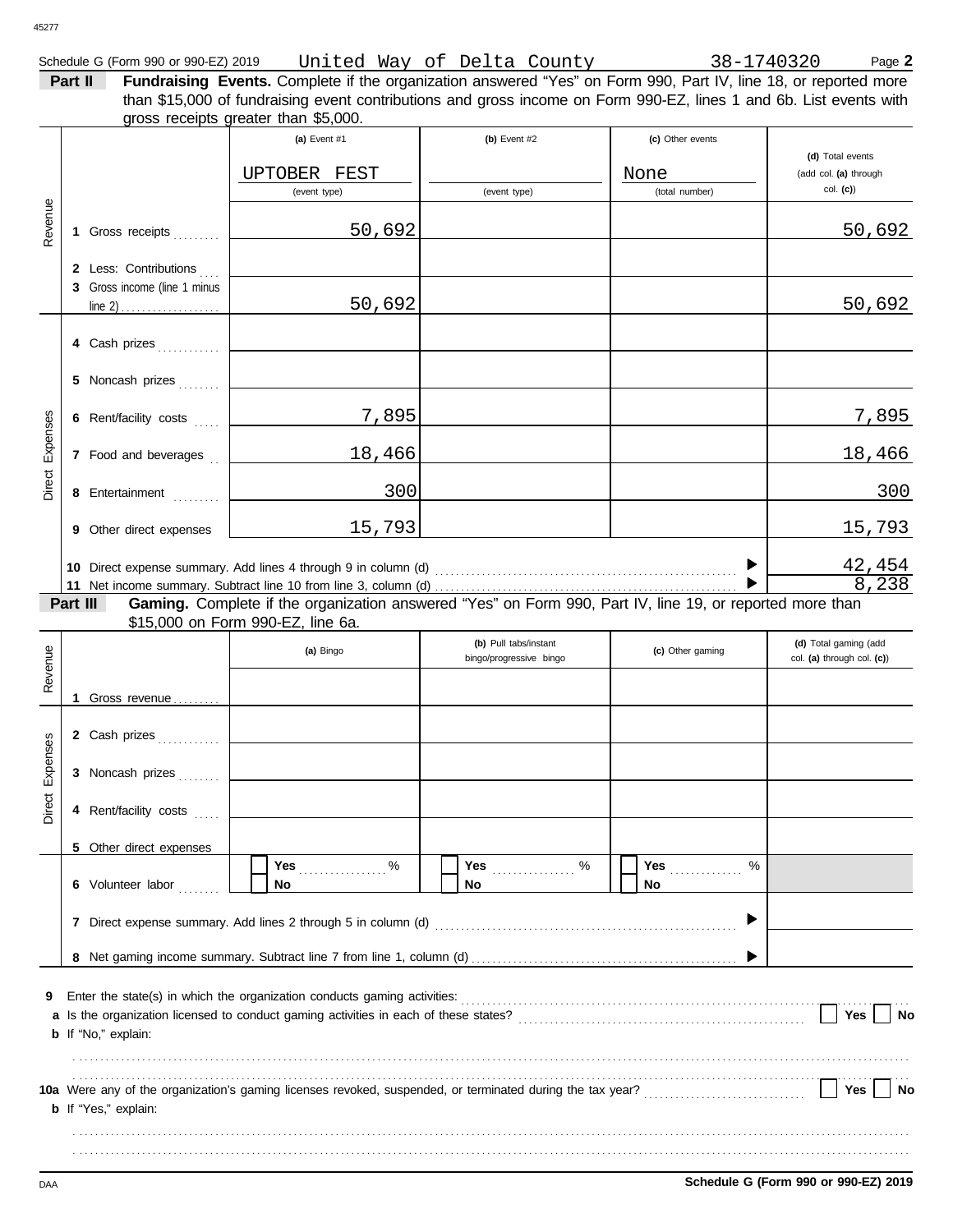|             | Schedule G (Form 990 or 990-EZ) 2019 United Way of Delta County                                                                                                                                                                                          | 38-1740320      |  | Page 3                 |
|-------------|----------------------------------------------------------------------------------------------------------------------------------------------------------------------------------------------------------------------------------------------------------|-----------------|--|------------------------|
| 11          |                                                                                                                                                                                                                                                          |                 |  | Yes $ $ No             |
| 12          | Is the organization a grantor, beneficiary or trustee of a trust, or a member of a partnership or other entity                                                                                                                                           |                 |  |                        |
|             |                                                                                                                                                                                                                                                          |                 |  | Yes $\vert$ No         |
| 13          | Indicate the percentage of gaming activity conducted in:                                                                                                                                                                                                 |                 |  |                        |
| a           |                                                                                                                                                                                                                                                          | 13a             |  | %                      |
| $\mathbf b$ | An outside facility <b>contract and the contract of a contract of a contract of a contract of a contract of a contract of a contract of a contract of a contract of a contract of a contract of a contract of a contract of a co</b>                     | 13 <sub>b</sub> |  | $\%$                   |
| 14          | Enter the name and address of the person who prepares the organization's gaming/special events books and<br>records:                                                                                                                                     |                 |  |                        |
|             |                                                                                                                                                                                                                                                          |                 |  |                        |
|             | Address <b>u</b>                                                                                                                                                                                                                                         |                 |  |                        |
| 15а         | Does the organization have a contract with a third party from whom the organization receives gaming                                                                                                                                                      |                 |  | Yes     No             |
| b           |                                                                                                                                                                                                                                                          |                 |  |                        |
|             |                                                                                                                                                                                                                                                          |                 |  |                        |
| c           | If "Yes," enter name and address of the third party:                                                                                                                                                                                                     |                 |  |                        |
|             |                                                                                                                                                                                                                                                          |                 |  |                        |
|             |                                                                                                                                                                                                                                                          |                 |  |                        |
|             | Address <b>u</b>                                                                                                                                                                                                                                         |                 |  |                        |
| 16          | Gaming manager information:                                                                                                                                                                                                                              |                 |  |                        |
|             |                                                                                                                                                                                                                                                          |                 |  |                        |
|             |                                                                                                                                                                                                                                                          |                 |  |                        |
|             | Description of services provided <b>u</b> electron control and a series of the series of the services are controlled unit of the services of the services of the services of the service of the service of the service of the servi                      |                 |  |                        |
|             | Director/officer<br>Employee<br>    Independent contractor                                                                                                                                                                                               |                 |  |                        |
| 17          | Mandatory distributions:                                                                                                                                                                                                                                 |                 |  |                        |
| a           | Is the organization required under state law to make charitable distributions from the gaming proceeds to                                                                                                                                                |                 |  |                        |
|             |                                                                                                                                                                                                                                                          |                 |  | Yes $\vert$ $\vert$ No |
| b           | Enter the amount of distributions required under state law to be distributed to other exempt organizations or                                                                                                                                            |                 |  |                        |
|             | spent in the organization's own exempt activities during the tax year $\mathbf{u}$ \$                                                                                                                                                                    |                 |  |                        |
|             | Supplemental Information. Provide the explanations required by Part I, line 2b, columns (iii) and (v); and<br>Part IV<br>Part III, lines 9, 9b, 10b, 15b, 15c, 16, and 17b, as applicable. Also provide any additional information.<br>See instructions. |                 |  |                        |
|             |                                                                                                                                                                                                                                                          |                 |  |                        |
|             |                                                                                                                                                                                                                                                          |                 |  |                        |
|             |                                                                                                                                                                                                                                                          |                 |  |                        |
|             |                                                                                                                                                                                                                                                          |                 |  |                        |
|             |                                                                                                                                                                                                                                                          |                 |  |                        |
|             |                                                                                                                                                                                                                                                          |                 |  |                        |
|             |                                                                                                                                                                                                                                                          |                 |  |                        |
|             |                                                                                                                                                                                                                                                          |                 |  |                        |
|             |                                                                                                                                                                                                                                                          |                 |  |                        |
|             |                                                                                                                                                                                                                                                          |                 |  |                        |
|             |                                                                                                                                                                                                                                                          |                 |  |                        |
|             |                                                                                                                                                                                                                                                          |                 |  |                        |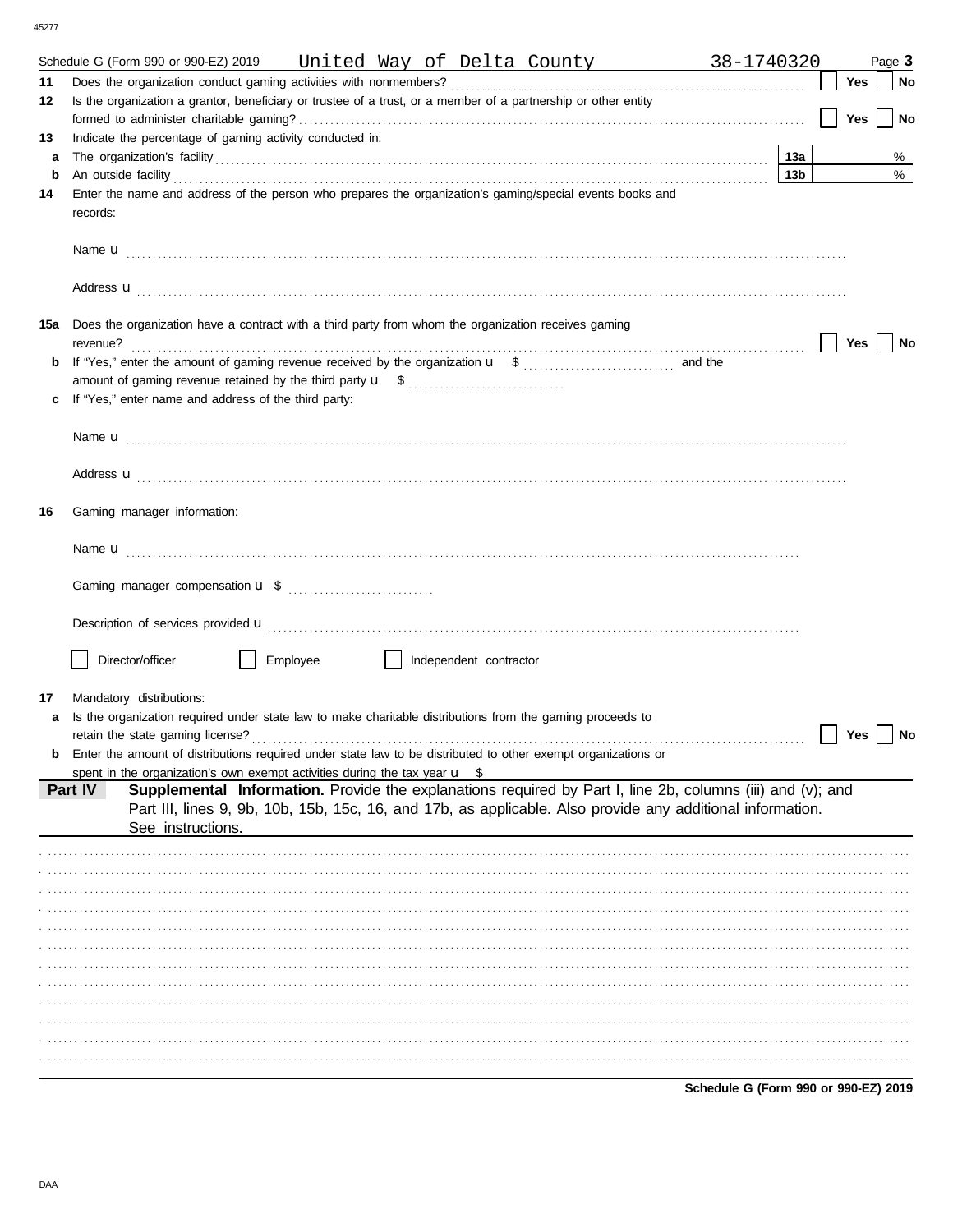| <b>SCHEDULE I</b>                 |                                                                                                                                                                                                                                                                               |                    |                                       | Grants and Other Assistance to Organizations,           |                                       |                                                             |                                          |                                              | OMB No. 1545-0047                     |
|-----------------------------------|-------------------------------------------------------------------------------------------------------------------------------------------------------------------------------------------------------------------------------------------------------------------------------|--------------------|---------------------------------------|---------------------------------------------------------|---------------------------------------|-------------------------------------------------------------|------------------------------------------|----------------------------------------------|---------------------------------------|
| (Form 990)                        | Governments, and Individuals in the United States<br>Complete if the organization answered "Yes" on Form 990, Part IV, line 21 or 22.                                                                                                                                         |                    |                                       |                                                         |                                       |                                                             |                                          |                                              | 2019                                  |
| Department of the Treasury        |                                                                                                                                                                                                                                                                               |                    |                                       | u Attach to Form 990.                                   |                                       |                                                             |                                          |                                              | <b>Open to Public</b>                 |
| Internal Revenue Service          |                                                                                                                                                                                                                                                                               |                    |                                       | u Go to www.irs.gov/Form990 for the latest information. |                                       |                                                             |                                          |                                              | <b>Inspection</b>                     |
| Name of the organization          | United Way of Delta County                                                                                                                                                                                                                                                    |                    |                                       |                                                         |                                       |                                                             |                                          | Employer identification number<br>38-1740320 |                                       |
| Part I                            | <b>General Information on Grants and Assistance</b>                                                                                                                                                                                                                           |                    |                                       |                                                         |                                       |                                                             |                                          |                                              |                                       |
| $\mathbf{1}$                      | Does the organization maintain records to substantiate the amount of the grants or assistance, the grantees' eligibility for the grants or assistance, and<br>2 Describe in Part IV the organization's procedures for monitoring the use of grant funds in the United States. |                    |                                       |                                                         |                                       |                                                             |                                          |                                              | $\overline{X}$ No<br>Yes              |
| Part II                           | Grants and Other Assistance to Domestic Organizations and Domestic Governments. Complete if the organization answered "Yes" on Form 990,                                                                                                                                      |                    |                                       |                                                         |                                       |                                                             |                                          |                                              |                                       |
|                                   | Part IV, line 21, for any recipient that received more than \$5,000. Part II can be duplicated if additional space is needed.                                                                                                                                                 |                    |                                       |                                                         |                                       |                                                             |                                          |                                              |                                       |
| -1                                | (a) Name and address of organization<br>or government                                                                                                                                                                                                                         | $(b)$ EIN          | (c) IRC<br>section<br>(if applicable) | (d) Amount of cash<br>grant                             | (e) Amount of non-<br>cash assistance | (f) Method of valuation<br>(book, FMV, appraisal,<br>other) | (q) Description of<br>noncash assistance |                                              | (h) Purpose of grant<br>or assistance |
| (1) BAYCLIFF HEALTH CAMP          |                                                                                                                                                                                                                                                                               |                    |                                       |                                                         |                                       |                                                             |                                          |                                              |                                       |
| PO BOX 310                        |                                                                                                                                                                                                                                                                               |                    |                                       |                                                         |                                       |                                                             |                                          |                                              | GENERAL OPERATIONS                    |
| BIG BAY                           | MI 49808                                                                                                                                                                                                                                                                      | 38-6000167   501C3 |                                       | 12,500                                                  |                                       |                                                             |                                          |                                              |                                       |
| (2) BIG BROTHERS BIG SISTERS      |                                                                                                                                                                                                                                                                               |                    |                                       |                                                         |                                       |                                                             |                                          |                                              |                                       |
| 1100 LUDINGTON STREET             |                                                                                                                                                                                                                                                                               |                    |                                       |                                                         |                                       |                                                             |                                          |                                              |                                       |
| ESCANABA                          | MI 49829                                                                                                                                                                                                                                                                      | 38-2314210 501C3   |                                       | 12,700                                                  |                                       |                                                             |                                          |                                              |                                       |
| (3) CATHOLIC SOCIAL SERVICES      |                                                                                                                                                                                                                                                                               |                    |                                       |                                                         |                                       |                                                             |                                          |                                              |                                       |
| 1401 26TH STREET                  |                                                                                                                                                                                                                                                                               |                    |                                       |                                                         |                                       |                                                             |                                          |                                              |                                       |
| ESCANABA                          | MI 49829                                                                                                                                                                                                                                                                      | 38-1459382   501C3 |                                       | 10,000                                                  |                                       |                                                             |                                          |                                              |                                       |
| (4) COMMUNITY ACTION AGENCY       |                                                                                                                                                                                                                                                                               |                    |                                       |                                                         |                                       |                                                             |                                          |                                              |                                       |
| 507 FIRST AVENUE NORTH            |                                                                                                                                                                                                                                                                               |                    |                                       |                                                         |                                       |                                                             |                                          |                                              |                                       |
| ESCANABA                          | MI 49829                                                                                                                                                                                                                                                                      | 38-1795659   501C3 |                                       | 6,000                                                   |                                       |                                                             |                                          |                                              |                                       |
| (5) SALVATION ARMY                |                                                                                                                                                                                                                                                                               |                    |                                       |                                                         |                                       |                                                             |                                          |                                              |                                       |
| 3001 5TH AVENUE SOUTH<br>ESCANABA | MI 49829                                                                                                                                                                                                                                                                      | 39-0806889   501C3 |                                       | 10,000                                                  |                                       |                                                             |                                          |                                              |                                       |
| (6) TRI-COUNTY SAFE HARBOR        |                                                                                                                                                                                                                                                                               |                    |                                       |                                                         |                                       |                                                             |                                          |                                              |                                       |
| 905 1ST AVE S                     |                                                                                                                                                                                                                                                                               |                    |                                       |                                                         |                                       |                                                             |                                          |                                              |                                       |
| ESCANABA                          | MI 49829                                                                                                                                                                                                                                                                      | 38-2441878   501C3 |                                       | 10,000                                                  |                                       |                                                             |                                          |                                              |                                       |
|                                   | (7) COMMUNITY FOUND. /WELCOME NEWBORNS                                                                                                                                                                                                                                        |                    |                                       |                                                         |                                       |                                                             |                                          |                                              |                                       |
| 2420 1ST AVE S                    |                                                                                                                                                                                                                                                                               |                    |                                       |                                                         |                                       |                                                             |                                          |                                              |                                       |
| ESCANABA                          | MI 49829                                                                                                                                                                                                                                                                      | 38-3227080         |                                       | 10,000                                                  |                                       |                                                             |                                          |                                              |                                       |
| (8)                               |                                                                                                                                                                                                                                                                               |                    |                                       |                                                         |                                       |                                                             |                                          |                                              |                                       |
|                                   |                                                                                                                                                                                                                                                                               |                    |                                       |                                                         |                                       |                                                             |                                          |                                              |                                       |
| (9)                               |                                                                                                                                                                                                                                                                               |                    |                                       |                                                         |                                       |                                                             |                                          |                                              |                                       |
|                                   |                                                                                                                                                                                                                                                                               |                    |                                       |                                                         |                                       |                                                             |                                          |                                              |                                       |
|                                   |                                                                                                                                                                                                                                                                               |                    |                                       |                                                         |                                       |                                                             |                                          | $\mathbf{u}$                                 |                                       |
| З                                 |                                                                                                                                                                                                                                                                               |                    |                                       |                                                         |                                       |                                                             |                                          |                                              |                                       |
|                                   | For Paperwork Reduction Act Notice, see the Instructions for Form 990.                                                                                                                                                                                                        |                    |                                       |                                                         |                                       |                                                             |                                          |                                              | Schedule I (Form 990) (2019)          |

DAA

45277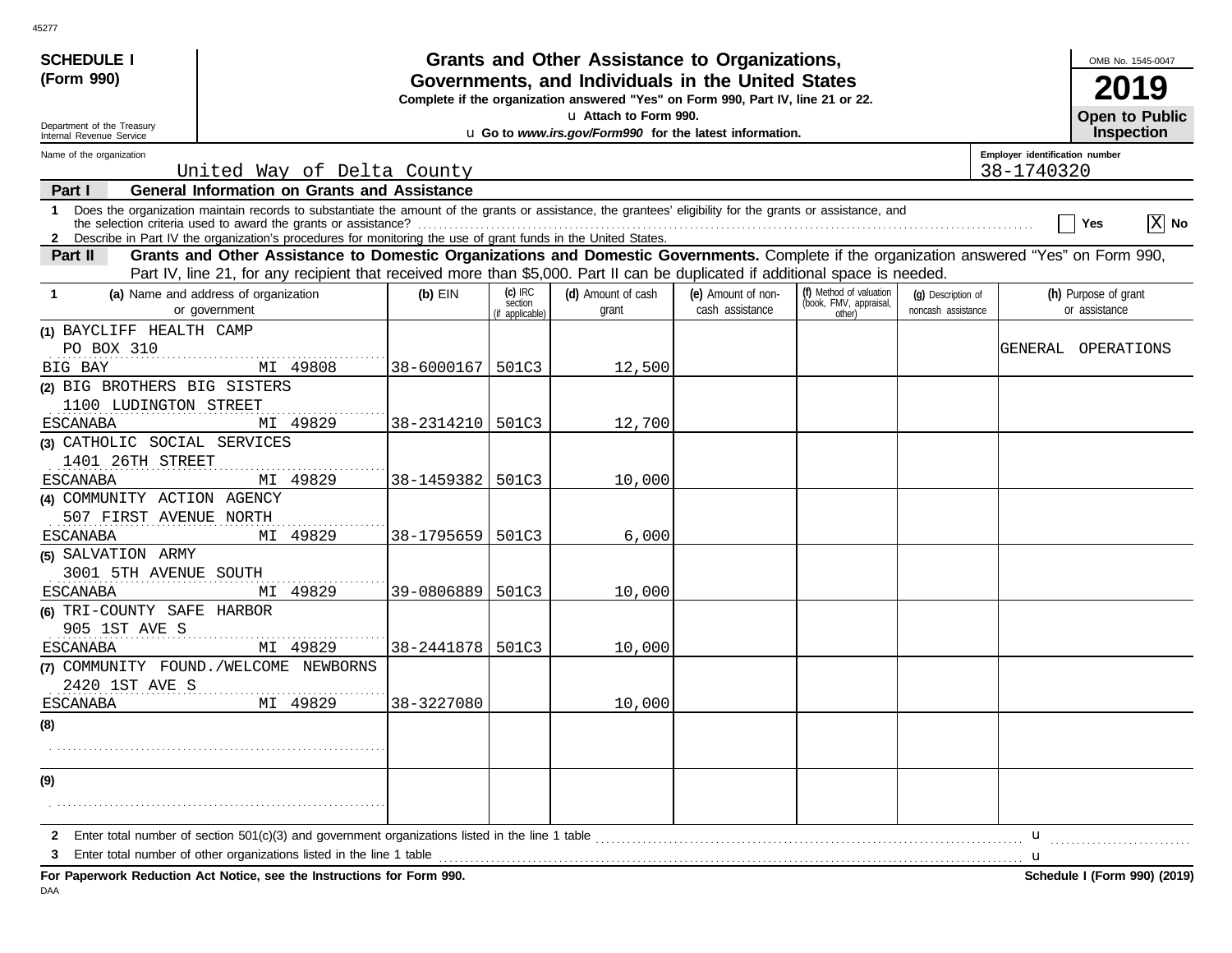|              | Schedule I (Form 990) (2019) United Way of Delta County                                                                                   |                             |                             | 38-1740320                          |                                                          | Page 2                                |
|--------------|-------------------------------------------------------------------------------------------------------------------------------------------|-----------------------------|-----------------------------|-------------------------------------|----------------------------------------------------------|---------------------------------------|
| Part III     | Grants and Other Assistance to Domestic Individuals. Complete if the organization answered "Yes" on Form 990, Part IV, line 22.           |                             |                             |                                     |                                                          |                                       |
|              | Part III can be duplicated if additional space is needed.                                                                                 |                             |                             |                                     |                                                          |                                       |
|              | (a) Type of grant or assistance                                                                                                           | (b) Number of<br>recipients | (c) Amount of<br>cash grant | (d) Amount of<br>noncash assistance | (e) Method of valuation (book,<br>FMV, appraisal, other) | (f) Description of noncash assistance |
|              |                                                                                                                                           |                             |                             |                                     |                                                          |                                       |
|              |                                                                                                                                           |                             |                             |                                     |                                                          |                                       |
| $\mathbf{3}$ |                                                                                                                                           |                             |                             |                                     |                                                          |                                       |
|              |                                                                                                                                           |                             |                             |                                     |                                                          |                                       |
| -5           |                                                                                                                                           |                             |                             |                                     |                                                          |                                       |
|              |                                                                                                                                           |                             |                             |                                     |                                                          |                                       |
| 7            |                                                                                                                                           |                             |                             |                                     |                                                          |                                       |
| Part IV      | Supplemental Information. Provide the information required in Part I, line 2; Part III, column (b); and any other additional information. |                             |                             |                                     |                                                          |                                       |
|              |                                                                                                                                           |                             |                             |                                     |                                                          |                                       |
|              |                                                                                                                                           |                             |                             |                                     |                                                          |                                       |
|              |                                                                                                                                           |                             |                             |                                     |                                                          |                                       |
|              |                                                                                                                                           |                             |                             |                                     |                                                          |                                       |
|              |                                                                                                                                           |                             |                             |                                     |                                                          |                                       |
|              |                                                                                                                                           |                             |                             |                                     |                                                          |                                       |
|              |                                                                                                                                           |                             |                             |                                     |                                                          |                                       |
|              |                                                                                                                                           |                             |                             |                                     |                                                          |                                       |
|              |                                                                                                                                           |                             |                             |                                     |                                                          |                                       |
|              |                                                                                                                                           |                             |                             |                                     |                                                          |                                       |
|              |                                                                                                                                           |                             |                             |                                     |                                                          |                                       |